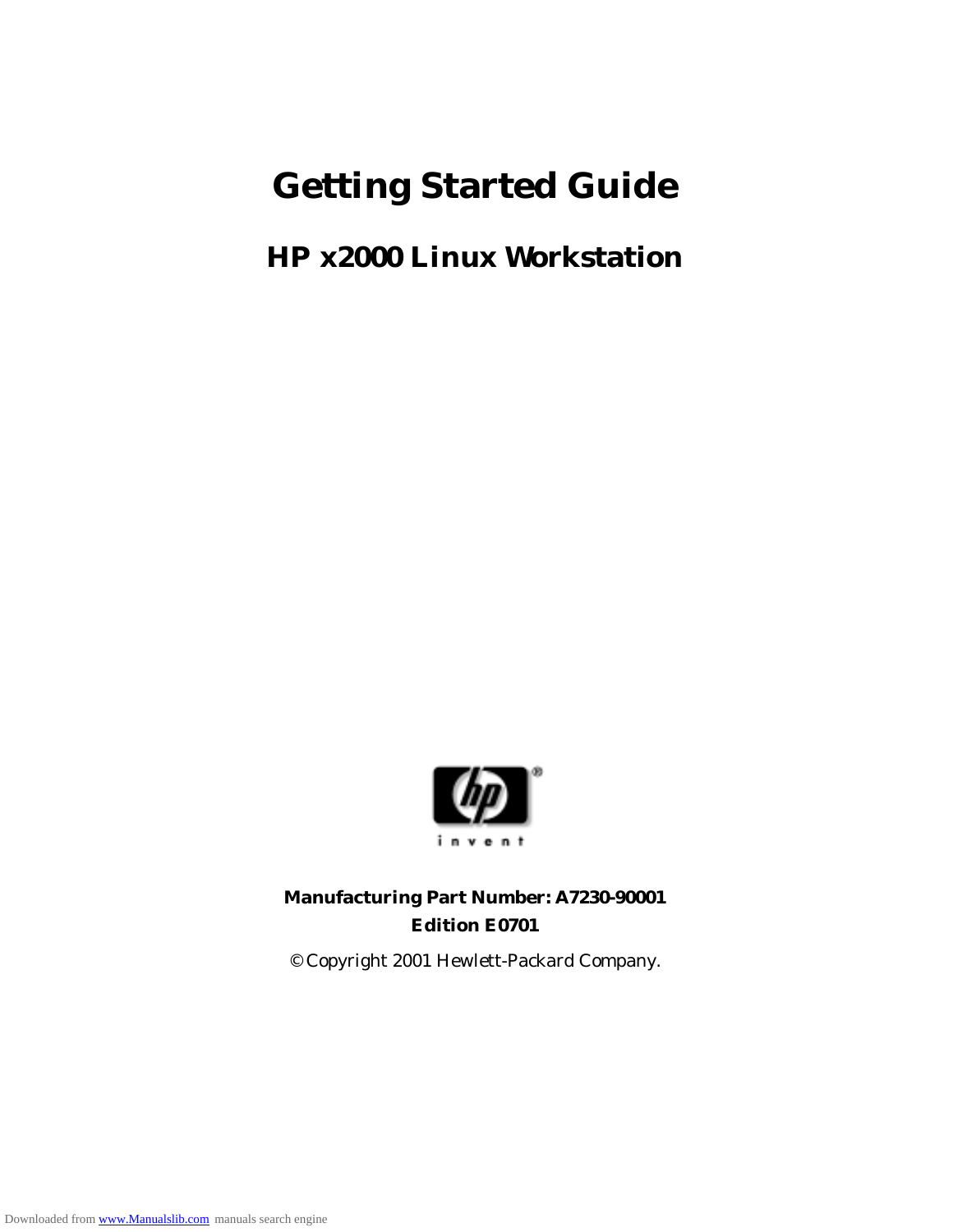## **Legal Notices**

The information contained in this document is subject to change without notice.

*Hewlett-Packard makes no warranty of any kind with regard to this material, including, but not limited to, the implied warranties of merchantability and fitness for a particular purpose.*

Hewlett-Packard shall not be liable for errors contained herein or for incidental or consequential damages in connection with the furnishing, performance, or use of this material.

Hewlett-Packard assumes no responsibility for the use or reliability of its software on equipment that is not furnished by Hewlett-Packard.

This document contains proprietary information that is protected by copyright. All rights are reserved. No part of this document may be photocopied, reproduced, or translated to another language without the prior written consent of Hewlett-Packard Company.

Red Hat®, the Red Hat "Shadow Man" logo, RPM, Maximum RPM, the RPM logo, Linux Library, PowerTools, Linux Undercover, RHmember, RHmember More, Rough Cuts, Rawhide and all Red Hat-based trademarks and logos are trademarks or registered trademarks of RedHat, Inc. in the United States and other countries.

Linux® is a registered trademark of Linus Torvalds.

Pentium<sup>TM</sup> is a trademark of Intel Corporation

Adaptec® is a registered trademark of Adaptec, Inc. Adobe and Acrobat are trademarks of Adobe Systems Incorporated. NVIDIA™, GeForce2 GTS™ and Quadro2 MXR™ are registered trademarks or trademarks of NVIDIA Corporation.

Matrox® is a registered trademark of Matrox Electronic Systems Ltd. Pentium<sup>®</sup> and AGPset<sup>™</sup> are trademarks of Intel Corporation. WOL™ (Wake on LAN) is a trademark of IBM. Rambus, RDRAM, Direct Rambus, Direct RDRAM and RIMM are trademarks of Rambus, Inc.

HEWLETT-PACKARD COMPANY 3000 Hanover Street Palo Alto, California 94304 U.S.A.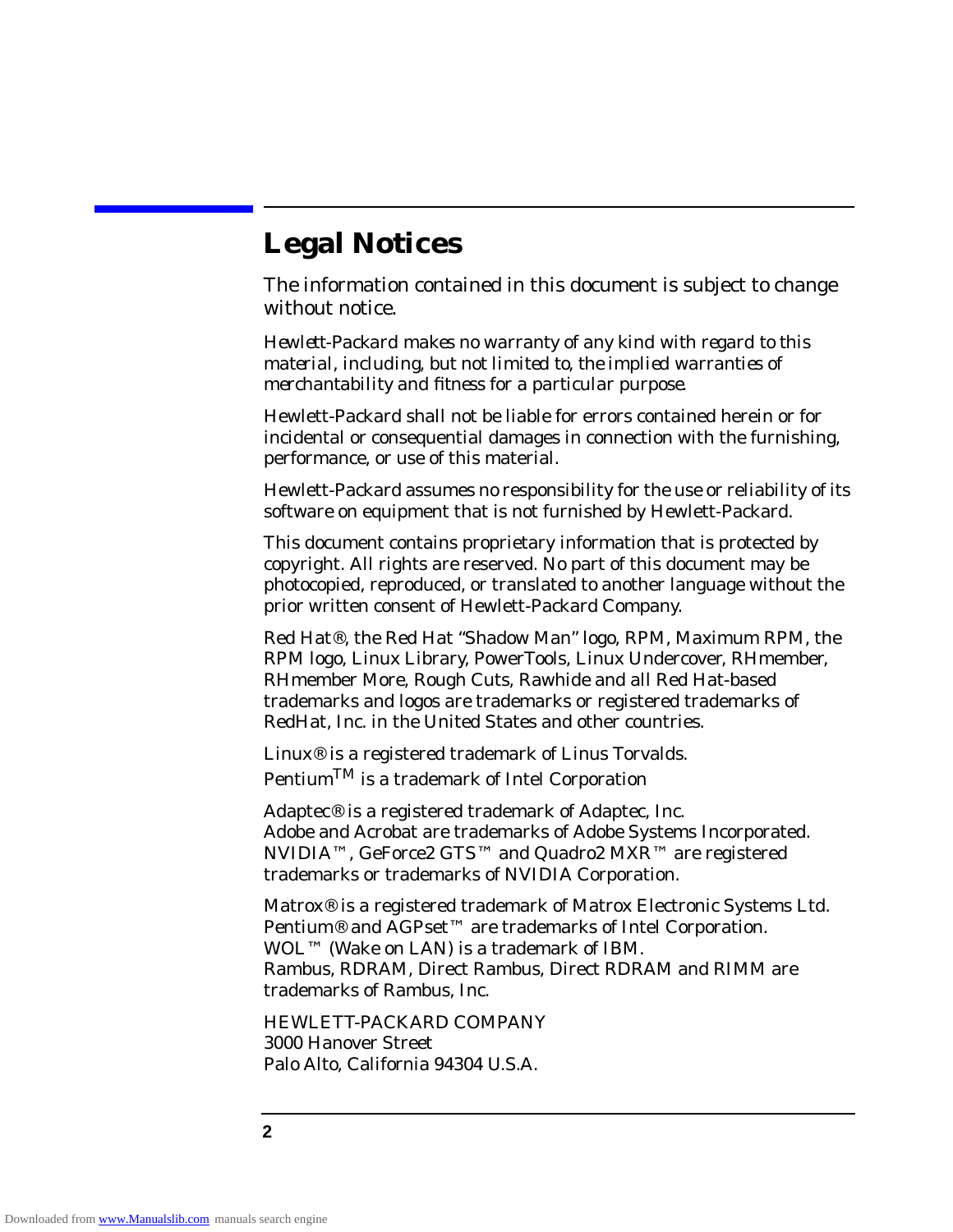#### **Printing History**

The manual printing date and part number indicate its current edition. The printing date will change when a new edition is printed. Minor changes may be made at reprint without changing the printing date. The manual part number will change when extensive changes are made.

Printed manual updates may be issued between editions to correct errors or document product changes. Manuals that are published on the HP Support website (**www.hp.com/workstations/support**) are updated often, please visit this website periodically for the most recent versions. To ensure that you receive the updated or new editions, you should also subscribe to the appropriate HP product support service. See your HP Sales Representative for details.

First Edition: July 2001

Printing Division:

Hewlett-Packard Co. Technical Computer Division 3404 E. Harmony Rd. Fort Collins, CO 80525

Printed in the U.S.A.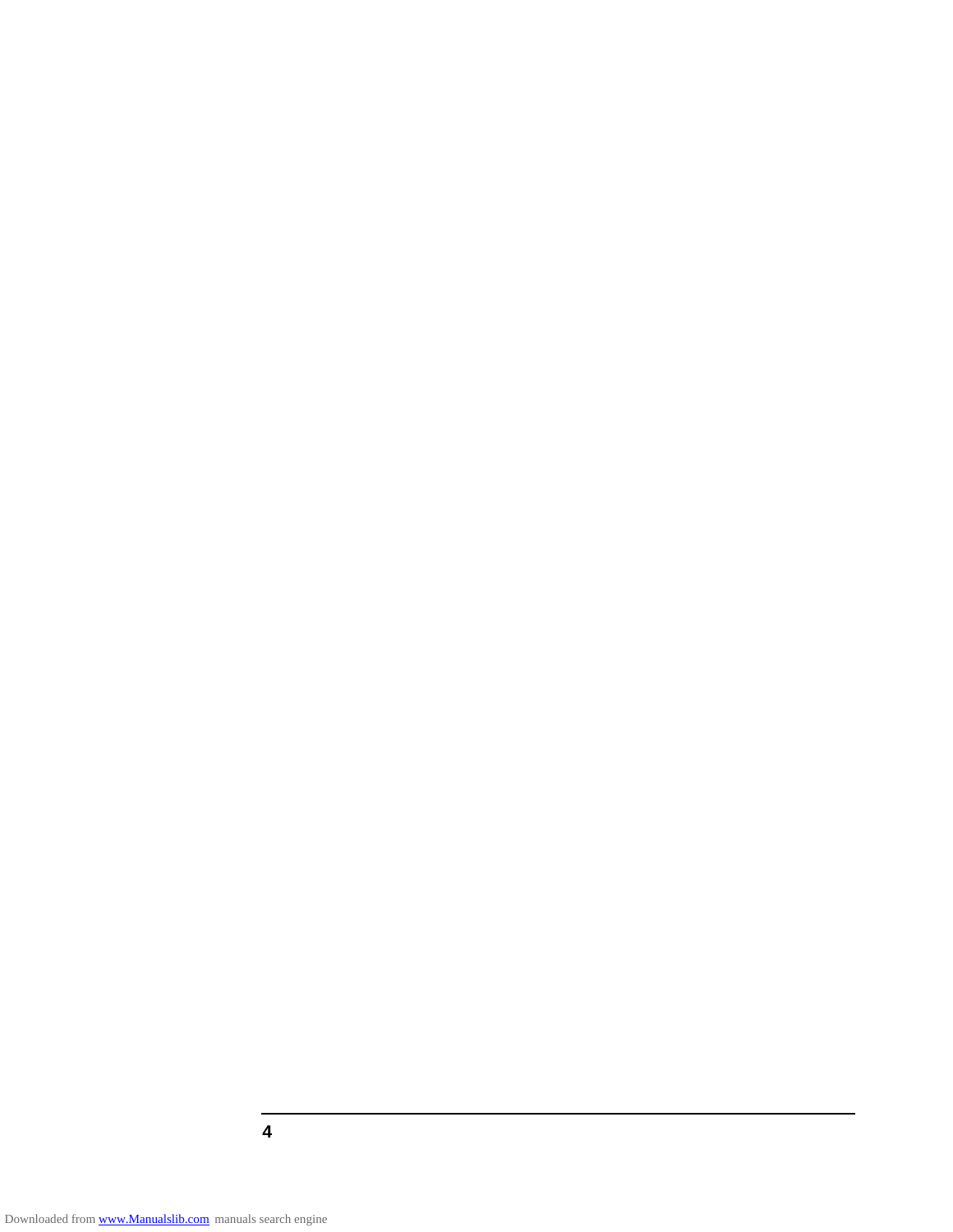## **1. Setting Up and Using Your Linux Workstation**

| Setting Up Your x2000 Linux Workstation 16            |  |
|-------------------------------------------------------|--|
|                                                       |  |
|                                                       |  |
|                                                       |  |
| Connecting Multimedia Accessories (if supplied)18     |  |
|                                                       |  |
|                                                       |  |
|                                                       |  |
|                                                       |  |
| Starting and Stopping Your Linux Workstation 23       |  |
| Starting Your Workstation for the First Time 23       |  |
|                                                       |  |
| Stopping Your Linux Workstation24                     |  |
| Setting Hardware Passwords in the HP Setup Program 25 |  |
|                                                       |  |
|                                                       |  |
|                                                       |  |
|                                                       |  |
|                                                       |  |
|                                                       |  |
|                                                       |  |
|                                                       |  |
|                                                       |  |
| Viewing Your Workstation Configuration 29             |  |
|                                                       |  |
|                                                       |  |
| Additional System Information and Help 31             |  |
|                                                       |  |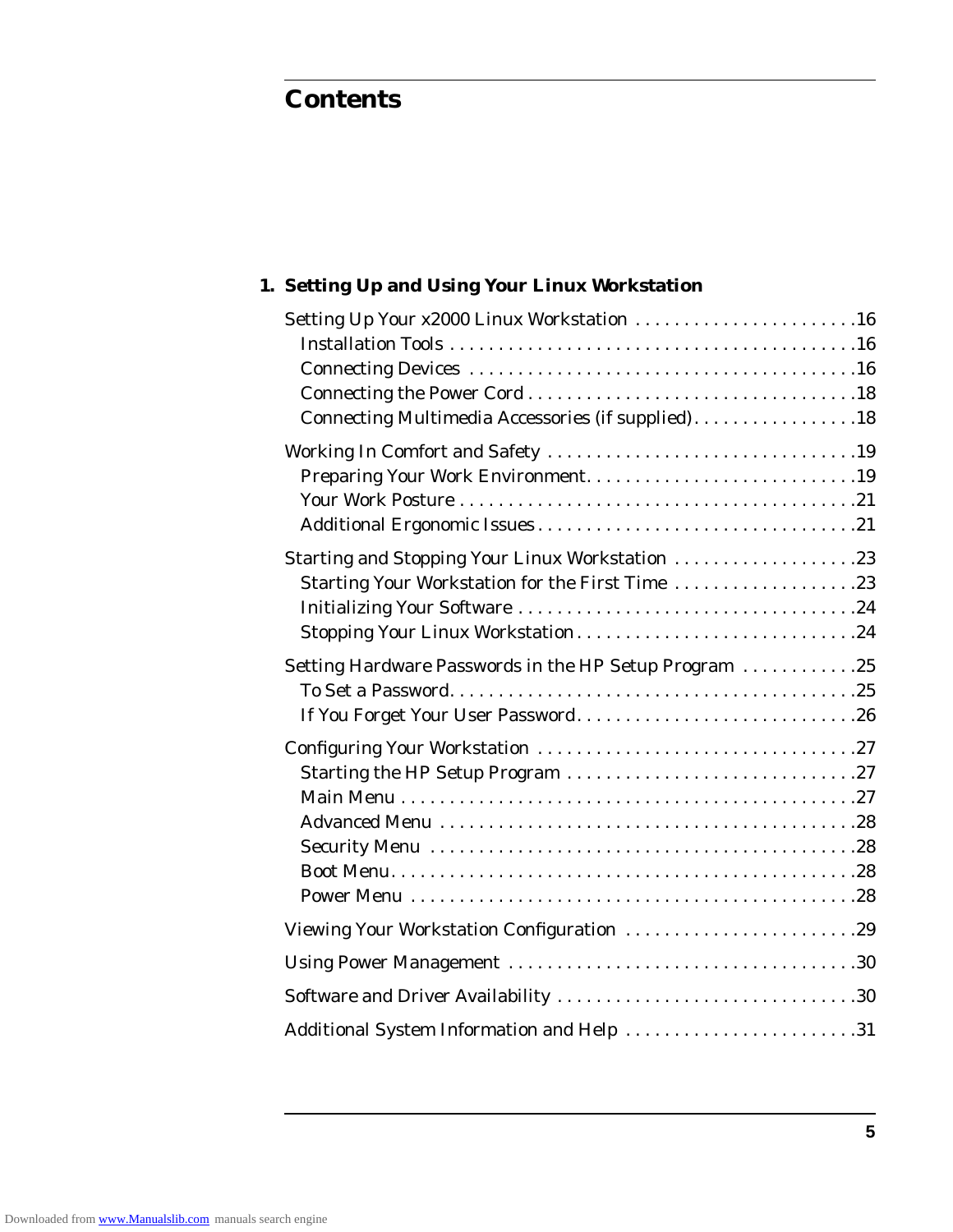## **2. Linux System Setup and Recovery**

| Changing Boot/Network Parameters  36           |  |
|------------------------------------------------|--|
| Setting Up Network Authorization Parameters 38 |  |
|                                                |  |
|                                                |  |
|                                                |  |
| Setting Keyboard Language (required)  42       |  |
|                                                |  |
|                                                |  |
|                                                |  |
|                                                |  |
| Booting Single User Mode Directly  47          |  |

## **3. Troubleshooting Your Workstation**

| HP DiagTools Hardware Diagnostics  59                  |  |
|--------------------------------------------------------|--|
|                                                        |  |
| <b>Starting e-DiagTools from the Utility Partition</b> |  |
|                                                        |  |
|                                                        |  |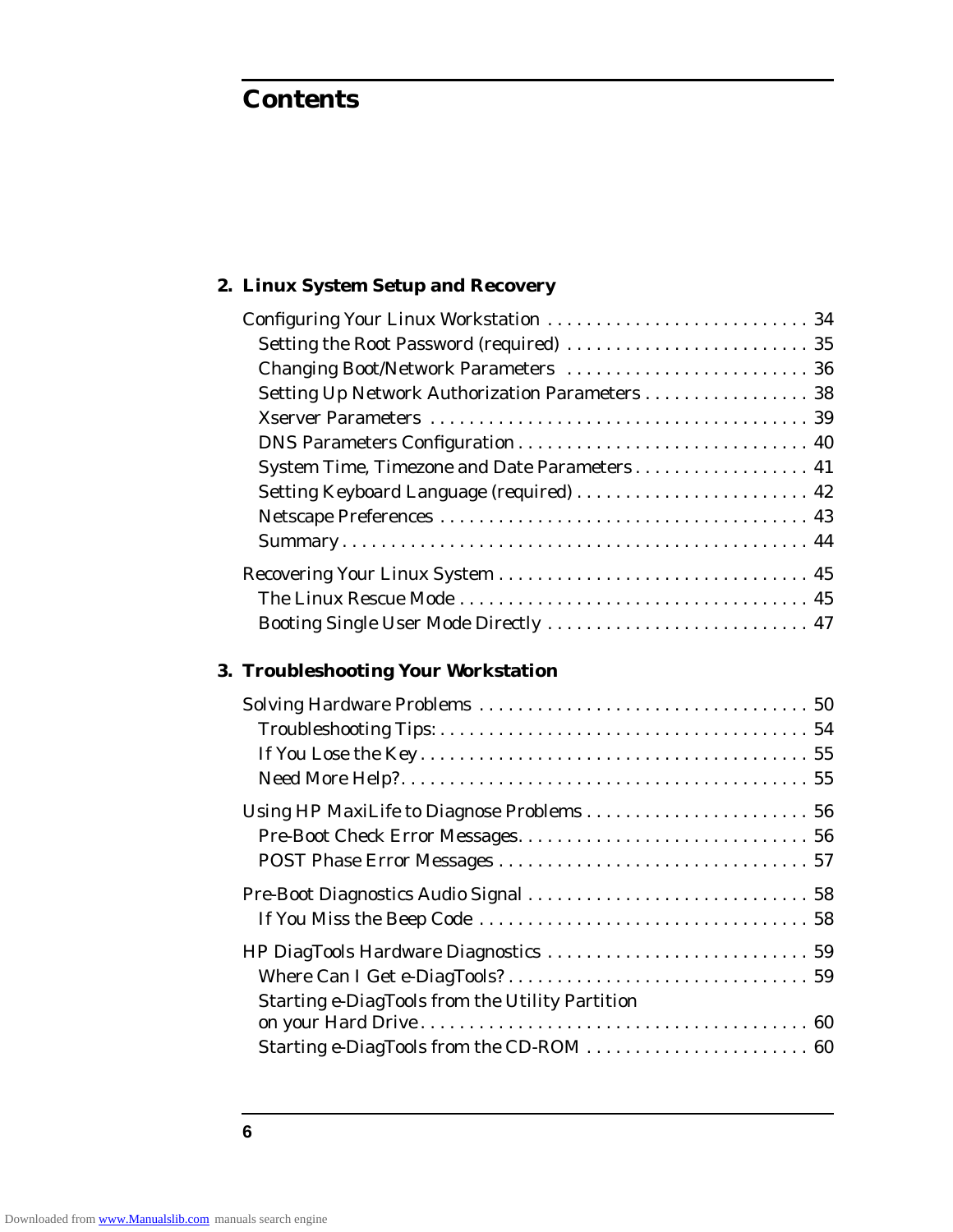| A. Regulatory Information and Warranty  |
|-----------------------------------------|
|                                         |
|                                         |
|                                         |
| Three Year Limited Hardware Warranty 68 |
|                                         |
|                                         |
|                                         |
|                                         |
|                                         |
|                                         |
|                                         |
|                                         |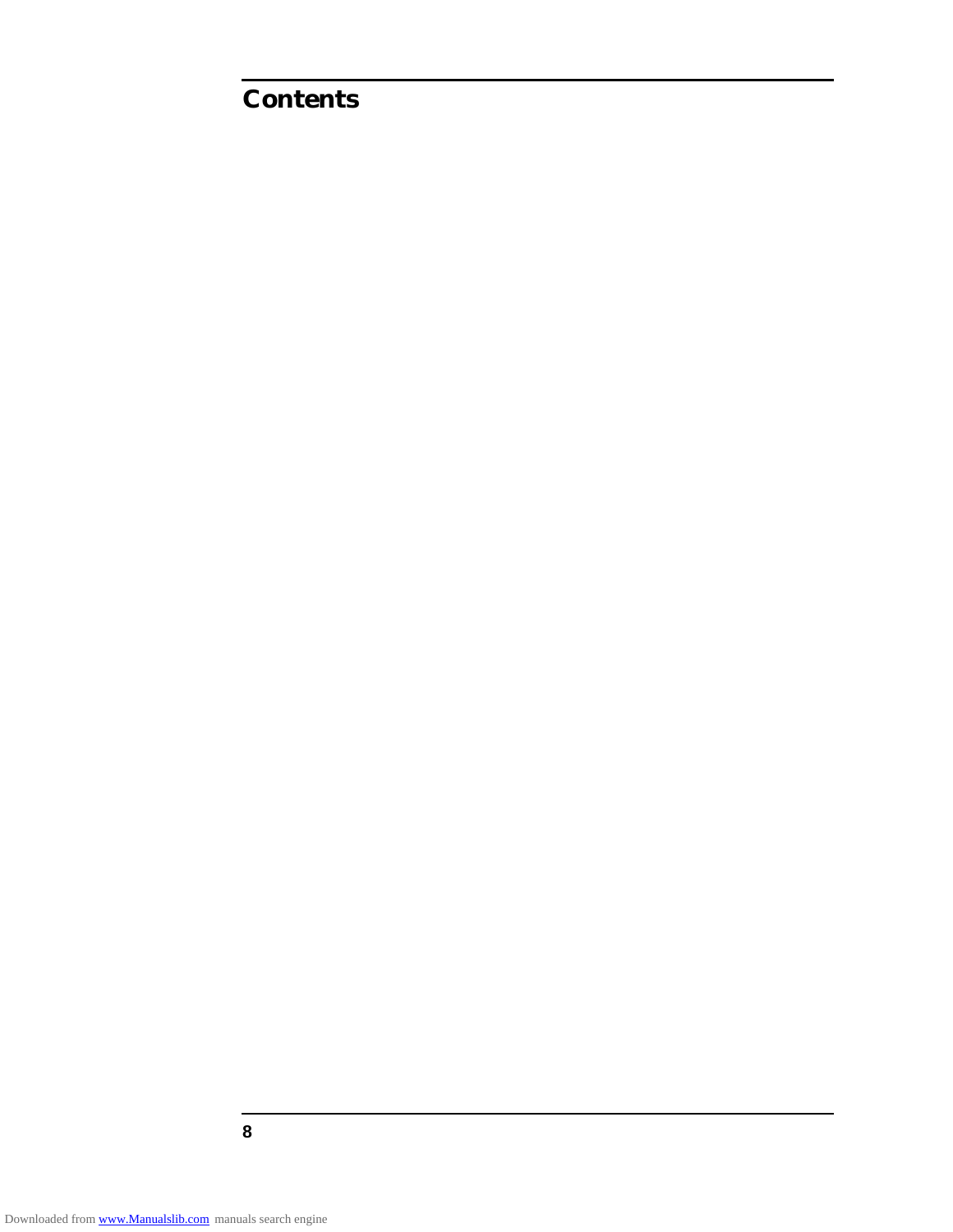## **Preface**

This guide describes how to set-up and use your HP X2000 Linux Workstations (herein referred to as "Linux Workstation" or simply "Workstation"). These Workstations feature the **Red Hat** Linux Operating System, pre-installed by Hewlett-Packard.

**Red Hat** Linux is a popular open source operating system that gives you the ability to develop custom tools and applications or select from a growing number of commercial software and freeware solutions.

## **Important Warnings**

## **Avoiding Electrical Shocks**

**WARNING To avoid electrical shock, do not open the power supply. There are no user-serviceable parts inside.**

> **To avoid electrical shock and harm to your eyes by laser light, do not open the laser module. The laser module should be serviced by service personnel only. Do not attempt to make any adjustment to the laser unit. Refer to the label on the CD-ROM for power requirements and wavelength. This product is a class I laser product.**

## **Removing and Replacing the Cover**

**WARNING For your safety, never remove the Workstation cover without first disconnecting the power cord from the power outlet and removing any connection to a telecommunications network. If a Power Protection Device is fitted to your Workstation, you must shut down your computer using the on/off switch, then remove the power cord before removing the Workstation's cover. Remove the Power Protection Device cables before any servicing operation. Always replace the cover before switching the**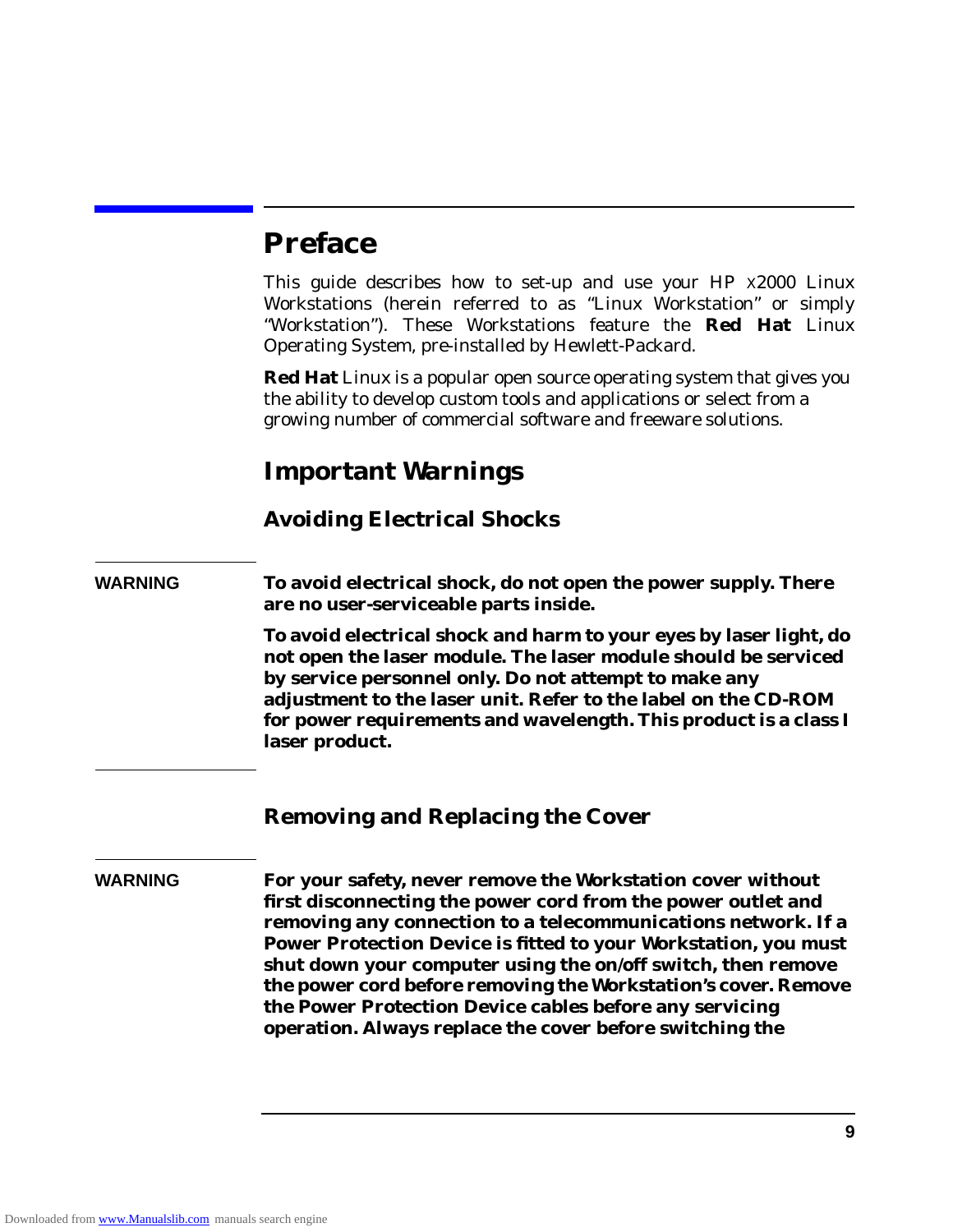**Workstation on again.**

### **Safety Information**

**WARNING There is a danger of explosion if the battery is incorrectly installed. For your safety, never attempt to recharge, disassemble, or burn an old battery. Replace the battery with the same or equivalent type, as recommended by the manufacturer.**

> **The battery in this Workstation is a lithium battery that does not contain any heavy metals. However, to protect the environment, do not dispose of batteries in household waste. Return used batteries either to the shop from which you bought them, to the dealer from whom you purchased your Workstation, or to HP so that they can either be recycled or disposed of in the correct way. Returned batteries will be accepted free of charge.**

#### **If You Have a Modem**

- Do not attempt to connect this product to the phone line during a lightning storm. Never install telephone jacks in wet locations unless the telephone line has been disconnected at the network interface. Never touch uninsulated telephone wires or terminals unless the telephone line has been disconnected at the network interface. Use caution when installing or modifying telephone lines. Avoid using a telephone (other than a cordless type) during an lightning storm. There may be a risk from lightning.
- Never touch or remove the communications board without first removing the connection to the telephone network.
- Use minimum Nº 26 AWG wire for telephone cable.

#### **WARNING Some parts inside the computer may be hot, wait for them to cool down before touching them.**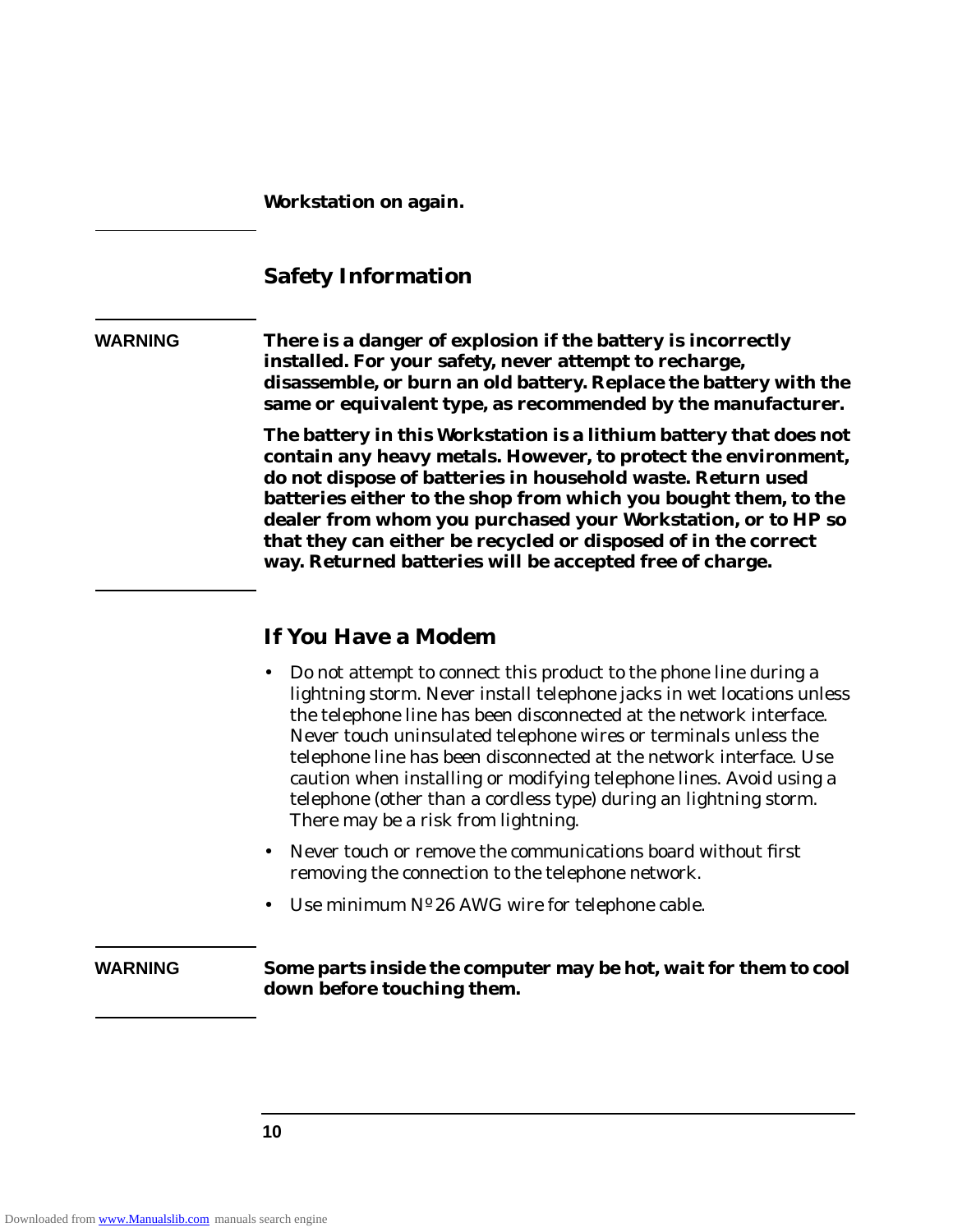### **Avoiding Static Electricity**

**CAUTION** Static electricity can damage electronic components. Turn OFF all equipment before installing an accessory card. Don't let your clothes touch the accessory card. To equalize the static electricity, rest the accessory card bag on top of the Workstation while you are removing the card from the bag. Handle the card as little as possible and with care.

#### **Information on Ergonomic Issues**

It is strongly recommended that you read the ergonomics information, available in the *Working In Comfort* section of this manual, before using your Workstation.

You can access more extensive ergonomics information from your Workstation by clicking the **Start** button, and then **Programs** ➙ **HP Info**➙ **Working in Comfort**, or by connecting to HP's web site **www.hp.com/ergo**.

## **Recycling your Workstation**

HP has a strong commitment toward the environment. Your HP Workstation has been designed to respect the environment as much as possible. HP can also take back your old Workstation for recycling when it reaches the end of its useful life. HP has a product take-back program in several countries. The collected equipment is sent to one of HP's recycling facilities in Europe or the USA. As many parts as possible are reused. The remainder is recycled. Special care is taken for batteries and other potential toxic substances, these are reduced into non-harmful components through special chemical processes. If you require more details about HP's product take-back program, contact your local dealer or your nearest HP Sales Office.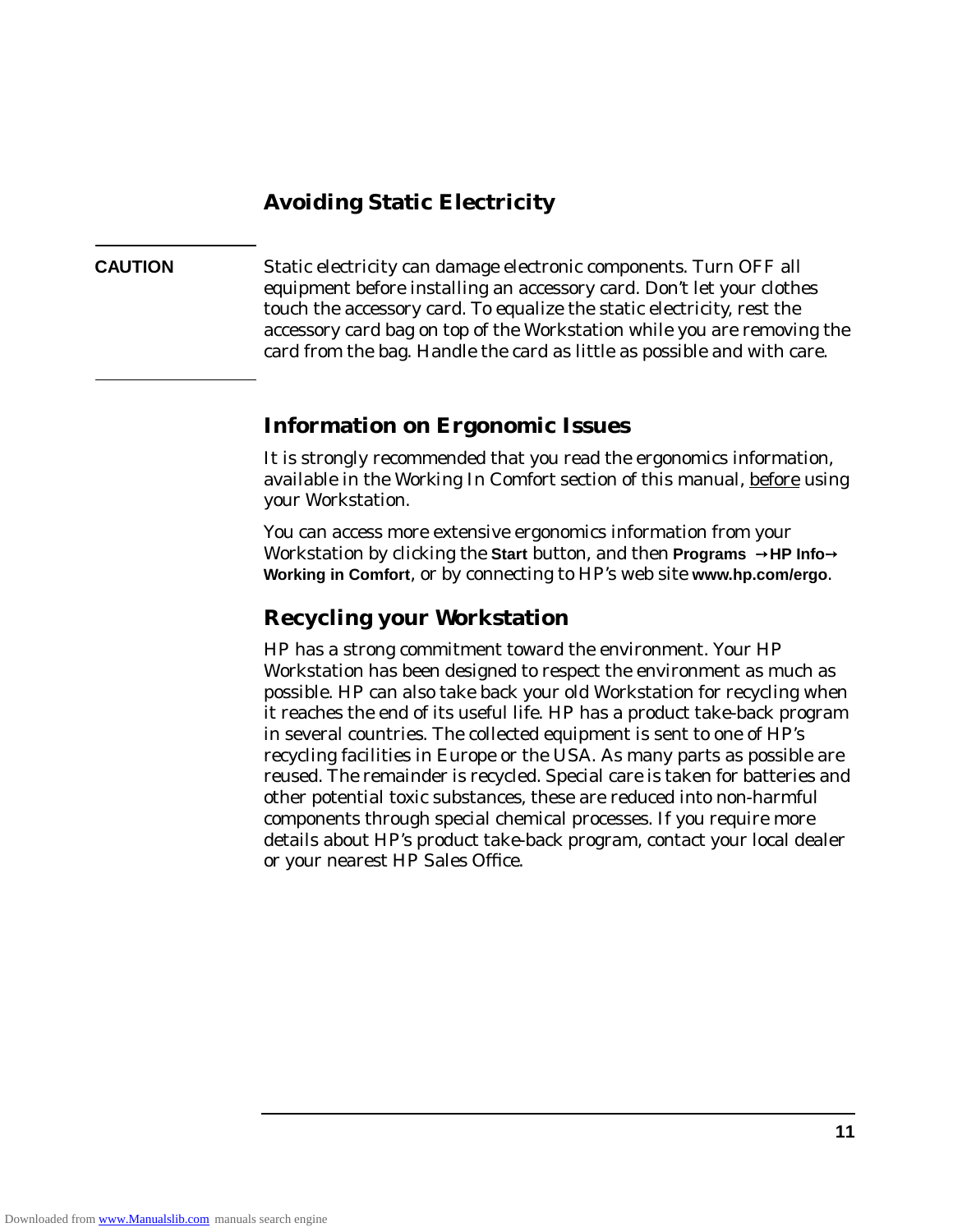## **Finding Information and Help**

**Table 1 Information Roadmap**

| If you want                                                                        | Refer to                                                                                                                                                                                                                                                                                                                                                                                                                                                                                                                                                                                |
|------------------------------------------------------------------------------------|-----------------------------------------------------------------------------------------------------------------------------------------------------------------------------------------------------------------------------------------------------------------------------------------------------------------------------------------------------------------------------------------------------------------------------------------------------------------------------------------------------------------------------------------------------------------------------------------|
| To set up your<br>computer                                                         | x2000 Installation Poster — shipped with the<br>Workstation, basic information only.<br>This manual — basic information only.                                                                                                                                                                                                                                                                                                                                                                                                                                                           |
| To troubleshoot<br>your Workstation,<br>install accessories.<br>find part numbers. | This manual $-$ basic information only<br>x2000 Accessory Installation Guide - shipped with<br>customer installed accessories only.<br>x2000 Technical Reference/Troubleshooting<br>٠<br>Manual-- complete information (web accessible, see<br>below) including: system board switches, IRQs,<br>DMAs, and I/O Addresses, power consumption and<br>acoustic noise emission test configurations, how to<br>configure your network connection, parts<br>installation and troubleshooting.<br>x2000 Service Handbook - part numbers and<br>٠<br>exploded views (web accessible, see below) |
| <b>Support</b><br>information                                                      | www.hp.com/workstations/support - downloadable<br>documentation, drivers & utilities, service & support<br>options.                                                                                                                                                                                                                                                                                                                                                                                                                                                                     |
| Warranty<br>information                                                            | This manual. See "Hardware Warranty" or "HP<br>Software Limited Warranty" in Appendix A.                                                                                                                                                                                                                                                                                                                                                                                                                                                                                                |

## **Downloadable Documentation from HP's Web Site**

The HP Workstations web site (**www.hp.com/workstations/support**) contains a wide range of free information, including downloadable documentation, service and support options, and the latest versions of drivers and utilities.

To view and print the above guides, you must have Adobe's Acrobat Reader installed on your Workstation. You can download it free of charge from the Adobe Systems Incorporated web site: **www.adobe.com**.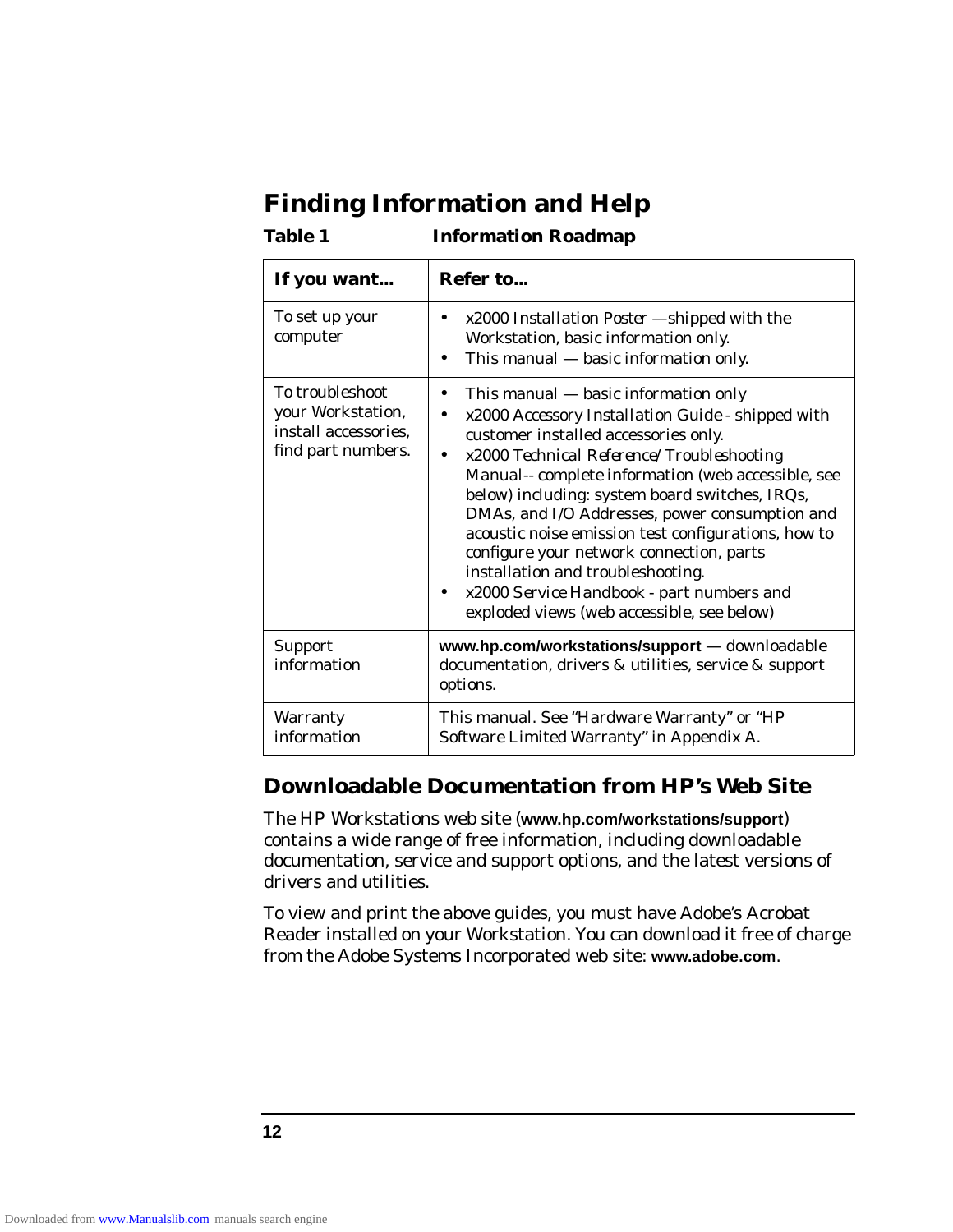## **HP x2000 Technical Characteristics**

| <b>Characteristics</b>                                                          | HP x2000 Workstation                                                             |
|---------------------------------------------------------------------------------|----------------------------------------------------------------------------------|
| Weight (configuration with one CD-ROM<br>drive, excluding keyboard and display) | 14.4 kg (31.68 pounds)                                                           |
| <b>Dimensions</b>                                                               | Width: 21.0cm (8.26in.)<br>Height: 49.0cm (19.29in.)<br>Depth: 47.0cm (18.50in.) |
| Footprint                                                                       | $0.09$ m2 $(1.06$ sq ft).                                                        |
| Acoustic noise emission (ISO 7779)                                              | Sound power level                                                                |
| Operating (idle):                                                               | $LwA \leq 40.5$ dBA                                                              |
| <b>Power Supply</b>                                                             |                                                                                  |
| Input voltage (input current, max.)                                             | 100 - 127 VAC, 5.5 A                                                             |
|                                                                                 | 200 - 250 VAC, 2.5 A                                                             |
| Input frequency:                                                                | 50/60Hz                                                                          |
| Maximum output power:                                                           | 492 W                                                                            |
| Power consumption                                                               | 25 W                                                                             |
| <b>Storage Humidity</b>                                                         | 8% to 85% (relative)                                                             |
| <b>Operating Temperature</b>                                                    | +10 °C to +35 °C (+40 °F to +95 °F).                                             |

**NOTE** Operating temperature and humidity ranges may vary depending on the mass storage devices installed. High humidity levels can cause improper operation of disk drives. Low humidity can aggravate static electricity problems and cause excessive wear of the disk surface.

> Power consumption and acoustics figures are valid for a standard configuration. For configurations, go to: **www.hp.com/workstations**

**NOTE** When the computer is turned off with the power button on the front panel, the power consumption falls below 3W, but it is not zero. This on/off method extends the life of the power supply. To reach zero power consumption in "off" mode, either unplug the power outlet or use a power distribution unit with a switch. When the power consumption is zero for an extended period of time, the life of the internal battery is shortened.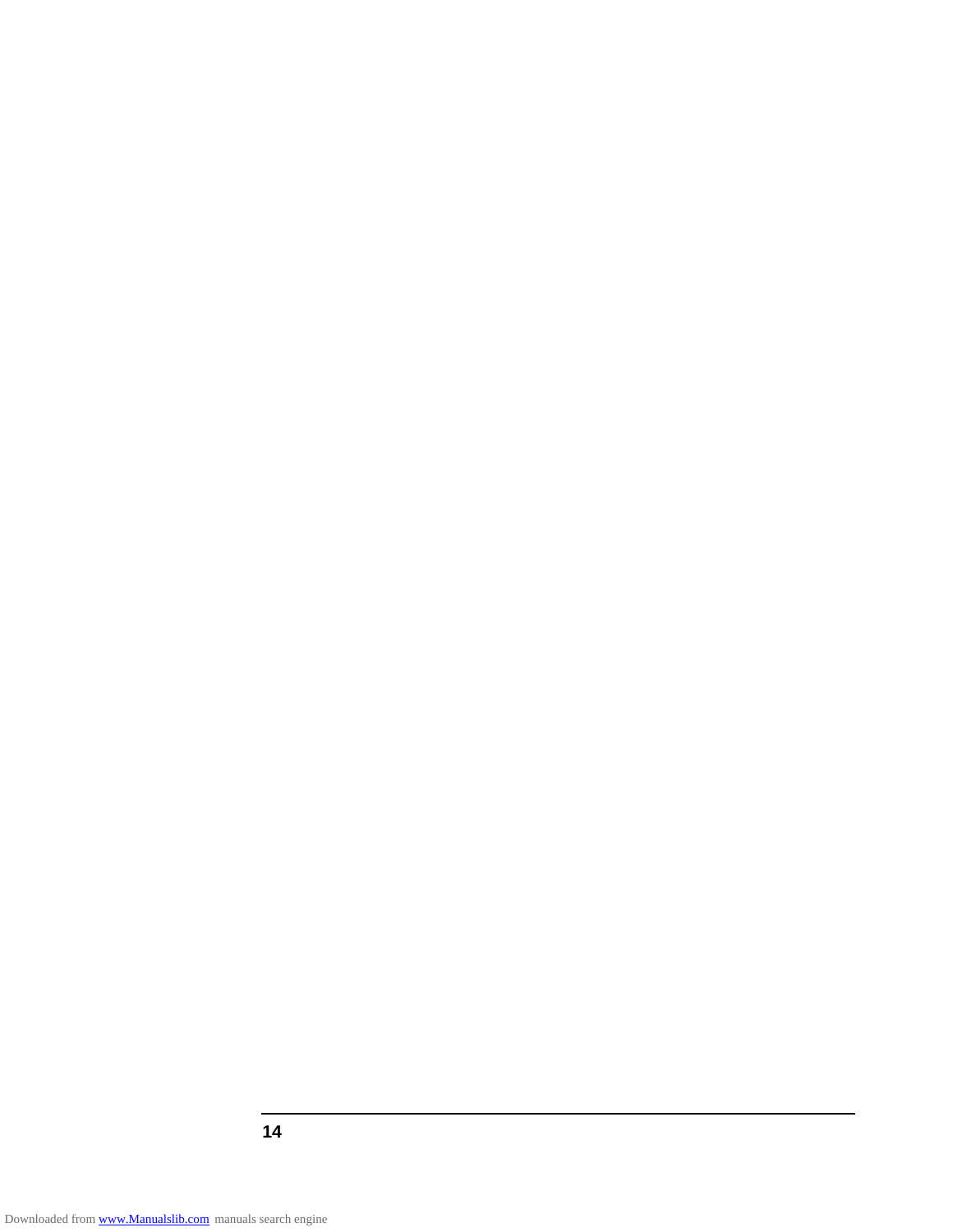# **1 Setting Up and Using Your Linux Workstation**

This *Guide* provides you with essential information on initial setup, basic troubleshooting and warranty for your x2000 Linux Workstation.

**Chapter 1 15**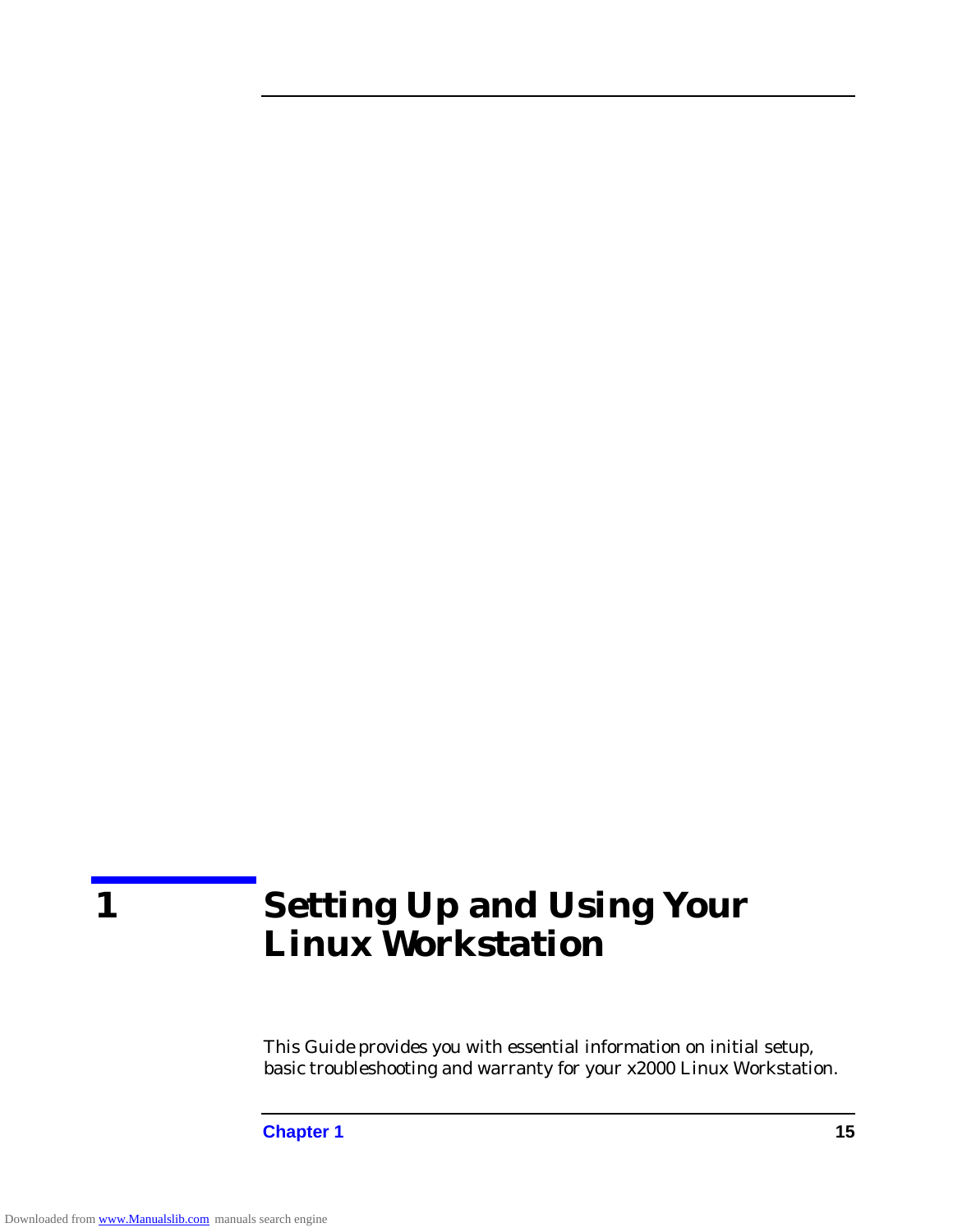

No tools are required to set up your Workstation. However, if you plan to install or replace an accessory inside your Workstation, you will need a T-15 Torx screwdriver and a flat-blade screwdriver.

## **Connecting Devices**

Before connecting any cords or cables to your Workstation, please read the *Warning Notices* in the Preface of this manual.

If you purchased a graphics card that was not installed in your Workstation at the factory, you must install that card now. To install, refer to the instructions that came with the card or see the *x2000 Technical Reference/Troubleshooting Guide* available at: **http://www.hp.com/workstations/support.**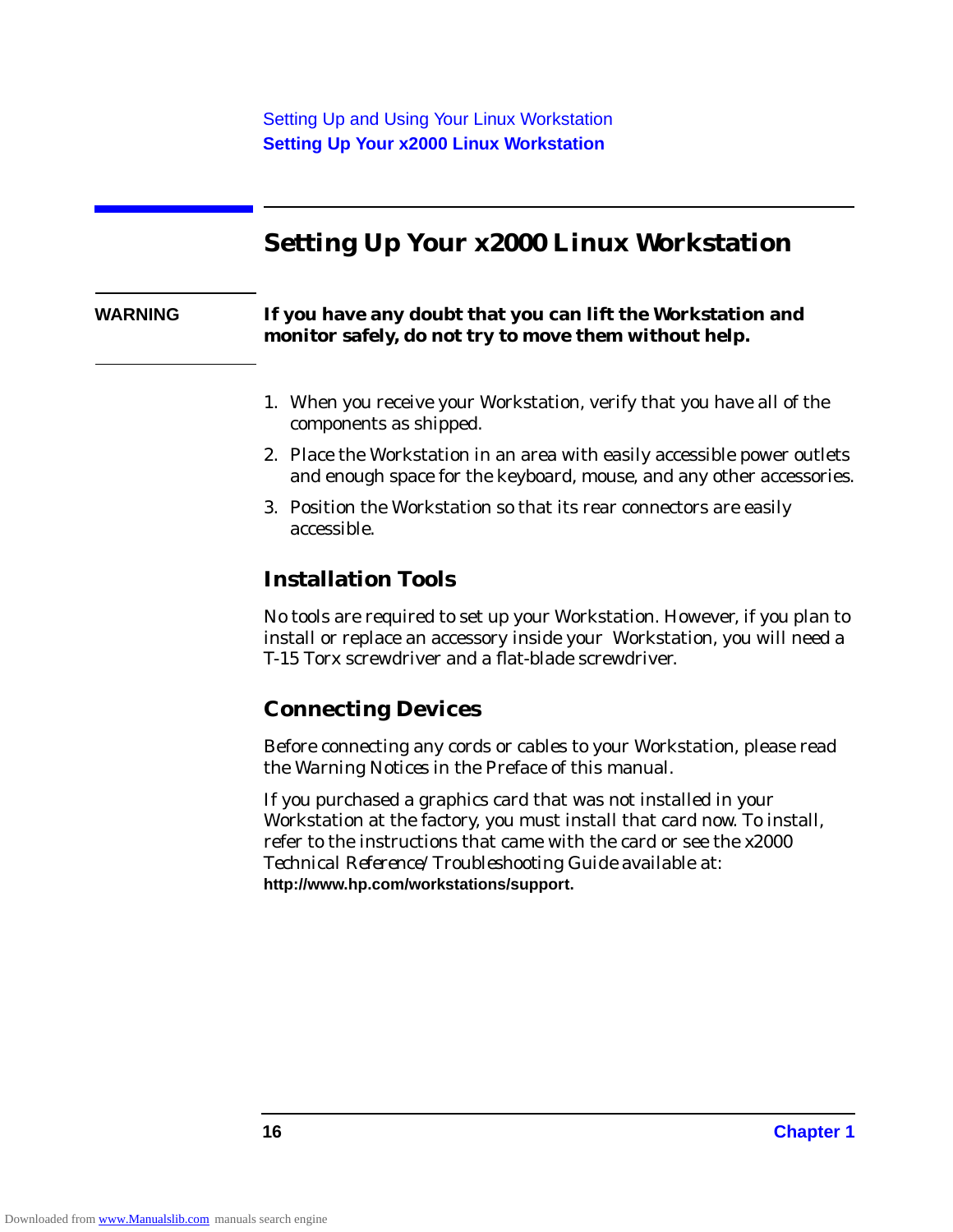### Setting Up and Using Your Linux Workstation **Setting Up Your x2000 Linux Workstation**



Match the color-codes of the connectors. *The connectors are shaped to go in one way only*. Figure 1-2 shows typical connectors.

## **Figure 1-2 Typical Connectors**



**Keyboard (purple)**



**Multi-media** Microphone (pink) Audio In (blue) Audio Out (lime green) Note: plugging in the audio out connector disables the internal speaker

**Mouse (green)**



**25-pin Parallel connector (burgundy)**.

Refer to the manual that came with the printer.



#### **LAN**

You must use the network card connector to connect to a LAN.

#### **Monitor**

Refer to the manual that came with the monitor. You must use the graphics card connector to connect your monitor.

#### **Two 9-pin Serial connectors (turquoise)**



**Chapter 1 17**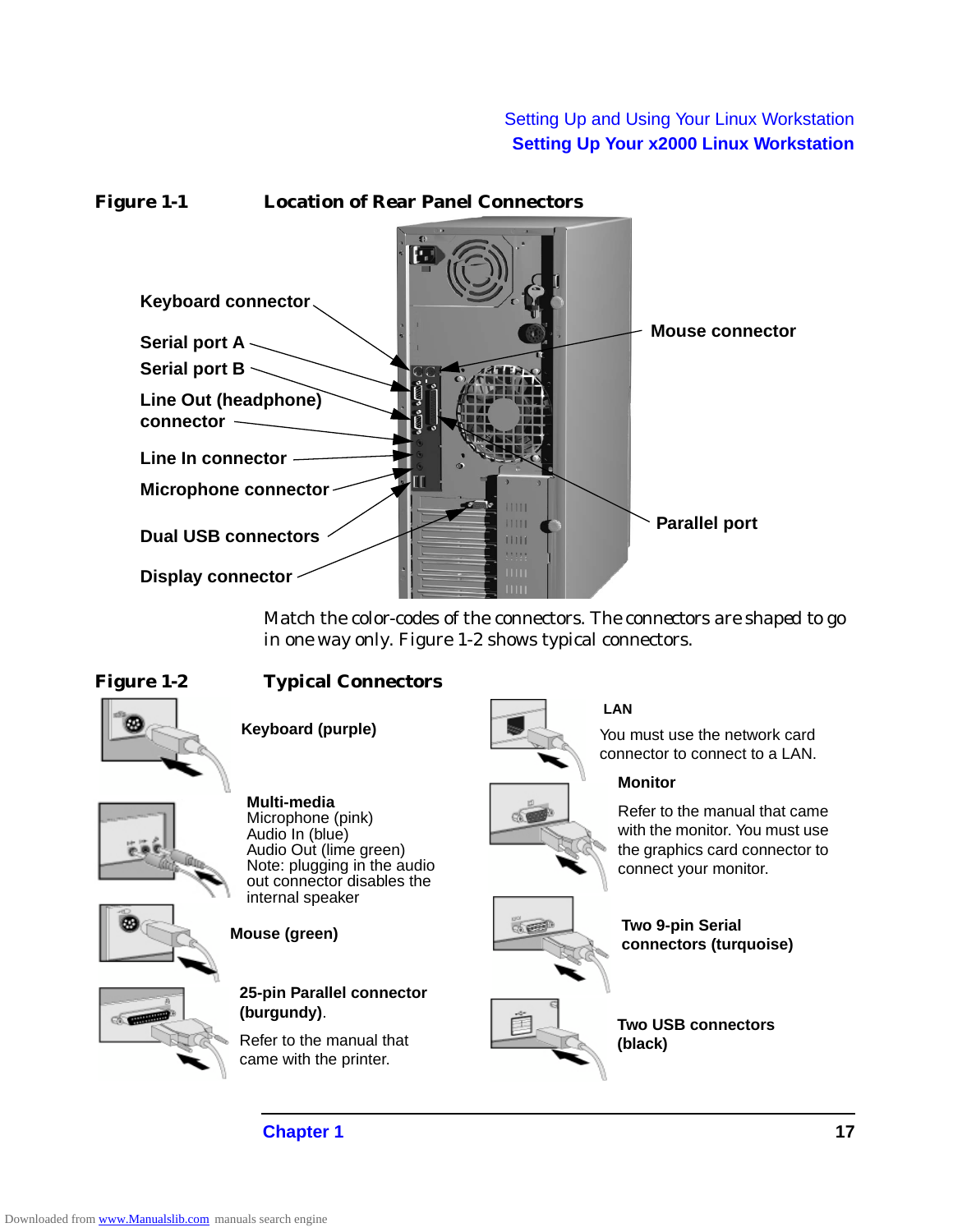Setting Up and Using Your Linux Workstation **Setting Up Your x2000 Linux Workstation**

## **Connecting the Power Cord**

| <b>WARNING</b> | For your safety always connect equipment to a grounded wall<br>outlet. Always use a power cord with a properly grounded plug,<br>such as the one provided with the equipment, or one in<br>compliance with your national safety standards. This equipment<br>can be disconnected from the power by removing the power cord<br>from the power outlet. This means the equipment must be<br>located close to an easily accessible power outlet.                                                                                                                                                                                               |  |  |
|----------------|--------------------------------------------------------------------------------------------------------------------------------------------------------------------------------------------------------------------------------------------------------------------------------------------------------------------------------------------------------------------------------------------------------------------------------------------------------------------------------------------------------------------------------------------------------------------------------------------------------------------------------------------|--|--|
|                | 1. Connect the power cords to the rear of the monitor and the computer.<br>(The connectors are shaped to go in one way only.)                                                                                                                                                                                                                                                                                                                                                                                                                                                                                                              |  |  |
|                | 2. Connect the monitor's power cord and the computer's power cord to a<br>grounded outlet.                                                                                                                                                                                                                                                                                                                                                                                                                                                                                                                                                 |  |  |
|                | <b>Connecting Multimedia Accessories (if supplied)</b>                                                                                                                                                                                                                                                                                                                                                                                                                                                                                                                                                                                     |  |  |
| <b>WARNING</b> | When you start your system, the speaker and headphone volume<br>is set to maximum. Always turn the volume down before using<br>the headphones or speakers. This avoids discomfort from<br>unexpected noise or static. Listening to loud sounds for<br>prolonged periods of time may permanently damage your<br>hearing. Before putting on headphones, place them around your<br>neck and turn the volume down. When you put the headphones<br>on, slowly increase the volume until you find a comfortable<br>listening level. When you are able to hear comfortably and<br>clearly, without distortion, leave the volume in that position. |  |  |
|                | 1. Connect the HP multimedia keyboard to the Workstation. The<br>connectors are color-coded for easy matching.                                                                                                                                                                                                                                                                                                                                                                                                                                                                                                                             |  |  |
|                | 2. Connect the microphone and headphones (or amplified speakers) to<br>the keyboard.                                                                                                                                                                                                                                                                                                                                                                                                                                                                                                                                                       |  |  |
| <b>NOTE</b>    | Plugging in the speaker/headphone (lime green) connector will<br>disable the Workstation's internal speaker. If you want audio                                                                                                                                                                                                                                                                                                                                                                                                                                                                                                             |  |  |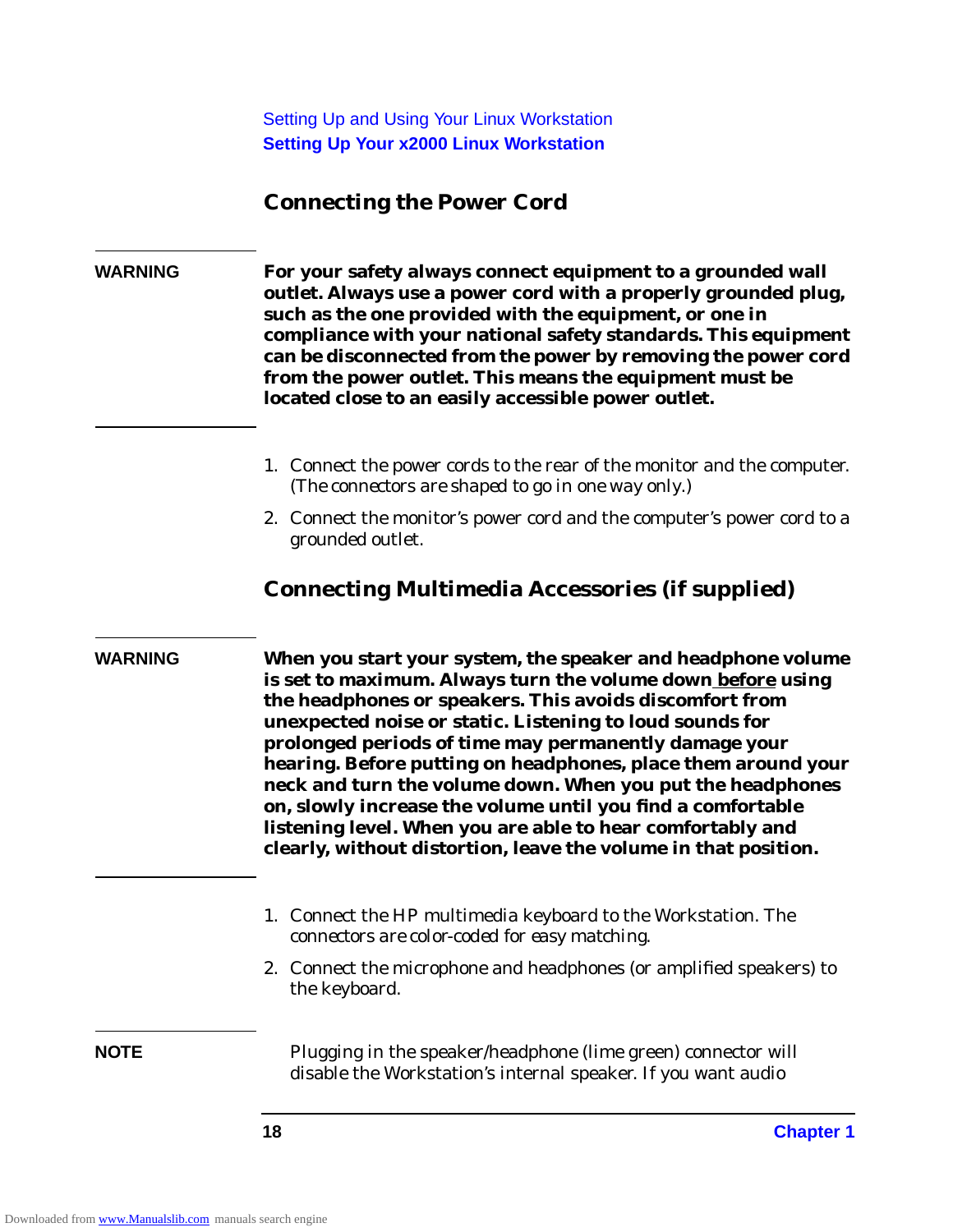capability, either plug-in the headphones or speakers or disconnect the speaker/headphone connector (lime green) and use the Workstation's internal speaker.

#### **Figure 1-3 Connecting Multimedia Accessories**



**NOTE** Connect devices such as a Smart Card Reader to both a serial connector and a mouse port. Depending on your model, do not use a keyboard port as it does not provide enough power.

## **Working In Comfort and Safety**

#### **Preparing Your Work Environment**

When using HP computing equipment, it is important that your work environment contributes to your comfort and productivity:

**Chapter 1 19**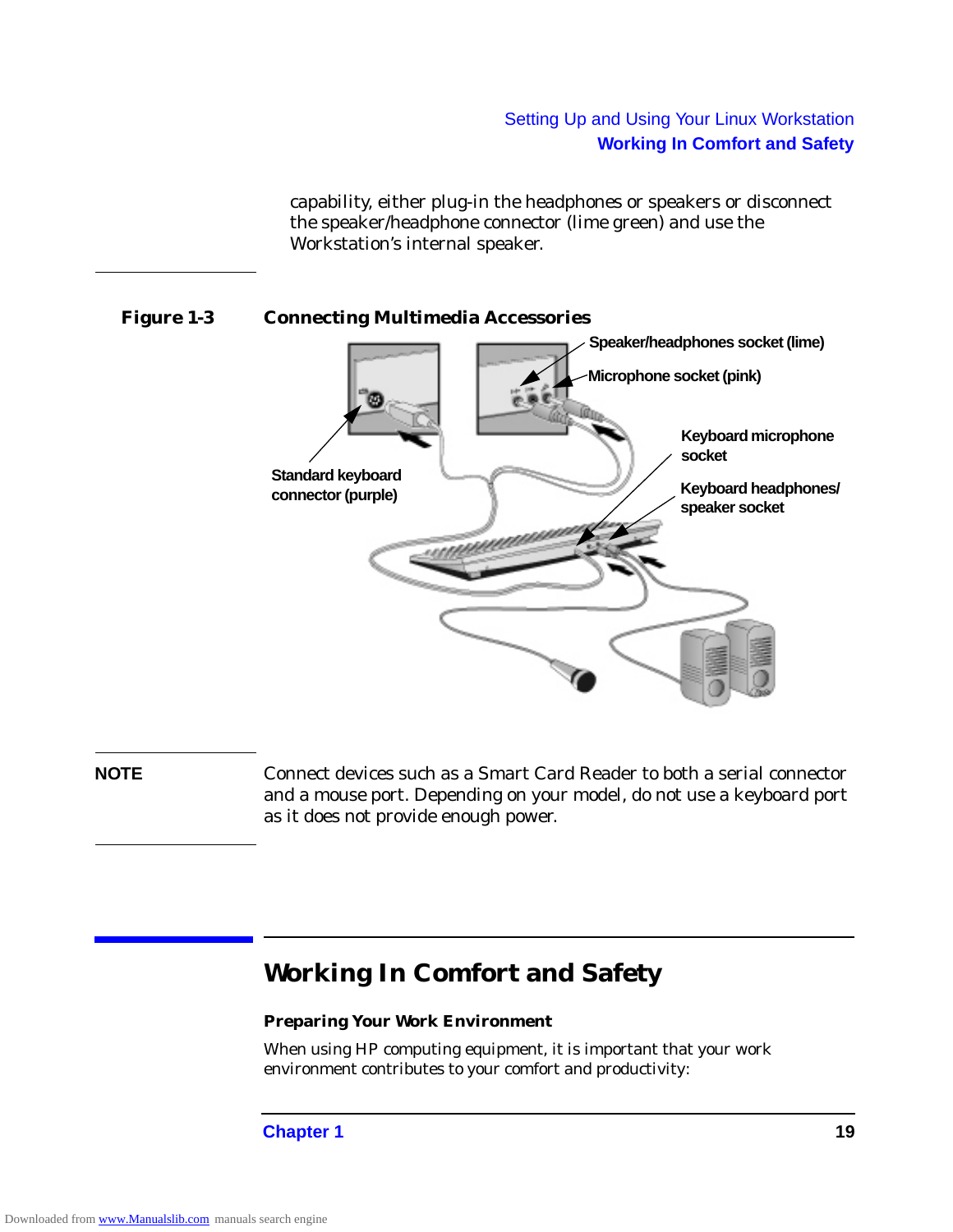#### **Figure 1-4 Your Work Environment**



- *Work Surface Height*. Your work surface should be height adjustable. To ensure that your work surface is at the correct height, first adjust the height of your chair so that your feet are firmly on the floor or on an angled foot rest, then adjust the work surface height until your forearms are parallel to the floor when you have your fingers on the keyboard or other input devices.
- *Chair*. Your chair should provide a comfortable sitting position including features such as a height and tilt adjustment feature, curved seat edge, a stable base (for example, five legs and castors, adjustable back support, a freely rotating swivel, fully adjustable padded arm rests).
- *Monitor*. Place your monitor so that the top of the screen is at, or slightly below, eye level (up to 15 degrees).
- *Work Surface Arrangement*. Make sure that all elements of your HP Workstation system for example, monitor, document holder, keyboard, mice and other input devices, and headphones and speakers- are optimally arranged and adjusted to meet your personal requirements. For example, if you are primarily using the keyboard, place it directly in front of you, not to the side. If your work involves extensive use of a mouse or other pointing device, place that device directly in front of your left or right arm. If you are using both a mouse and keyboard, place them both at the same work surface height and close together. If a palm rest is used, the height should be flush with the front edge of the keyboard. Other items, such as your telephone or notepad, should also be considered.

**CAUTION** Various aspects of using mice, keyboards and other input devices may increase your risk of discomfort or injury. Optimize your comfort and safety by positioning these devices properly.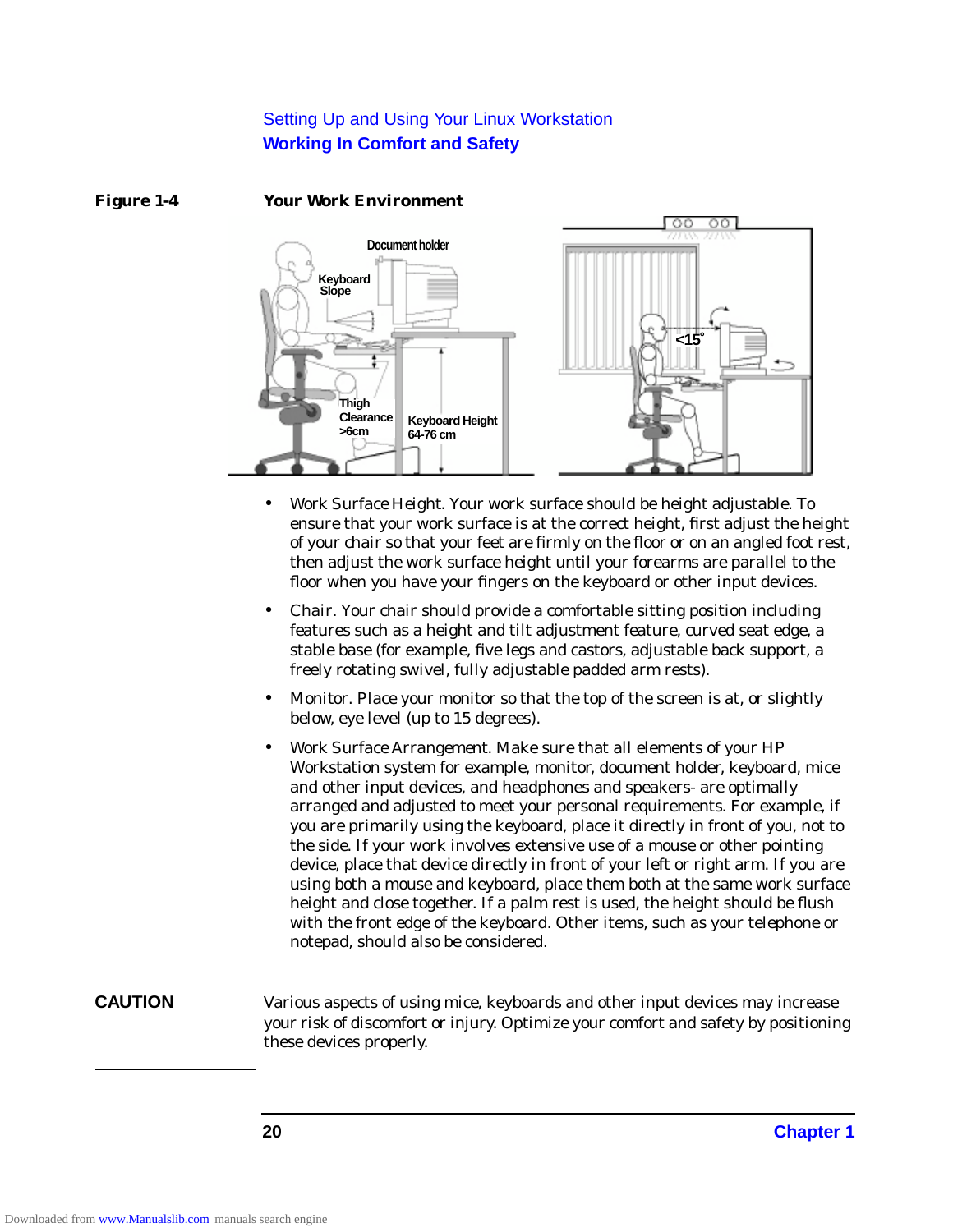#### **Your Work Posture**

Sitting in one position for long periods can be uncomfortable. To minimize the potential risk for physical discomfort or injury, it's important that you maintain a proper posture.

- *Head*. When viewing your monitor, your head should not be tilted more than 15 degrees forward, and do not turn your head toward either side.
- *Back*. While sitting at your work surface, make sure your back is supported by the chair's backrest in an erect position or angled slightly backwards.
- *Arms*. Make sure your arms and elbows are relaxed and loose, with your upper arms perpendicular to the floor or tilted downward not more than 15 degrees. Keep your forearms and hands approximately parallel with the floor with elbows bent between 70 and 115 degrees. Keep your elbows close to your sides (less than 20 degrees away from your body).
- *Hands, Wrists, Forearms*. Try to keep your hands wrists and forearms in a relaxed neutral position when using your mouse keyboard or other input devices. For example, while using your keyboard and mouse, rest your forearms (flat) on your desktop.
- *Legs*. Your thighs should be horizontal or angled slightly downward. Your lower legs should be near a right angle to your thighs. Make sure there is sufficient room under the work surface for your legs.
- *Feet*. If after adjusting your chair you cannot rest your feet comfortably on the floor, use a footrest, preferably one that can be adjusted in height and angle.

#### **Additional Ergonomic Issues**

- Look away from the screen from time-to-time to help reduce eyestrain. Focus on distant objects briefly, and blink periodically to lubricate your eyes. You also should have your eyes checked on a regular basis and ensure your eyeglass prescription is suitable for working on a computer monitor.
- Remember to occasionally shift position and move your body. Keeping your body in one position for long periods is unnatural and stressful. When prolonged work is required, take frequent short breaks. As a rule of thumb, a five or ten minute break every hour is a good idea. Short frequent breaks are more beneficial than longer less frequent breaks. Data show that people who work for long periods of time without a break may be more prone to ergonomic injury.
- Changing tasks frequently will help prevent muscle stiffness. Examples: alternating between keyboarding, reading, writing, filing, and moving around in your work environment, helps you maintain a relaxed posture. Occasionally stretch the muscles in your hands, arms, shoulders, neck and back. You should stretch at least as often as you take brief task breaks — at

**Chapter 1 21**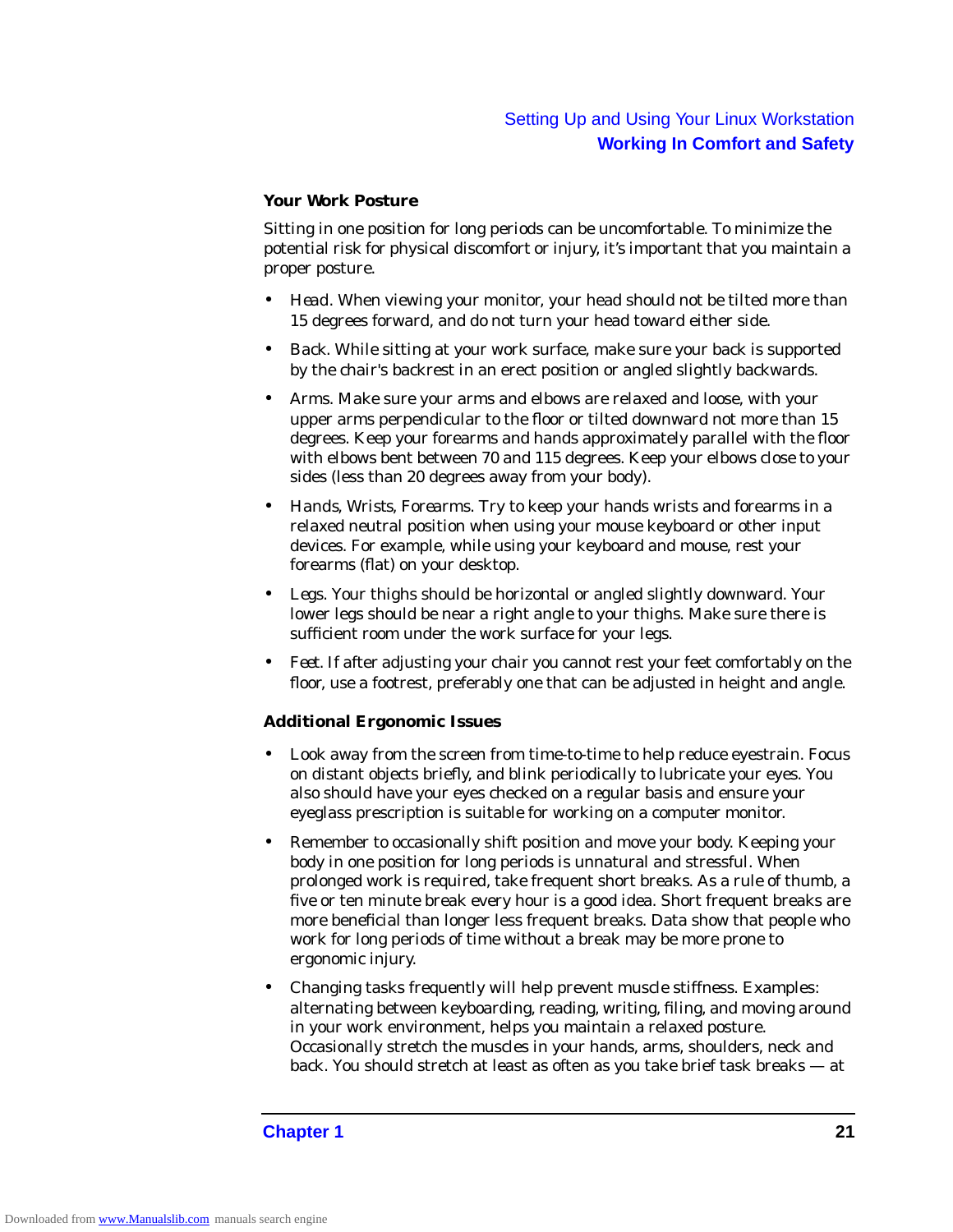least once every hour.

• Discomfort may be alleviated by using alternative ergonomic designs and accessories such as ergonomically personalized chairs, palm rests, keyboard trays, alternative input devices, prescription eyeglasses, anti-glare screens, and more. Seek additional information from the sources available to you, including your employer, doctor, local office supply store, and the *Information Sources* listed in the online version of *Working in Comfort*, preloaded on the hard disk of your HP computing equipment or available on the HP web site: **www.hp.com/ergo**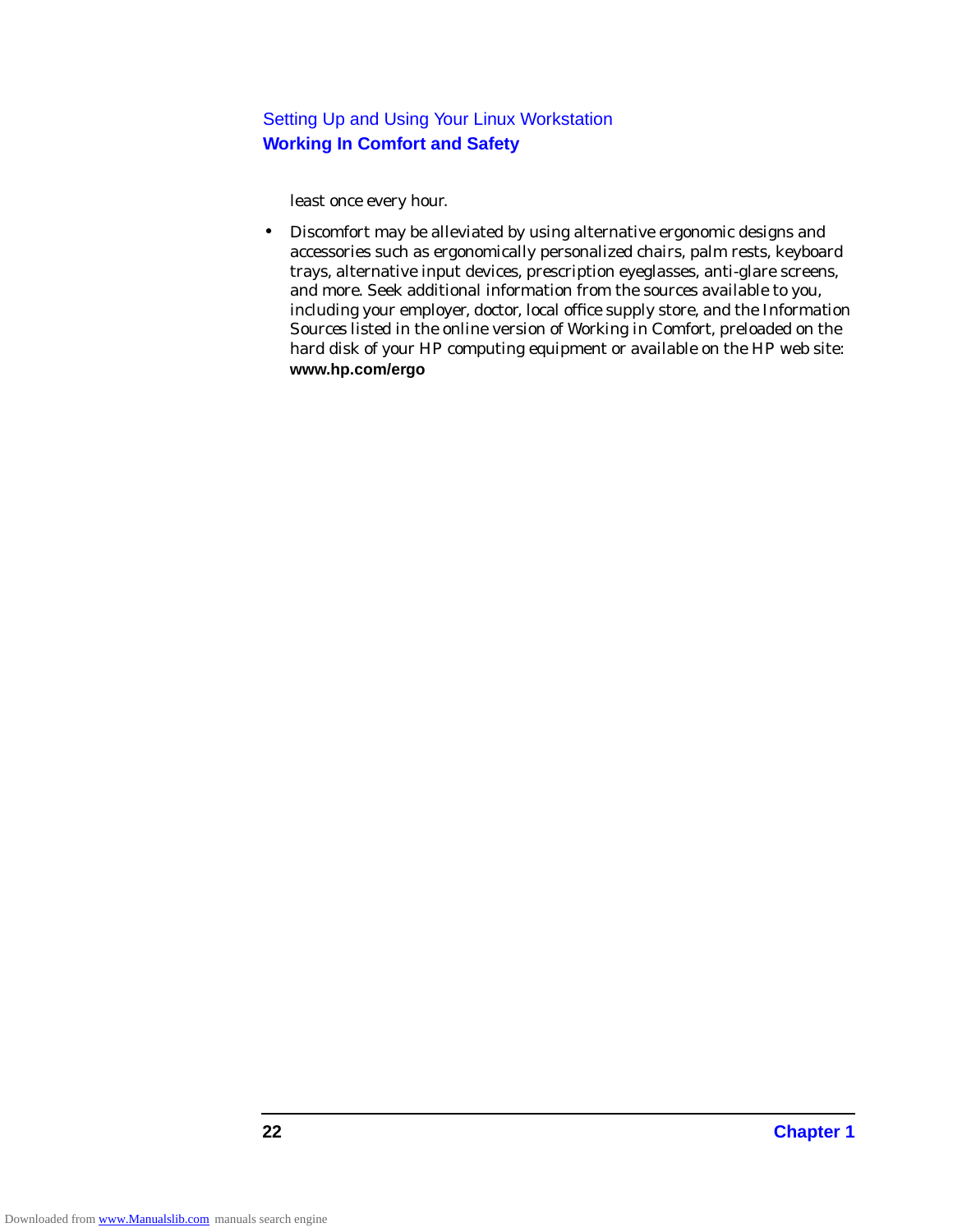## **Starting and Stopping Your Linux Workstation**

## **Starting Your Workstation for the First Time**

Your Linux Workstation has pre-installed Red Hat Linux and HP software. It is initialized the first time you start the Workstation. The software initialization process takes a few minutes. Upon start-up, you will see the screen depicted below. Fill-in the information requested.

| <b>HP VISUALIZE Linux Setup Tool</b>                                                                                | 凹                                                                                                                                                   |
|---------------------------------------------------------------------------------------------------------------------|-----------------------------------------------------------------------------------------------------------------------------------------------------|
| Introduction   Root Password   Boot/Network   Xserver   Time/Timezone   Keyboard Mapping   Netscape                 |                                                                                                                                                     |
| <b>Hewlett-Packard</b>                                                                                              | LINUX SETUP TOOL<br>3.0.0                                                                                                                           |
| This program is used to set up your HP Linux<br>Personal Workstation with parameters unique to your<br>environment. | Netscape<br>Set up a basic Netscape preferences file to configure<br>a connection to the Internet.                                                  |
| Root Password<br>Set your root password. This is required before you<br>exit the set up tool.                       | If you want to discard changes you have made, click<br>the "Reset Configuration" button. To view the current<br>set up, click the "Summary" button. |
| <b>Boot/Network</b><br>Set up your boot protocol and network parameters.                                            | Clicking "Save" or "Cancel" will end setparms.<br>"Save" makes your selections take effect; "Cancel"<br>ignores your selections.                    |
| Xserver<br>Set up your Xserver.                                                                                     |                                                                                                                                                     |
| Time/Timezone<br>Set your local time and timezone.                                                                  |                                                                                                                                                     |
| Keyboard Mapping<br>If you have a non-US keyboard, change its mapping<br>here.                                      |                                                                                                                                                     |
| Save<br>Cancel<br>Help                                                                                              | Reset Configuration<br>Show Summary.                                                                                                                |

For more information on system start-up, configuration and recovery see the chapter "Linux System Setup and Recovery".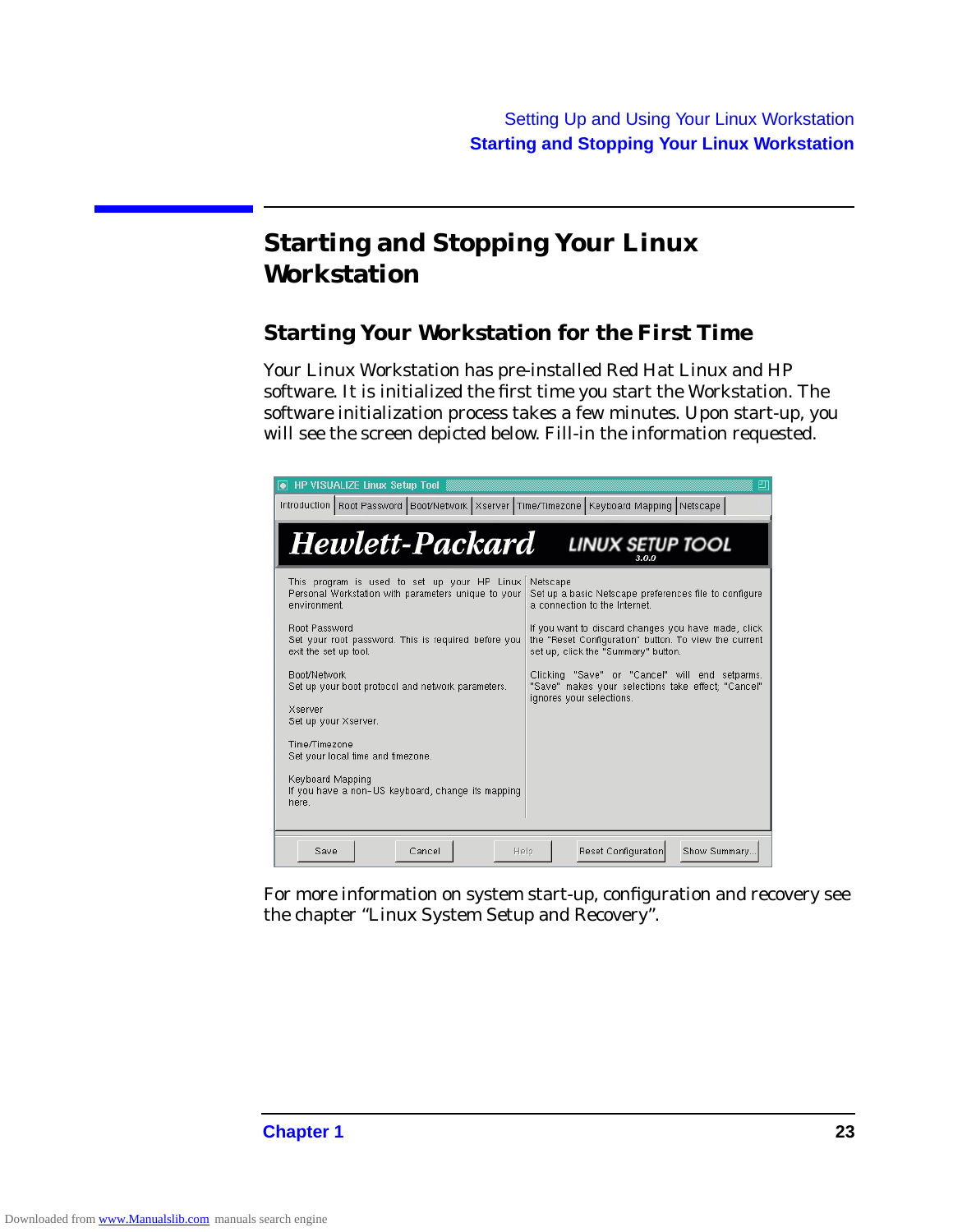Setting Up and Using Your Linux Workstation **Starting and Stopping Your Linux Workstation**

## **Initializing Your Software**

| <b>NOTE</b> | Do NOT switch OFF the Workstation while the software is being |
|-------------|---------------------------------------------------------------|
|             | initialized—this could cause unexpected results.              |

To initialize your software:

- 1. Turn on the display first, and then turn on the Linux Workstation.
- 2. When the Workstation is switched on, it performs a Power-On-Self-Test (POST). Press **Esc** if you want to view the POST details in the HP Summary Screen.

If there is an error in the POST, the error will automatically be displayed. For details, see the section "If a POST Error Message is Displayed" in the chapter "Troubleshooting Your Linux Workstation."

3. If you have set a password in the Workstation's *Set-up* program, the password prompt displays after the POST has completed. If the Password prompt is displayed, type your password and press **Enter** to be able to use the Workstation.

## **Stopping Your Linux Workstation**

To stop the Workstation (when running an operating system), make sure that you have exited all application programs and then use the operating system's Shutdown command. Then press the On/Off button on the control panel. If you stop the Workstation without following these instructions, data loss or a damaged file system may result.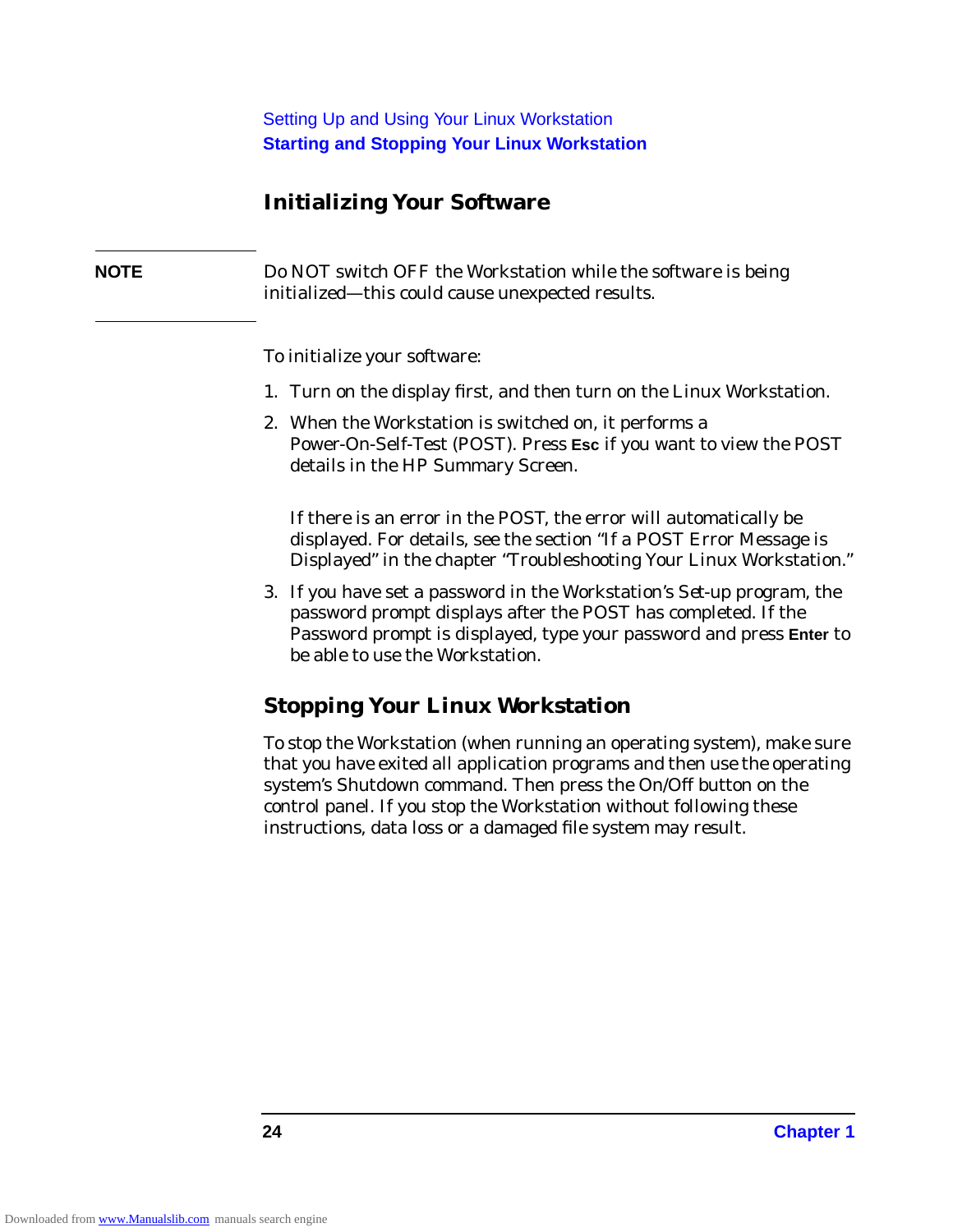## **Setting Hardware Passwords in the HP Setup Program**

You can set hardware passwords to provide different levels of protection for your Workstation: the Administrator password and the User password. You set these passwords using the **Security** menu in the Setup program.

The Administrator can access and change all settings in the Setup program, while the User can only access and modify certain items in the Main menu.

## **To Set a Password**

- 1. Start the Setup program.
- 2. Select the **Security** menu.
- 3. Select the **Administrator** or **User** password submenu.
- 4. Choose the **Set Administrator** or **User Password** setup item. You must enter your password twice.
- 5. To save your changes and exit the Setup program, press **Esc** or select **Exit Menu**, then **Exit Saving Changes**.

To remove the password, follow the same procedure as to set a password. You will be asked to enter the existing password first. Then, for the new password, leave the password field blank and press **Enter**. To confirm your choice, press **Enter** a second time.

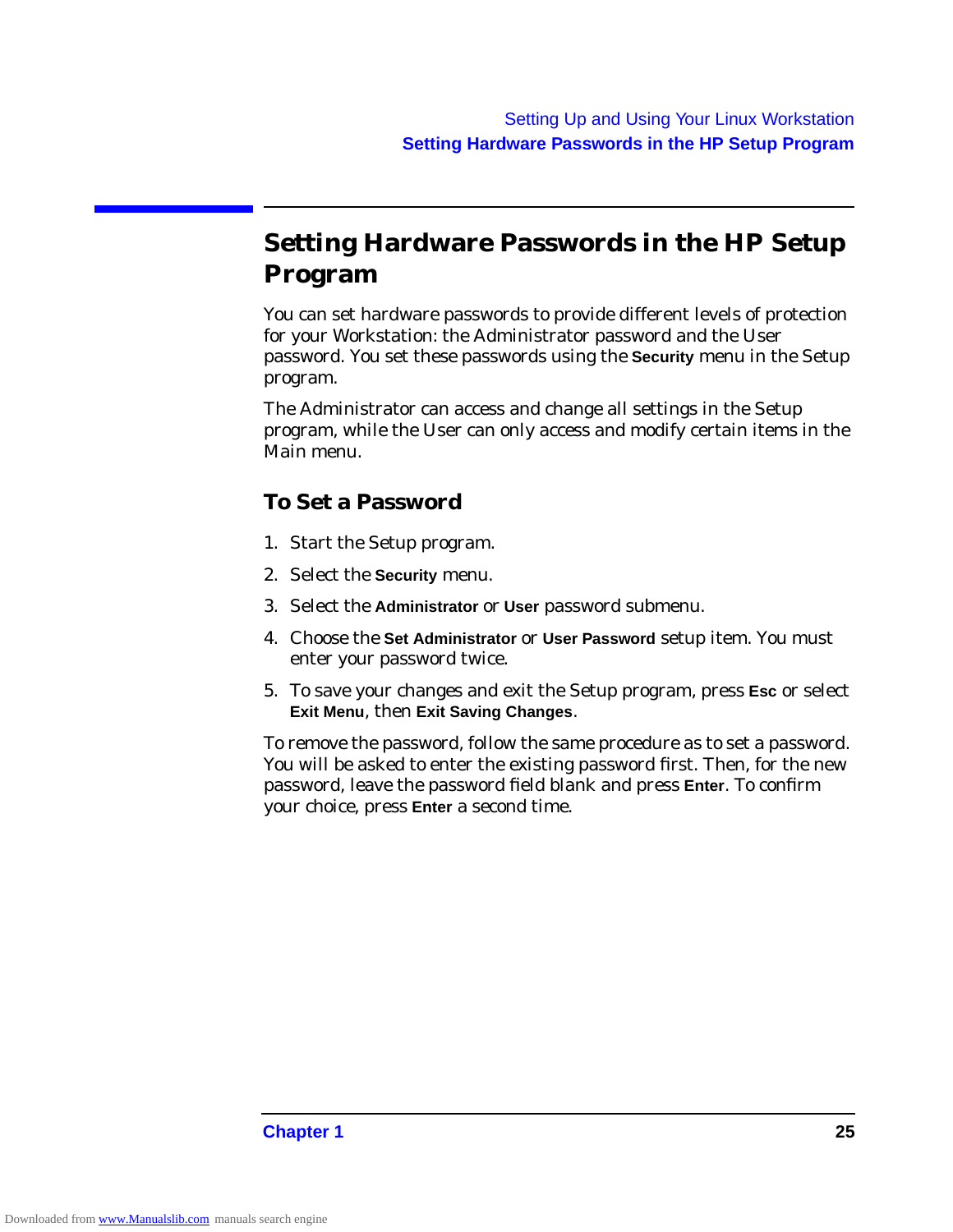### Setting Up and Using Your Linux Workstation **Setting Hardware Passwords in the HP Setup Program**

## **If You Forget Your User Password**

- 1. Switch off the Workstation.
- 2. Re-start the Workstation. If you are prompted for a password, enter the Administration password.
- 3. When **Press F2 to Enter Setup** appears, press the **F2** key.
- 4. Enter the Administrator password to access the Setup program.
- 5. Go to the **Security** menu.
- 6. Go to the **Set User Password** field and set a new User Password. This will replace the old password which you had forgotten.
- 7. Press **Esc** or select **Exit Menu** to save the new password. and exit Setup.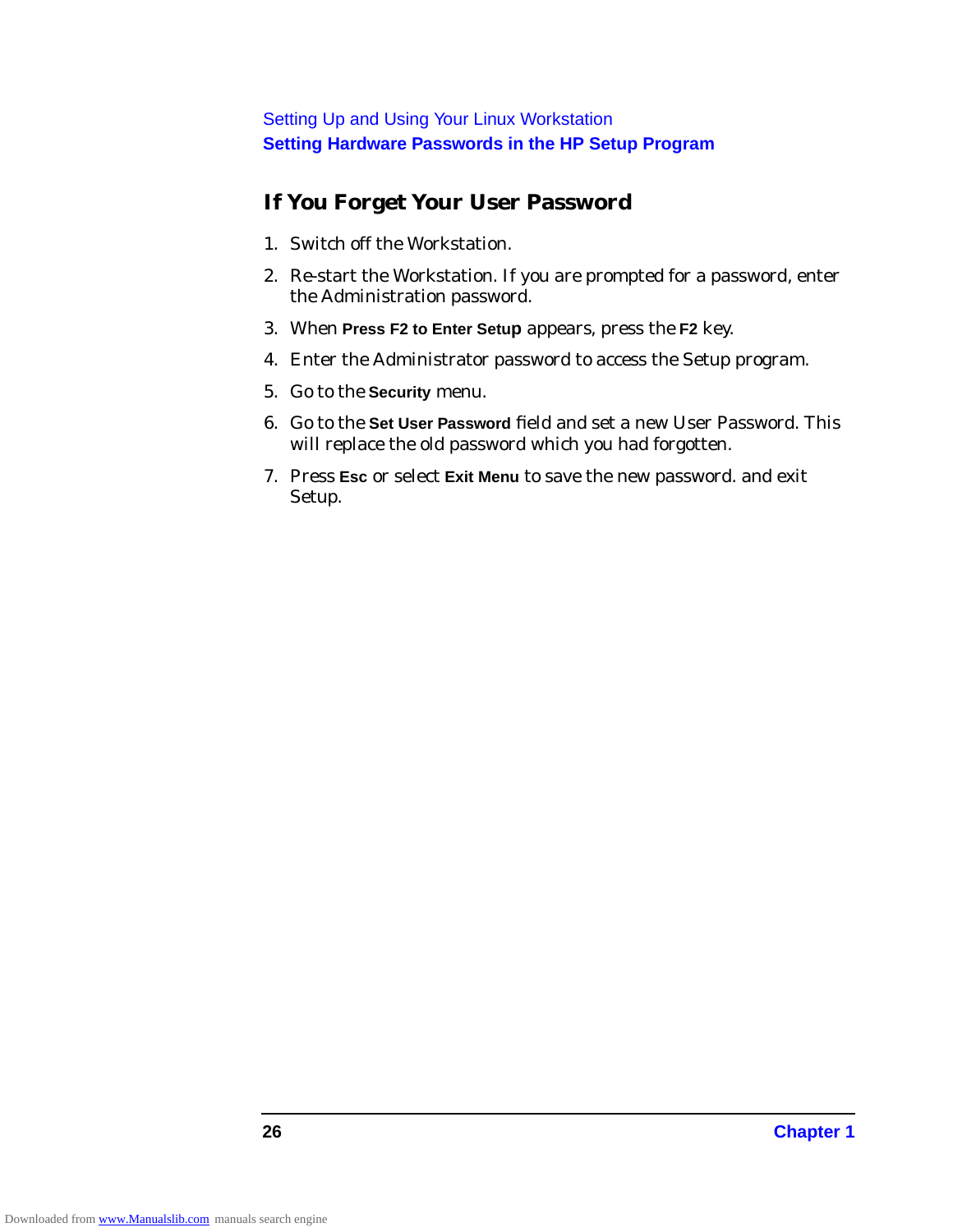## **Configuring Your Workstation**

Use the HP Setup program to configure your Workstation (for example: setting up hardware system and user passwords, installing and upgrading mass storage devices), and to solve configuration problems.

It is recommended that you take note of any changes to the system setup.

## **Starting the HP Setup Program**

- 1. Turn on the display and then the Workstation. If the Workstation is already turned on, save your data and exit all programs, then restart the Workstation.
- 2. Press **F2** while **F2 Setup** is displayed at the bottom of the screen. If you fail to press **F2** in time and the start-up process continues, you will need to restart your Workstation and go through the POST again so you can press **F2**.

The opening screen of the Workstation's Setup program is displayed. The Main Menu presents a list of fields, for example, the installed BIOS version or Date and Time.

A band along the top of the screen offers a list of menus. Select a menu by using either the left or right arrow keys.

## **Main Menu**

The Main Menu presents a list of fields, including:

- The installed BIOS version
- Reset Configuration Data
- System Time
- System Date
- Key Click
- Key Auto-Repeat Speed
- Delay Before Auto-Repeat
- NumLock at Power-on

By default, "Reset Configuration Data" is set to **No**. Select **Yes** to clear the system configuration data and return to the default settings.

**Chapter 1 27**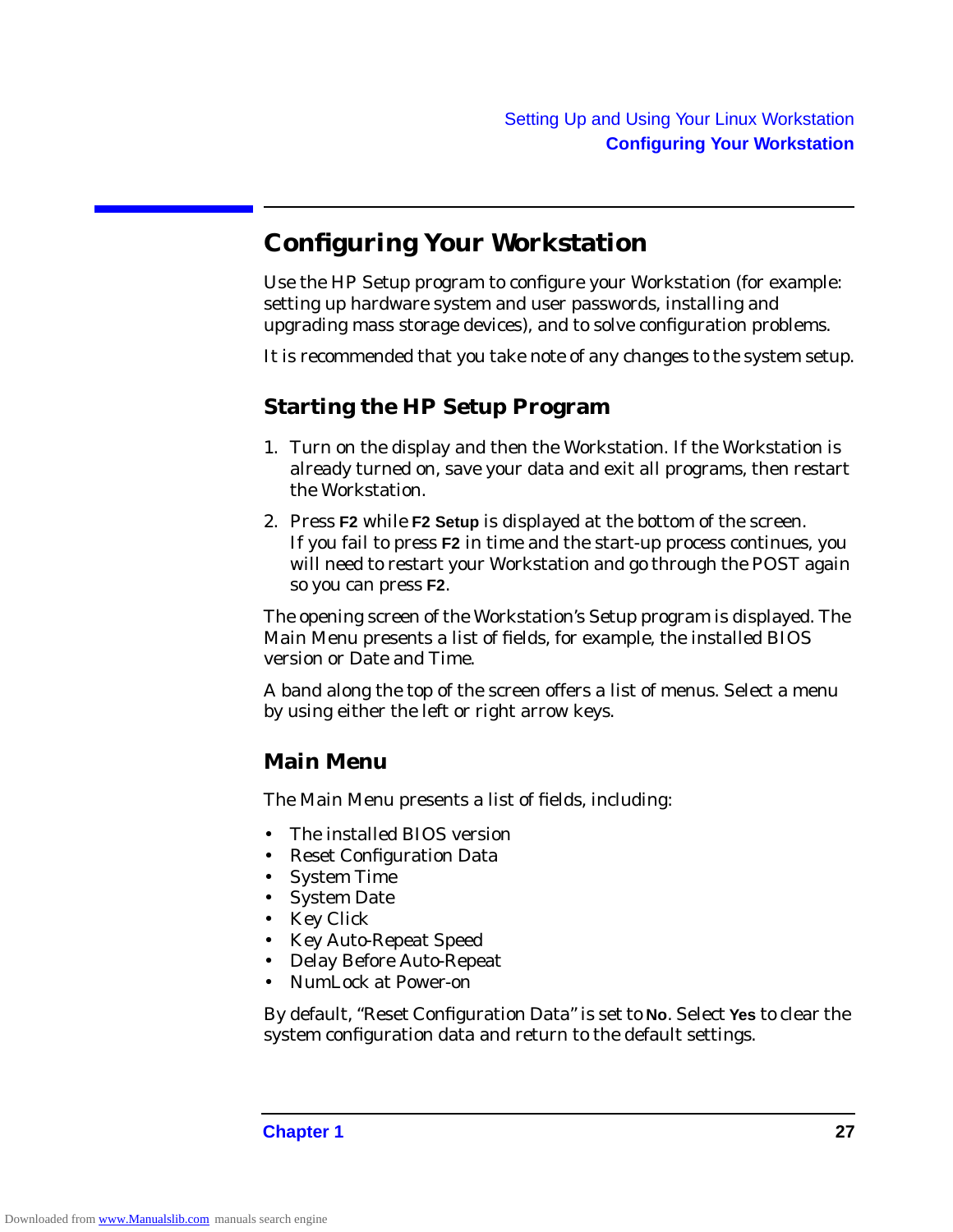### Setting Up and Using Your Linux Workstation **Configuring Your Workstation**

## **Advanced Menu**

The Advanced Menu offers a list of sub-menus allowing you to:

- Configure memory caching, USB ports, Integrated I/O Ports and Integrated Audio Devices
- Enable floppy disk drives, IDE devices (Primary and Secondary)
- Workstation Devices.

## **Security Menu**

Sub-menus are presented for changing the characteristics and values of the System Administrator Password, User Password, Power-on Password, Fixed Disk Boot Sector and for preventing unauthorized start-up from the Floppy, CD-ROM and IDE-HDD drives (refer to "Setting Hardware Passwords in the HP Setup Program" on page 25).

## **Boot Menu**

Select the order of the devices from which you want the BIOS to attempt to boot the operating system. The QuickBoot mode option allows the system to skip certain tests while booting. This decreases the time needed to boot the system.

## **Power Menu**

The Network Interface option enables the system to return to normal speed when a specific command is received by the network interface.

Setup changes system behavior by modifying the power-on initialization parameters. Setting incorrect values may cause system boot failure. Should this occur, press **F9** to load the Setup default values to recover.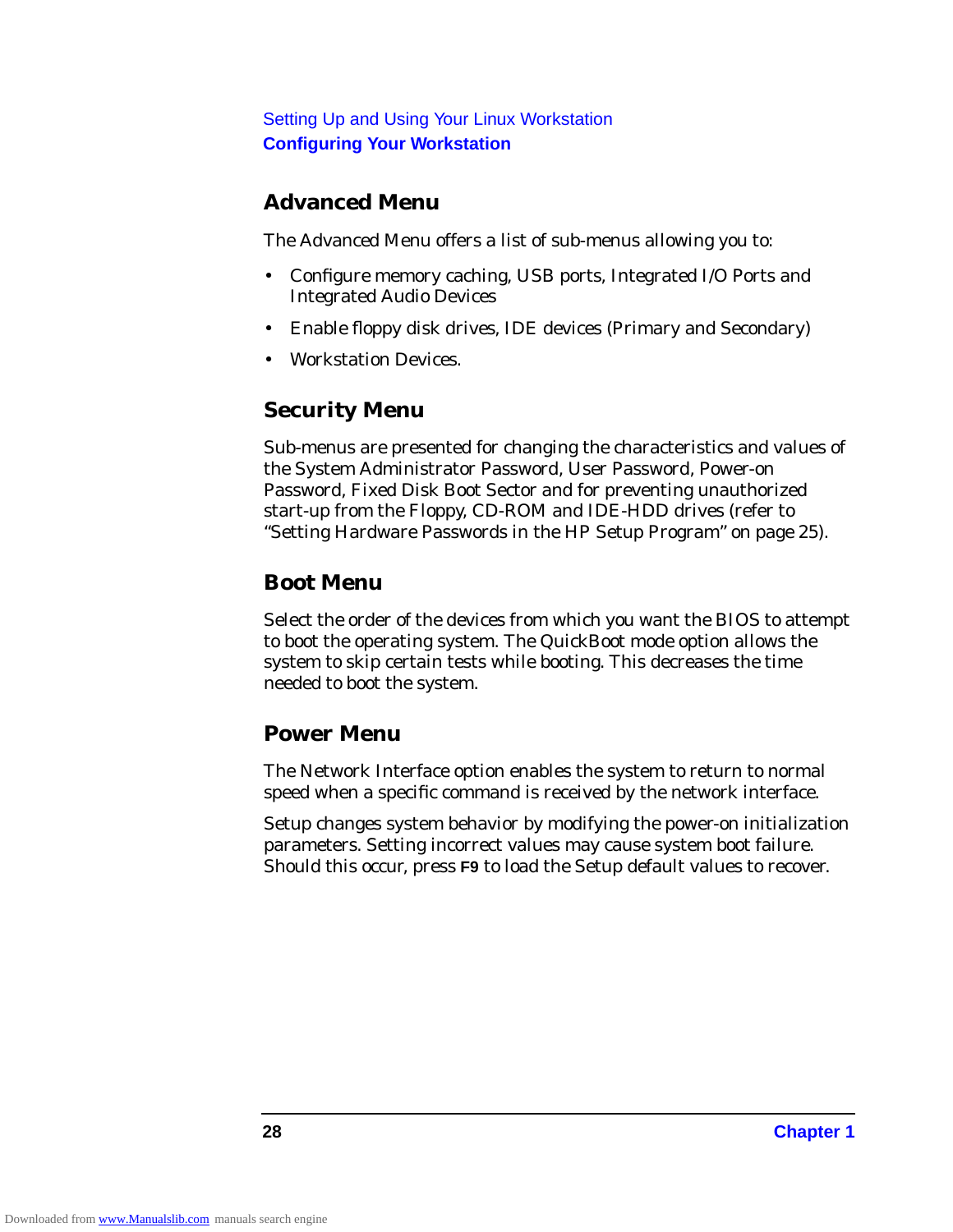## **Viewing Your Workstation Configuration**

The Summary Screen gives you a summary of the current configuration of your Workstation (for example: BIOS version, CPU speed, memory module size, and installed mass storage devices).

You should check the configuration of your Workstation when you first use it and each time after you install, remove, or upgrade accessories. To check the configuration:

- 1. Turn on the display and then the Workstation. If the Workstation is already turned on, save your data and exit all programs, then restart the Workstation. Consult your operating system documentation for any special instructions concerning turning off and restarting your Workstation.
- 2. When the start-up logo appears on your display, press **Esc**. This takes you to the Summary Screen. (To go immediately into the Setup program, and bypass the Summary Screen, press **F2** instead of **Esc**). The Summary Screen is displayed for only a short time. Press the **Pause/Break** key on the keyboard to retain the Summary Screen until another key is pressed.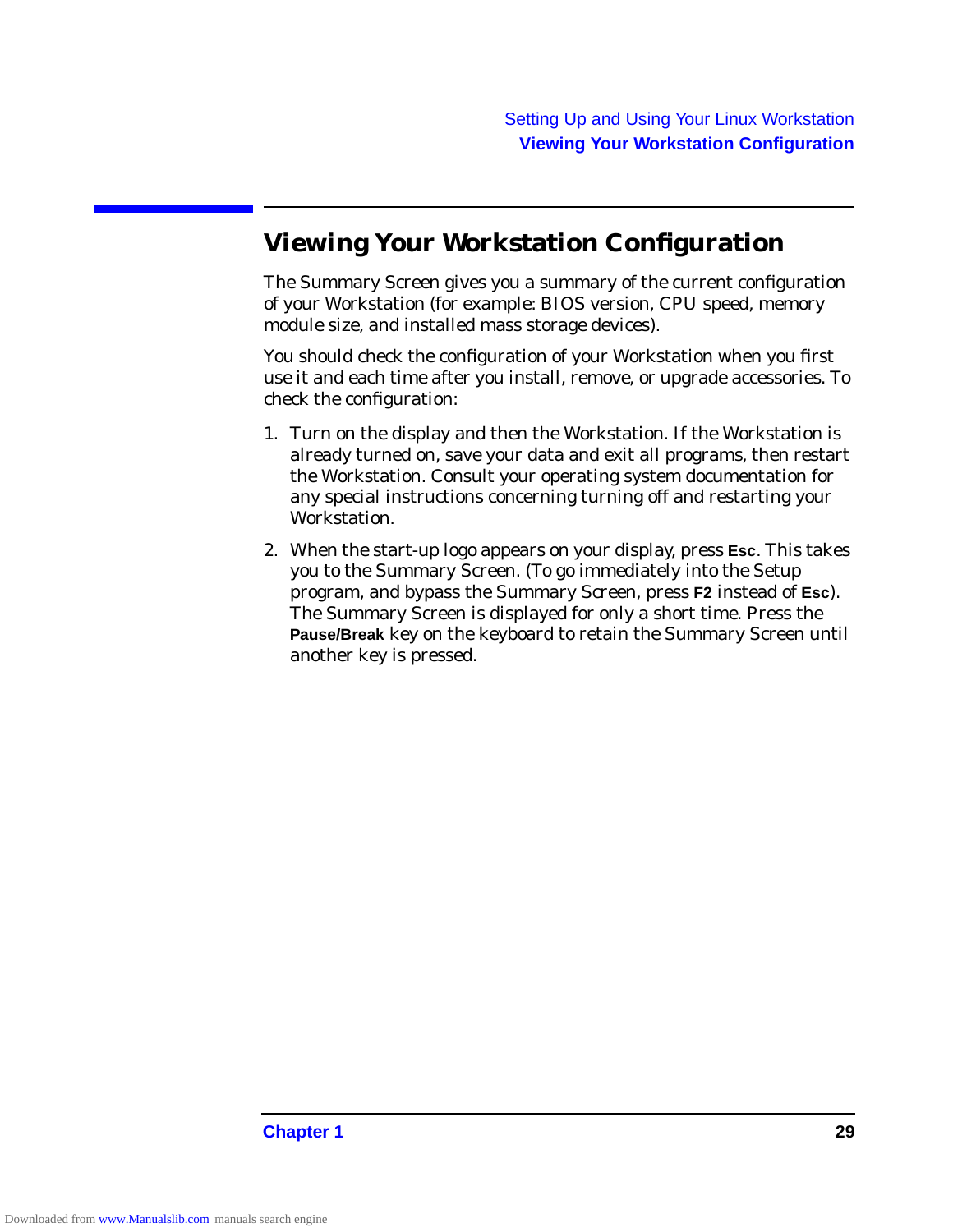Setting Up and Using Your Linux Workstation **Using Power Management**

## **Using Power Management**

Power management enables you to reduce the Workstation's overall power consumption by slowing down the Workstation's activity when it is idle. For more information on power consumption data, refer to the *x2000 Technical Reference* on HP's web site at: **www.hp.com/workstations/support**.

Operating systems differ in their power management capabilities. Refer to your operating system documentation for more information.

## **Software and Driver Availability**

In the "Software and Drivers" section of the HP support site **www.hp.com/workstations/support**, you can download the latest drivers and BIOS for your Workstation.

You can also register to obtain information on new driver availability automatically.

Contact your dealer for an up-to-date list of supported devices or check the HP web site: **www.hp.com/workstations/support**.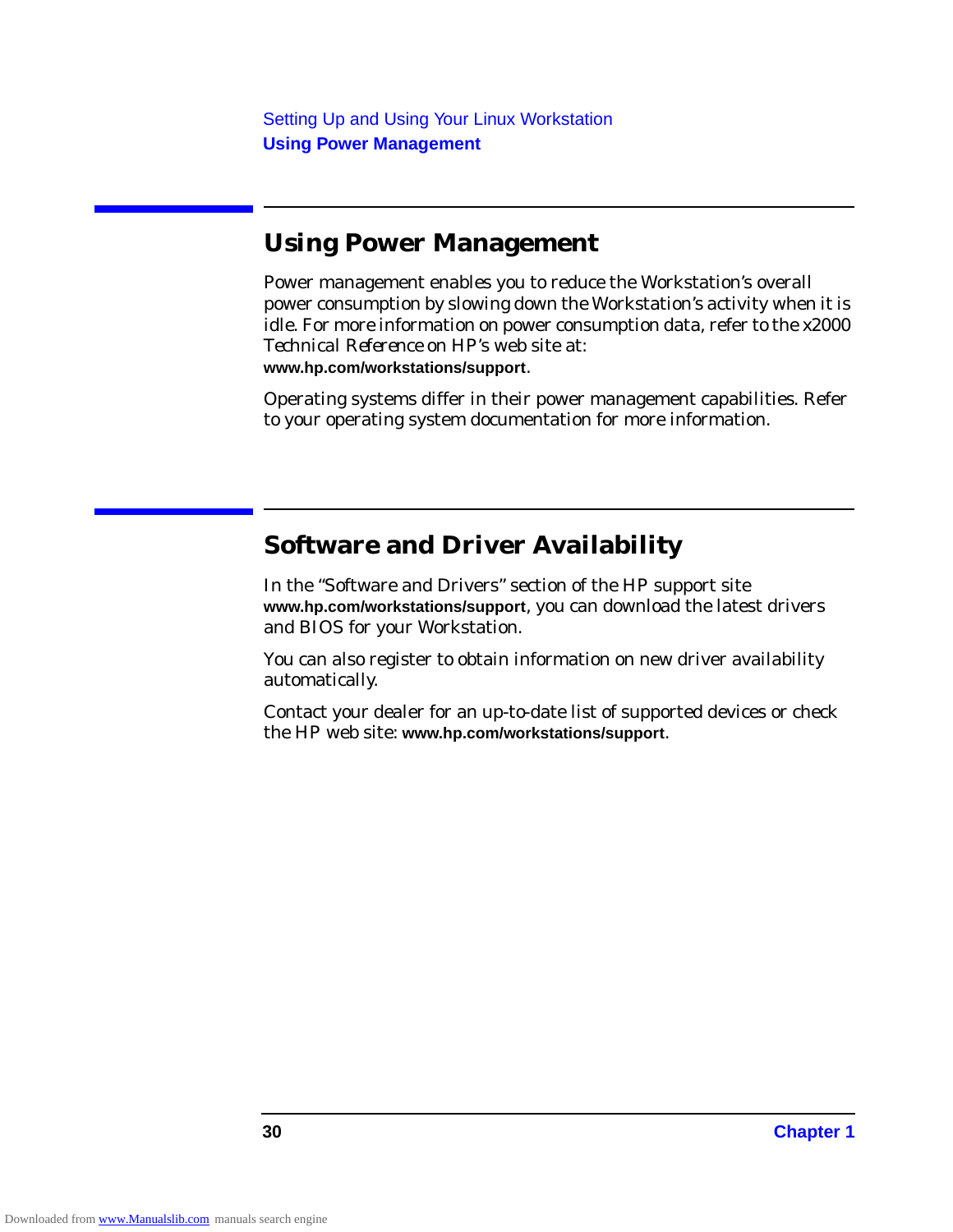

After completing the Set-up Program and rebooting, your Workstation will launch a special "Welcome" program (see above) that will provide access to several on-line documents and manuals. This program will also guide you to additional information regarding the Red Hat and HP software.

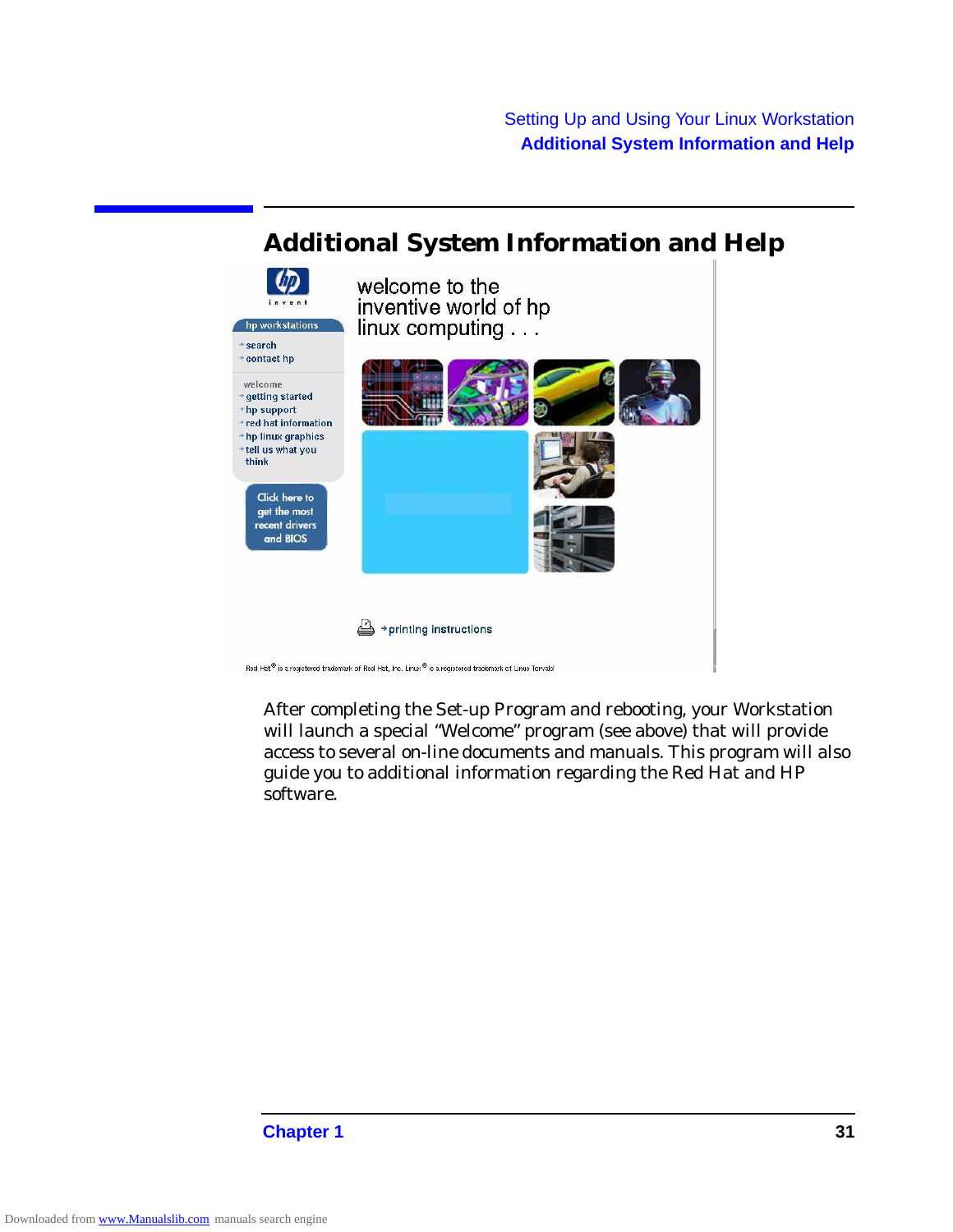Setting Up and Using Your Linux Workstation **Additional System Information and Help**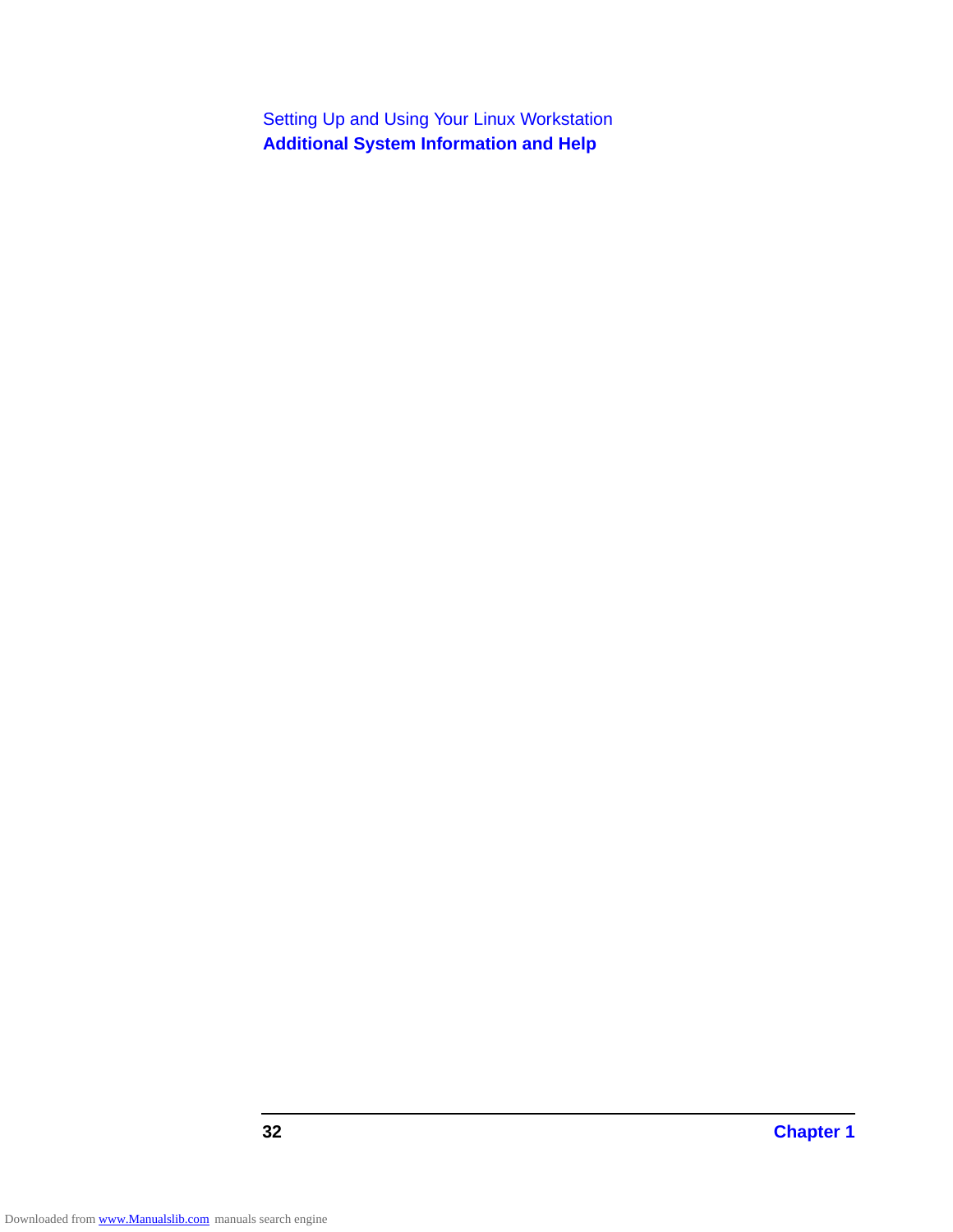# **2 Linux System Setup and Recovery**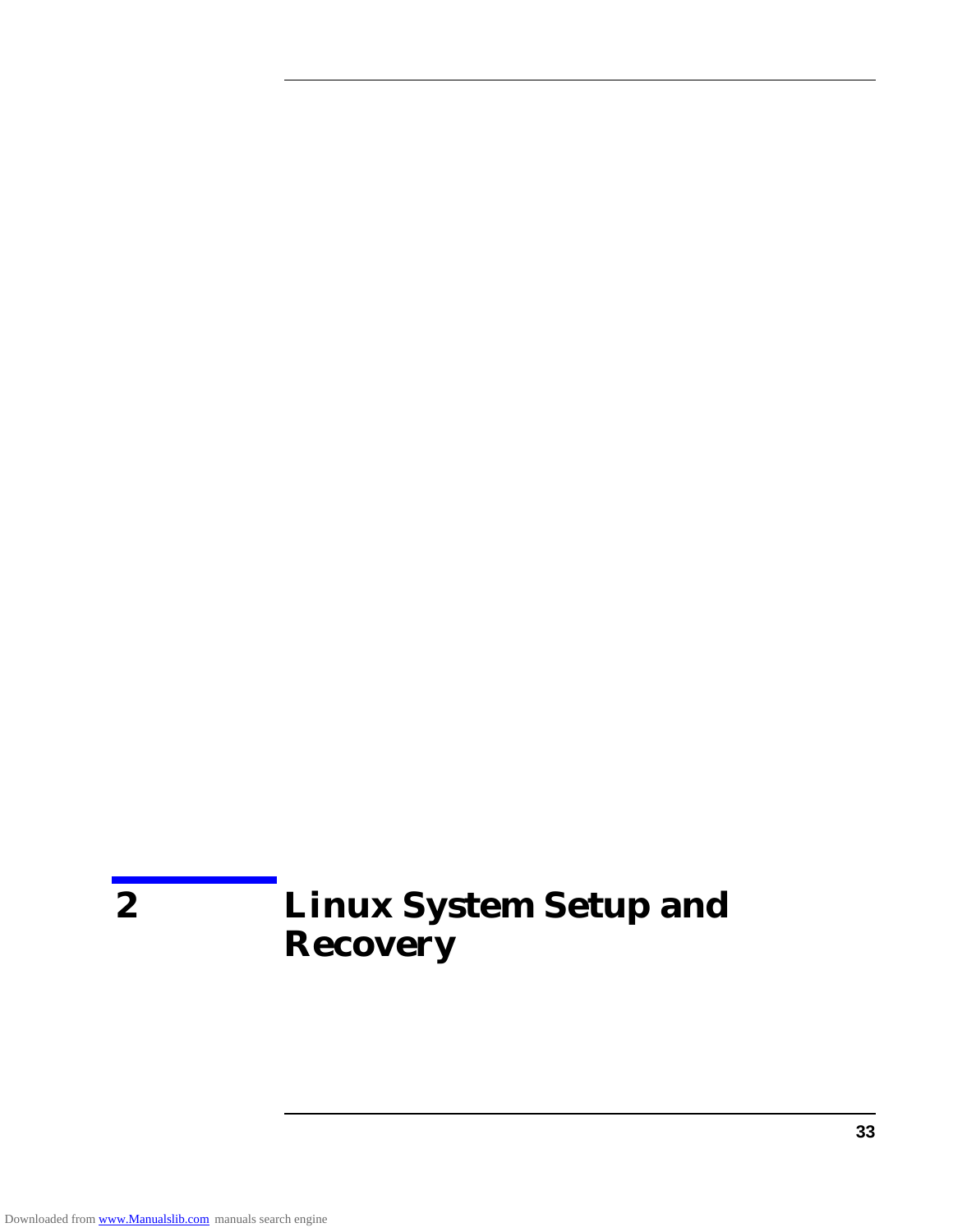## **Configuring Your Linux Workstation**

Make sure there are no disks in the 3.5-inch floppy drive or the CD-ROM drive, then turn on the power switch. As the Workstation boots, it describes what is happening with messages on the screen. You do not need to respond to any messages you see. The start-up process is completely automatic.

The setparms utility is run the first time the workstation is booted. It allows you to set up important functionality of your workstation before you login. These areas of functionality are: networking, the X Server, timezone, system time, root password, and keyboard language. These areas will be discussed in more detail below.

setparms is written so that you can go back to a function as many times as you need to and change it before you exit.

After a few minutes, the start-up process ends and the Linux Setup Tool window, shown below, appears. You can choose from the tabs at the top of the screen to select the various areas of functionality.

| <b>HP VISUALIZE Linux Setup Tool</b>                                                                                | 凹                                                                                                                                                    |
|---------------------------------------------------------------------------------------------------------------------|------------------------------------------------------------------------------------------------------------------------------------------------------|
| Introduction   Root Password   Boot/Network   Xserver   Time/Timezone   Keyboard Mapping   Netscape                 |                                                                                                                                                      |
| <b>Hewlett-Packard</b>                                                                                              | LINUX SETUP TOOL<br>3.0.0                                                                                                                            |
| This program is used to set up your HP Linux<br>Personal Workstation with parameters unique to your<br>environment. | Netscape<br>Set up a basic Netscape preferences file to configure<br>a connection to the Internet.                                                   |
| Root Password<br>Set your root password. This is required before you<br>exit the set up tool.                       | If you want to discard changes you have made, click.<br>the "Reset Configuration" button. To view the current<br>set up, click the "Summary" button. |
| <b>Boot/Network</b><br>Set up your boot protocol and network parameters.                                            | Clicking "Save" or "Cancel" will end setparms.<br>"Save" makes your selections take effect; "Cancel"<br>ignores your selections.                     |
| Xserver<br>Set up your Xserver.                                                                                     |                                                                                                                                                      |
| Time/Timezone<br>Set your local time and timezone.                                                                  |                                                                                                                                                      |
| Keyboard Mapping<br>If you have a non-US keyboard, change its mapping<br>here.                                      |                                                                                                                                                      |
| Save<br>Cancel<br>Help                                                                                              | Reset Configuration<br>Show Summary                                                                                                                  |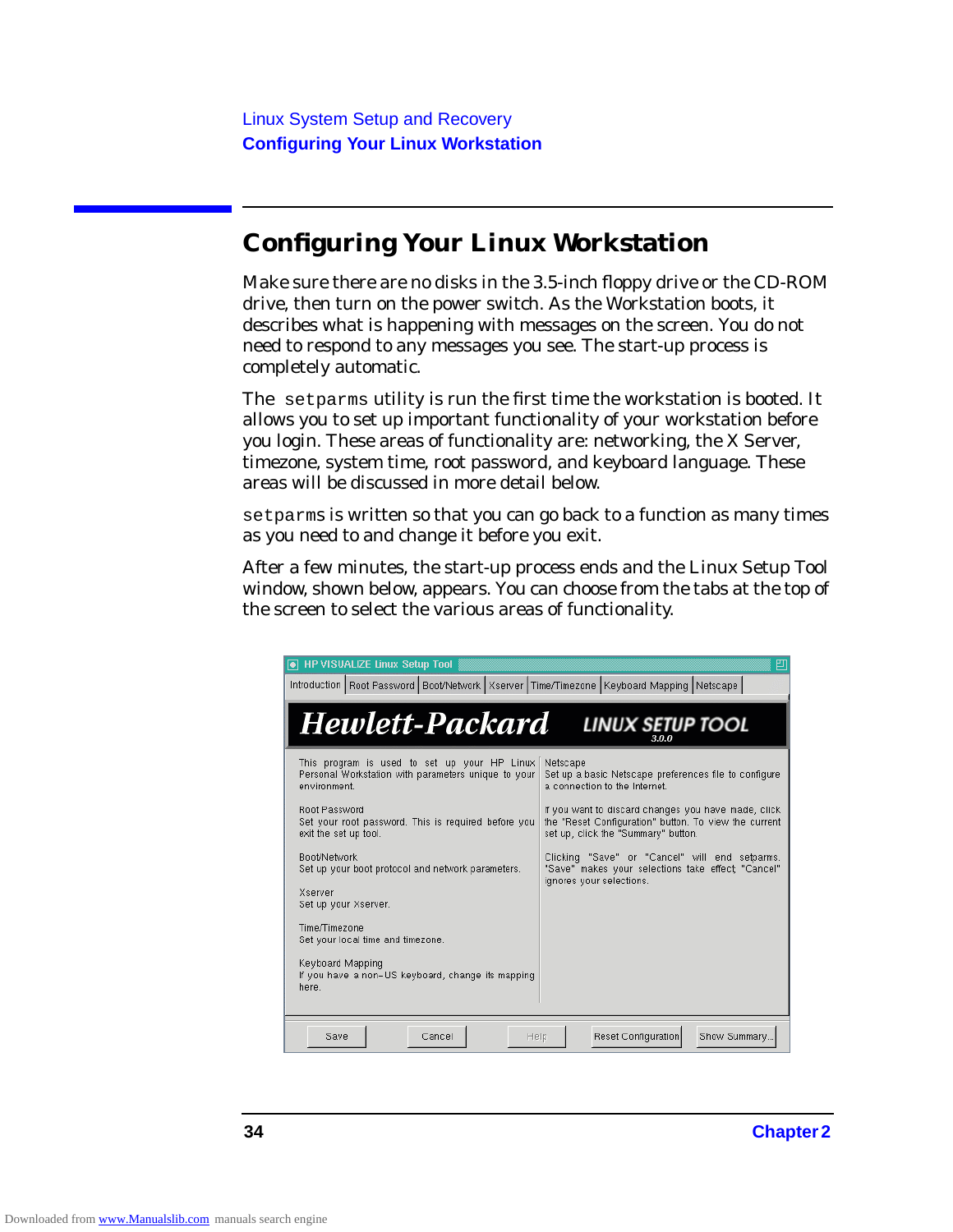## **Setting the Root Password (required)**

By default, the root user has the password "hplinux." Before you exit, you must set your own root password. setparms enforces this. Click on the "Root Password." tab at the top of the Setup Tool window. This brings up the window shown below.

| <b>HP VISUALIZE Linux Setup Tool</b><br>Ы                                                                                                                                                             | 凹                                           |
|-------------------------------------------------------------------------------------------------------------------------------------------------------------------------------------------------------|---------------------------------------------|
| Introduction Root Password   Boot/Network   Xserver   Time/Timezone   Keyboard Mapping   Netscape                                                                                                     |                                             |
| The "root" account is used for system administration<br>tasks. To insure the security of the system, the root<br>account should have a password.<br>* The password should be at least six characters. | Enter root password:                        |
| * Characters must be from the English alphabet.<br>×<br>The password should contain at least two<br>uppercase letters, two lowercase letters and at least<br>one numeric or special character.        | Enter password again:                       |
|                                                                                                                                                                                                       |                                             |
|                                                                                                                                                                                                       |                                             |
|                                                                                                                                                                                                       |                                             |
| Save<br>Cancel                                                                                                                                                                                        | Reset Configuration<br>Show Summary<br>Help |

Choose a password, according to the directions in the window, and type it in the "Enter root password" box. Asterisks appear in the box, instead of what you type. Type your password again in the "Enter password again" box. Click "Save."

**NOTE** Write your password down and keep it in a secure place. If you forget it, you will not be able to log in to your Workstation.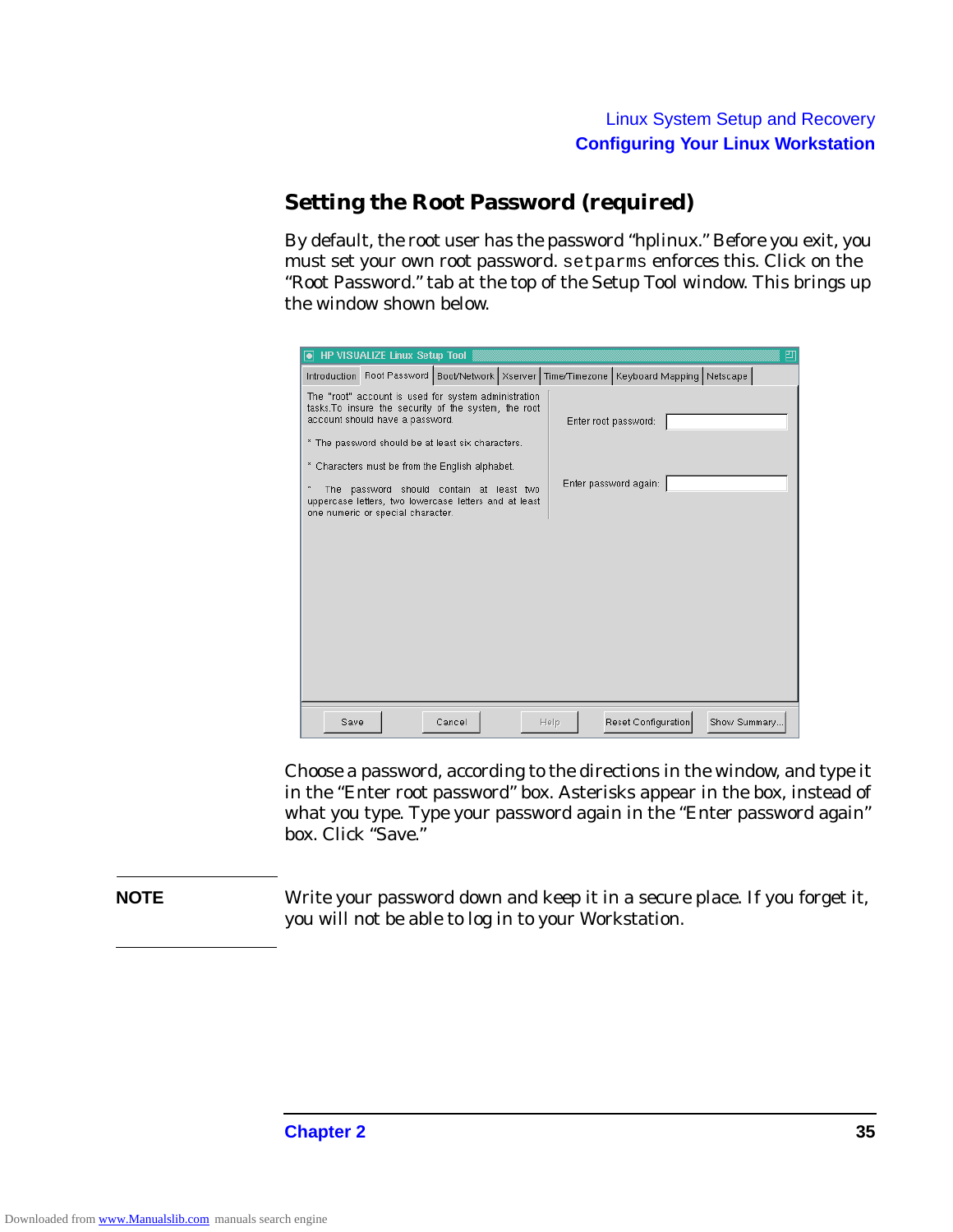#### Linux System Setup and Recovery **Configuring Your Linux Workstation**

## **Changing Boot/Network Parameters**

Choose the "Boot/Network" tab and the window below appears.

| <b>I</b> HP VISUALIZE Linux Setup Tool<br>凹                                                                                                                                                                 |
|-------------------------------------------------------------------------------------------------------------------------------------------------------------------------------------------------------------|
| Introduction   Root Password   Boot/Network   Xserver   Time/Timezone   Keyboard Mapping   Netscape  <br>Boot Protocol                                                                                      |
| ← Static<br>$\leftrightarrow$ DHCP<br>$\downarrow$ BOOTP                                                                                                                                                    |
| Static Networking Parameters   Authorization Parameters   DNS Parameters                                                                                                                                    |
| IP Address:<br>Hostname:                                                                                                                                                                                    |
| Gateway:<br>Netmask:                                                                                                                                                                                        |
| Domain Name:                                                                                                                                                                                                |
|                                                                                                                                                                                                             |
| If Static boot protocol is selected above, enter your system's IP address, hostname, gateway IP address,<br>netmask, and domain name. Otherwise these fields will be grayed out and no text can be entered. |
|                                                                                                                                                                                                             |
|                                                                                                                                                                                                             |
|                                                                                                                                                                                                             |
|                                                                                                                                                                                                             |
|                                                                                                                                                                                                             |
|                                                                                                                                                                                                             |
|                                                                                                                                                                                                             |
| Reset Configuration<br>Save<br>Cancel<br>Show Summary<br>Help                                                                                                                                               |

There are three kinds of booting protocols that setparms can set up for you: Static, DHCP, and BOOTP. Choose the appropriate protocol based on the following descriptions:

1. Static boot protocol

If you choose Static booting, you will have to set several networking parameters. Some of these are described below.

You will also need to provide an IP address for your workstation, a hostname, the IP address of the network gateway for your system, the netmask (255.255.248.0 for example), and a network domain name (for example, *company\_name.com*).

Press the "DNS Parameters" tab to set up your DNS Configuration. Refer to the section "DNS Parameters Configuration" in this Chapter for an example of the screen interface and instructions.

After setting up DNS, click on the "Authorization Parameters" tab and follow the instructions in the section "Setting Up Network Authorization Parameters."

Files that are modified with these network changes are: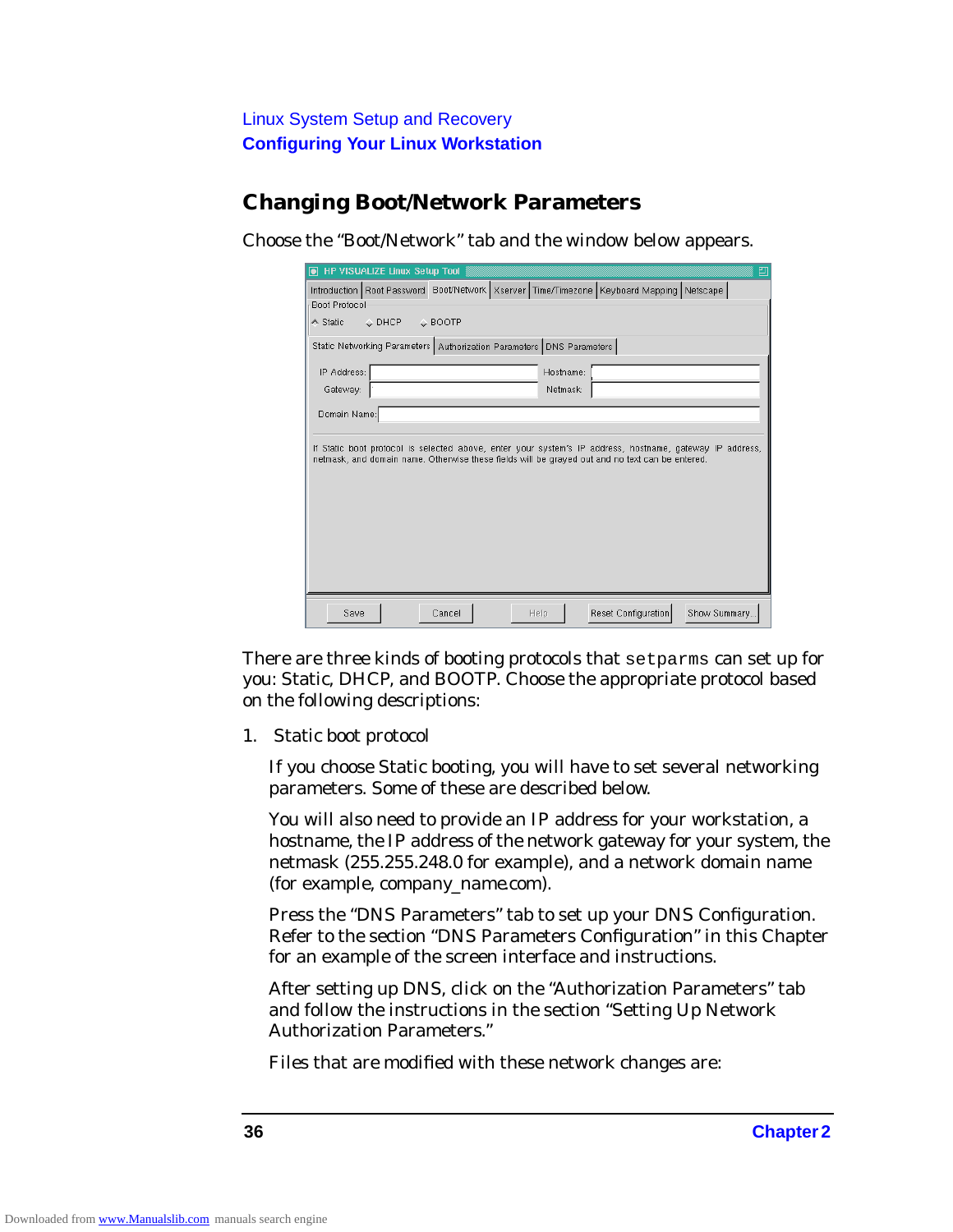#### Linux System Setup and Recovery **Configuring Your Linux Workstation**

```
/etc/resolv.conf,
/etc/sysconfig/network, and
/etc/sysconfig/network-scripts/ifcfg-eth0
```
#### 2. DHCP boot protocol

If you choose DHCP booting, your IP address, hostname, gateway, netmask, domain name, and DNS server information are all set up for you at boot time. It should also set up your NIS information. However, the current DHCP client-side implementation from Red Hat does not request this from the server, so you will have to set that up yourself if you use it. See the Sections "Setting Up Network Authorization Parameters" and "DNS Parameters Configuration" in this Chapter.

The file /etc/sysconfig/network-scripts/ifcfg-eth0 is modified when you select DHCP.

3. BOOTP boot protocol

BOOTP is a subset of DHCP and will not be fully described here. It gets your IP address, hostname, gateway and netmask, but does not set up your DNS server information or NIS authentication, so you will have to do that yourself.

The file /etc/sysconfig/network-scripts/ifcfg-eth0 is modified when you select BOOTP.

Choose the Boot Protocol that is appropriate for your system. If you do not know which protocol to choose, ask your system administrator. The following instructions assume you are using the Static protocol.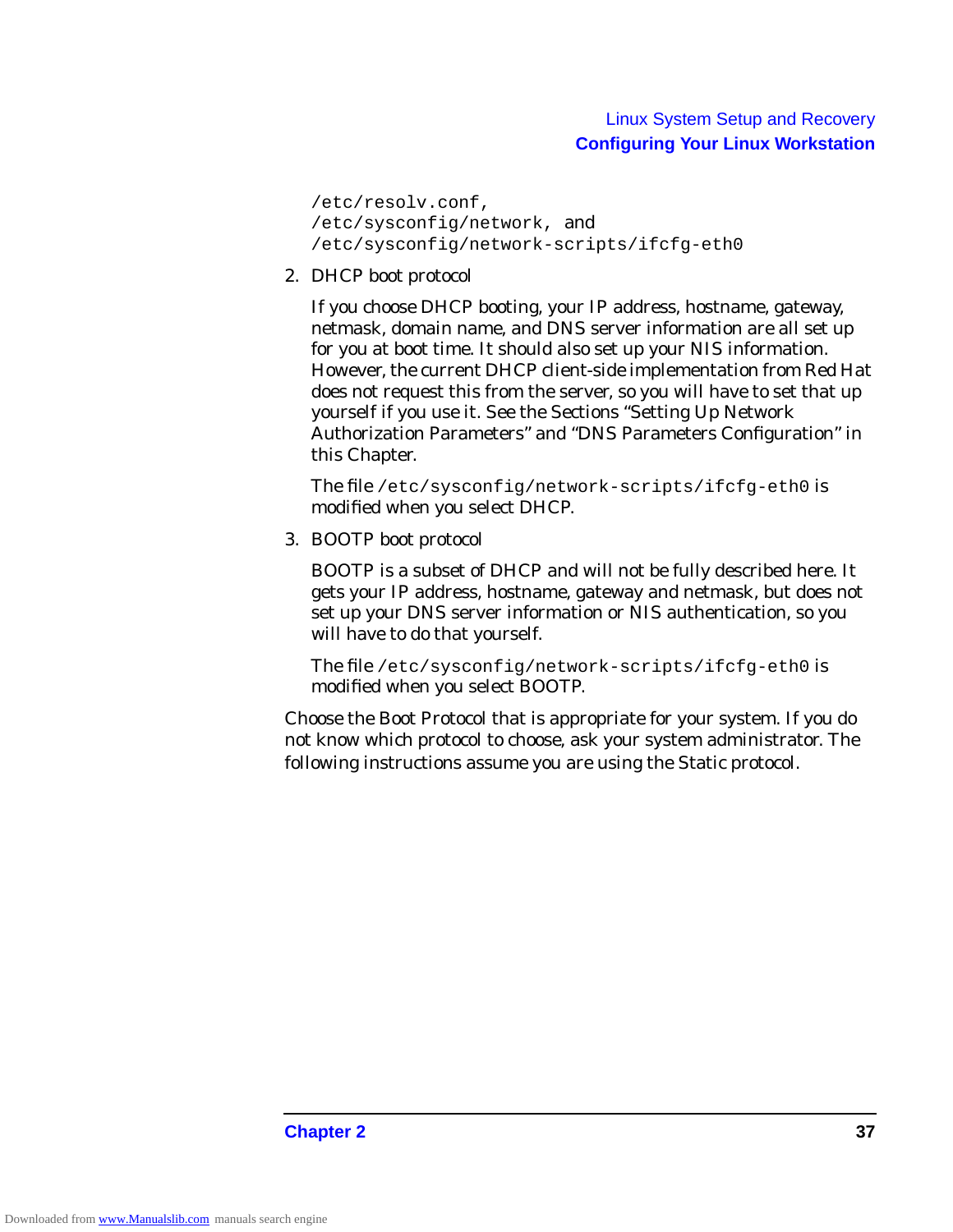# **Setting Up Network Authorization Parameters**

After typing your workstation's IP Address, Hostname, network Gateway, Netmask addresses and the Domain Name in the appropriate spaces, click on the tab "Authorization Parameters."

| I HP VISUALIZE Linux Setup Tool                                                                                                                                                                                                                                                                                                 | 凹                                                                                                   |  |
|---------------------------------------------------------------------------------------------------------------------------------------------------------------------------------------------------------------------------------------------------------------------------------------------------------------------------------|-----------------------------------------------------------------------------------------------------|--|
| Boot Protocol                                                                                                                                                                                                                                                                                                                   | Introduction   Root Password   Boot/Network   Xserver   Time/Timezone   Keyboard Mapping   Netscape |  |
| ∧ Static<br>$\Diamond$ DHCP<br>$\downarrow$ BOOTP                                                                                                                                                                                                                                                                               |                                                                                                     |  |
|                                                                                                                                                                                                                                                                                                                                 | Static Networking Parameters Authorization Parameters   DNS Parameters                              |  |
|                                                                                                                                                                                                                                                                                                                                 | NIS Parameters                                                                                      |  |
|                                                                                                                                                                                                                                                                                                                                 | Domain Name:                                                                                        |  |
| $\blacksquare$ Enable NIS                                                                                                                                                                                                                                                                                                       | □ Request via Broadcast<br>Server IP Address:                                                       |  |
| <b>□ Use Shadow Passwords</b> □ Enable MD5 Passwords                                                                                                                                                                                                                                                                            |                                                                                                     |  |
| Authorization parameters can be set no matter what the boot protocol selected. If you have NIS in your network<br>environment, enable NIS. Then enter the NIS domain name and optionally the NIS server name or IP address.<br>If you select 'Request via Broadcast', your system will attempt to locate an NIS server for you. |                                                                                                     |  |
| Select whether or not to use shadow passwords and MD5 passwords by clicking the appropriate checkbox.                                                                                                                                                                                                                           |                                                                                                     |  |
| Save                                                                                                                                                                                                                                                                                                                            | Reset Configuration<br>Show Summary<br>Cancel<br>Help                                               |  |

Here is where you enable NIS, set up its parameters and other authentication parameters. If you choose to enable NIS, you will need to enter its domain name (see your network admin for more help), and optionally enter its server IP address or request it via broadcast.

Check the "Use Shadow Passwords" and "Enable MD5 Passwords" boxes if appropriate.

Click "Save" when satisfied, or "Cancel" if you want to skip this step.

#### The files

```
/etc/yp.conf,
/etc/shadow and
/etc/pam.d/passwd are modified with this step.
```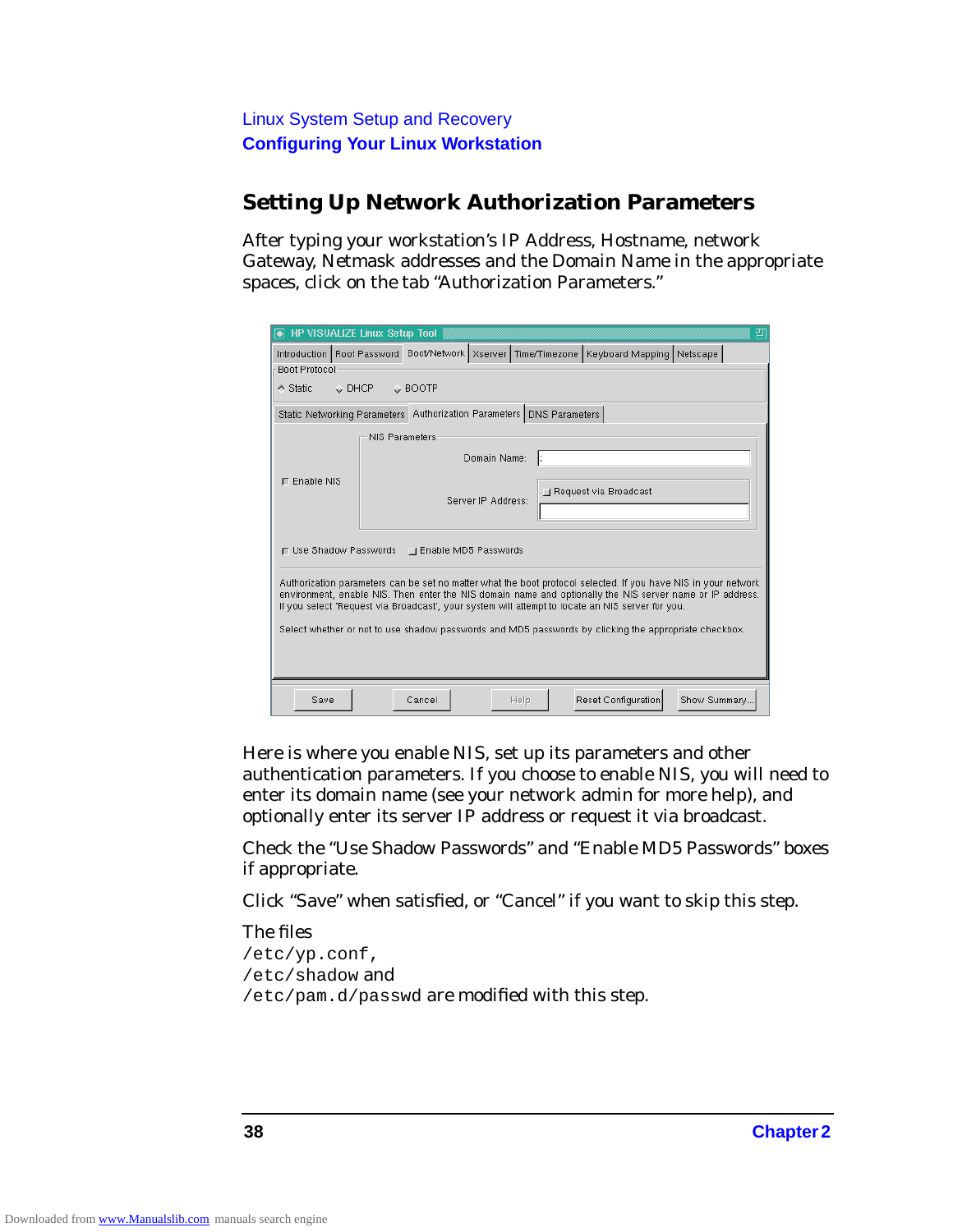# **Xserver Parameters**

To set Monitor and Video parameters, use the "Xserver" tab at the top of the Setup Tool window. The Xserver window (see below) allows you to choose monitor manufacturer/type, video modes and which Default Window Manager to use.

| I HP VISUALIZE Linux Setup Tool |                                                                                                     |                                                                                                     |                          | 凹                           |
|---------------------------------|-----------------------------------------------------------------------------------------------------|-----------------------------------------------------------------------------------------------------|--------------------------|-----------------------------|
|                                 | Introduction   Root Password   Boot/Network   Xserver   Time/Timezone   Keyboard Mapping   Netscape |                                                                                                     |                          |                             |
|                                 | □ Run X Automatically on Startup Default Window Manager: gnome                                      |                                                                                                     |                          |                             |
| Monitor Specification           |                                                                                                     | Video Modes                                                                                         |                          |                             |
| Manufacturers<br>Golde          | Models<br><b>HP DT196A Ergo Ultra VGA T</b><br>HP D1197A Color VGA 14-in                            | 8 bit depth:                                                                                        | 16 bit depth:            | 32 bit depth:               |
| Goldstar<br>GoldSta             | HP D1198A SVGA 14-inch D                                                                            | $1640\times480$                                                                                     | $\Box$ 640×480           | $\Box$ 640×480              |
| Hanso<br>HCL                    | HP D1199A Ultra VGA 1600 2<br>HP D1815A 1024 Low Emissic                                            | $1800\times 600$                                                                                    | $1800\times600$          | $\Box$ 800×600              |
| Hewlett-Packa                   | HP D2800 Ultra VGA 1600 21<br>HP D2801 Monochrome VGA                                               | $\Box$ 1024×768                                                                                     | $\Box$ 1024 $\times$ 768 | $1024\times768$             |
| Highscreen<br>Hitachi           | HP D2802 Entry-Level SVGA                                                                           | $\Box$ 1280x1024                                                                                    | $1280\times1024$         | $\Gamma$ 1280 $\times$ 1024 |
| Hvunda<br><b>IBM</b>            | HP D2803 Super VGA 1024i<br>HP D2804 Super VGA 1024i 1                                              | $1600\times1024$                                                                                    | $1600\times1024$         | $1600\times1024$            |
| ICL                             | HP D2805 Ergo 1024 14-inch                                                                          | $-1600\times1200$                                                                                   | $1600\times1200$         | $1600\times1200$            |
| Vertical Sync-                  | Horizontal Sync-                                                                                    |                                                                                                     |                          |                             |
| ← 50-70 Hz                      | ← 32-60 kHz                                                                                         | Select your monitor's manufacturer and model<br>number from the two lists above and to the left. If |                          |                             |
| $\ddot{\diamond}$ 50 - 90 Hz    | → 30-74 kHz                                                                                         | your monitor is not on these lists, either select                                                   |                          |                             |
| $\ddot{\phi}$ 50-100 Hz         | → 30-85 KHz                                                                                         | 'Generic' 'Generic Multisync', or 'CUSTOM'<br>'CUSTOM Monitor'. If you select the latter, enter     |                          |                             |
| $\leftrightarrow$ 40-150 Hz     | → 30-100 kHz                                                                                        | the monitors horizontal and vertical scan                                                           |                          |                             |
| $\Leftrightarrow$ Other:        | $\Diamond$ Other:                                                                                   | frequency ranges in the boxes to the left.<br>Finally, select one or more video modes from          |                          |                             |
|                                 |                                                                                                     | the above selections.                                                                               |                          |                             |
| Save                            | Cancel<br>Help                                                                                      |                                                                                                     | Reset Configuration      | Show Summary                |

Follow the directions on the screen and press "Save" to save the changes.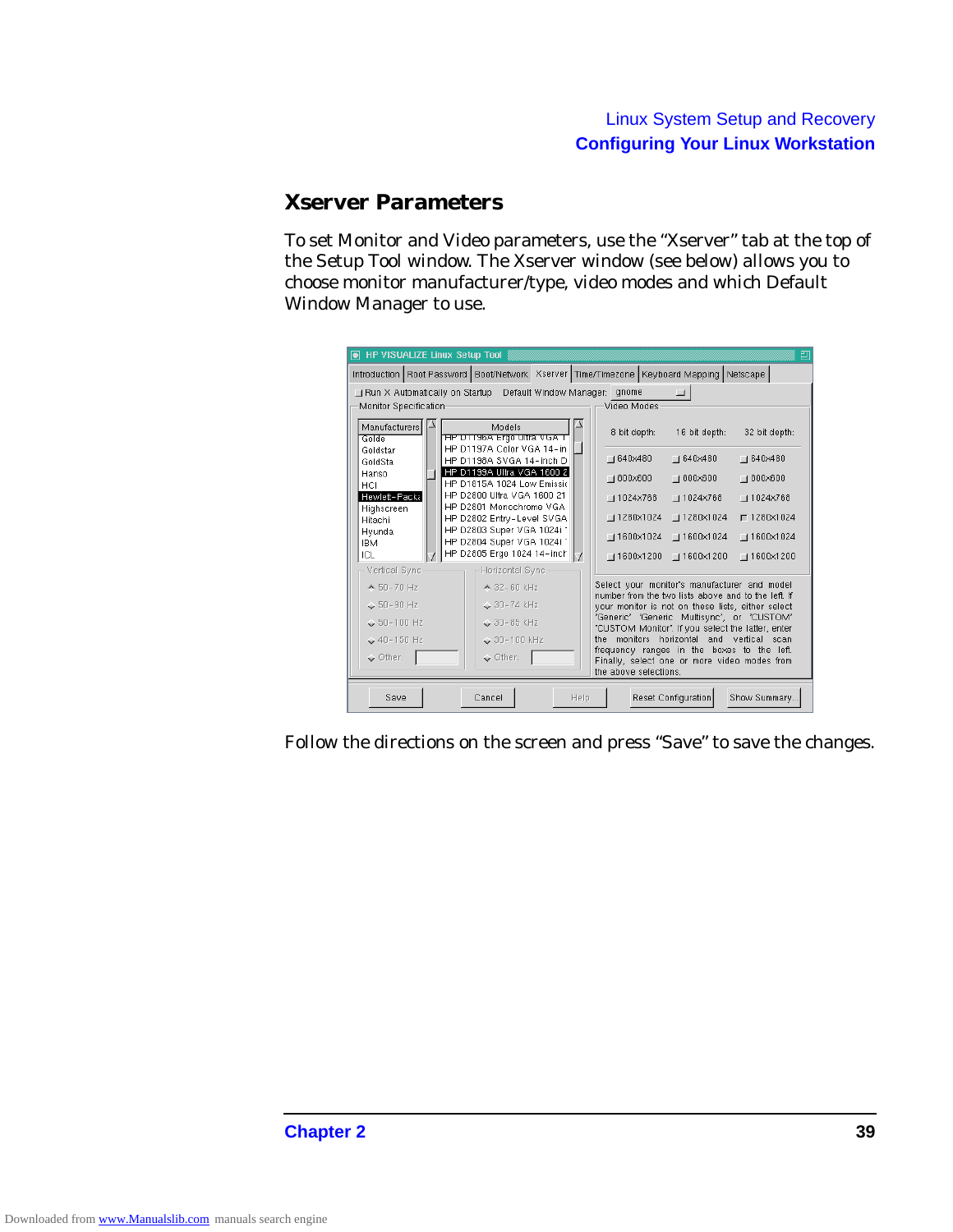#### Linux System Setup and Recovery **Configuring Your Linux Workstation**

## **DNS Parameters Configuration**

In the "Boot/Network Parameters" tab, choose the "DNS Parameters" tab to configure your DNS connections

| <b>HP VISUALIZE Linux Setup Tool</b>                                                                                                                                                                                                                                                                                                                                                                                                                                                                                                                                                       | 凹                                                               |  |  |
|--------------------------------------------------------------------------------------------------------------------------------------------------------------------------------------------------------------------------------------------------------------------------------------------------------------------------------------------------------------------------------------------------------------------------------------------------------------------------------------------------------------------------------------------------------------------------------------------|-----------------------------------------------------------------|--|--|
| Introduction   Root Password   Boot/Network   Xserver   Time/Timezone   Keyboard Mapping   Netscape  <br>Boot Protocol                                                                                                                                                                                                                                                                                                                                                                                                                                                                     |                                                                 |  |  |
| ∧ Static<br>$\Leftrightarrow$ DHCP<br>$\Diamond$ BOOTP                                                                                                                                                                                                                                                                                                                                                                                                                                                                                                                                     |                                                                 |  |  |
| Static Networking Parameters   Authorization Parameters DNS Parameters                                                                                                                                                                                                                                                                                                                                                                                                                                                                                                                     |                                                                 |  |  |
| Move down<br>Move up                                                                                                                                                                                                                                                                                                                                                                                                                                                                                                                                                                       | Move down<br>Move up                                            |  |  |
| DNS Servers (IP Address)<br>Server:<br>Modify<br>Remove<br>Add                                                                                                                                                                                                                                                                                                                                                                                                                                                                                                                             | <b>DNS Search Domains</b><br>Domain:<br>Modify<br>Remove<br>Add |  |  |
| If Static boot protocol is selected above, you will be able to enter the IP addresses of up to 3 DNS servers. To<br>add a DNS server, click in the 'Server' text field and type its IP address, followed by clicking 'Add'. To modify<br>an existing DNS server, click on its IP address in the list, edit it in the 'Server' text field, then click 'Modify'. To<br>remove a DNS server, click on its IP address in the list and then the 'Remove' button. Instructions are the same<br>for the DNS search domains list.<br>Cancel<br>Reset Configuration<br>Show Summary<br>Save<br>Help |                                                                 |  |  |

The window contains two smaller windows DNS Servers (IP Address) and DNS Search Domains. Below the left window, in the "Server:" box, type the network Domain Name Server address. Click the Add button below the small window to place this address in the larger window. If there is more than one domain name server, you may keep adding addresses until you have added them all. The first one will be your primary DNS. Below the right window, in the "Domain:" box, type the domain name and click the Add button below that window. If there is more than one, enter them all.

To change or remove an address, click on it to select it, and click on the Modify or Remove button below it.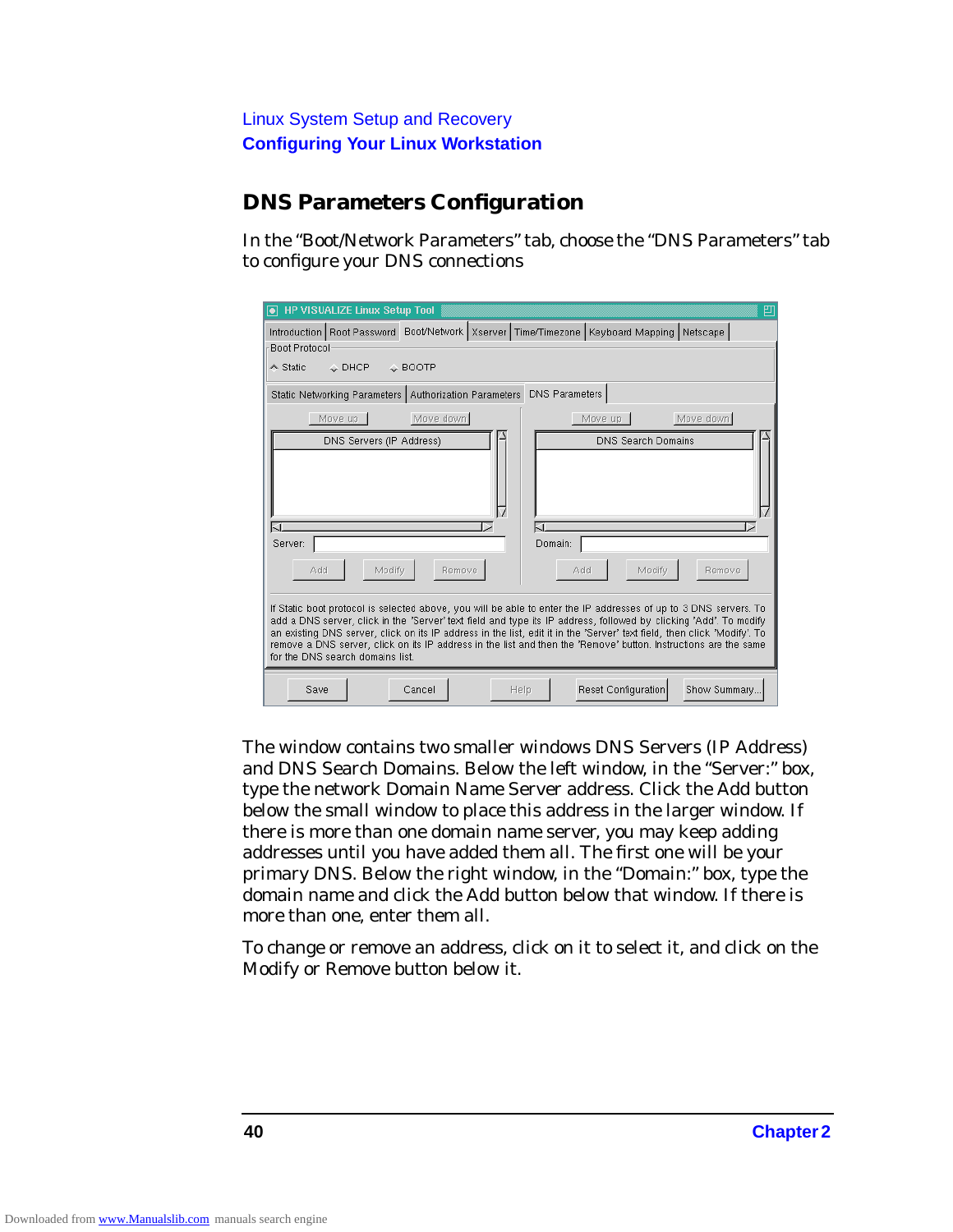# **System Time, Timezone and Date Parameters**

The "Time/Timezone" tab at the top of the Setup Tool screen will display the window shown below which is used for setting your system time and date. In the "Time:" box, you may type the current time using the 24-hour clock. In the "Day:" box, you may type the current day of the month. Pull down the "Month:" menu to select the current month. In the "Year:" box, you may type the year.

| I HP VISUALIZE Linux Setup Tool                                                                                                                                                                                                                                                                                                                                     | 凹                                                                                                                                                                      |
|---------------------------------------------------------------------------------------------------------------------------------------------------------------------------------------------------------------------------------------------------------------------------------------------------------------------------------------------------------------------|------------------------------------------------------------------------------------------------------------------------------------------------------------------------|
| Introduction   Root Password   Boot/Network   Xserver   Time/Timezone   Keyboard Mapping   Netscape                                                                                                                                                                                                                                                                 |                                                                                                                                                                        |
| Enter the time and date below. If you select 'Set time on Save',<br>the hardware clock is set in addition to the system clock, upon<br>exit.<br>Select a timezone at the right by first selecting a geographic<br>location (e.g. US) and then choosing a timezone from the list<br>below.<br>Set time<br>$\Box$ on 'Save', Time: 15:36<br>11<br>Day:<br>Month: June | Geographic Location: US<br>Alaska<br>Aleutian<br>Arizona<br>Central<br>Eastern<br>East-Indiana<br>Hawaii<br>Indiana-Starke<br>Michigan<br>Mountain<br>Pacific<br>Samoa |
| 2001<br>Year:                                                                                                                                                                                                                                                                                                                                                       | IJ                                                                                                                                                                     |
| Cancel<br>Save<br>Help                                                                                                                                                                                                                                                                                                                                              | Reset Configuration<br>Show Summary                                                                                                                                    |

#### **Time Zone**

Click the "Geographical Location" button at the top of the window to select your location, if it is not "U.S." Use the scroll bar to show your city/time zone, then click on it. Click "Save" to use these selections and close this window.

This step creates a symbolic link from /etc/localtime to /usr/share/zoneinfo/<timezone>.

Selecting the "Set time on Save" option causes setparms to set and save the system clock and the hardware clock with the time and date specified in the "Time" and date fields. If you do not select that option, they will remain set to their current value.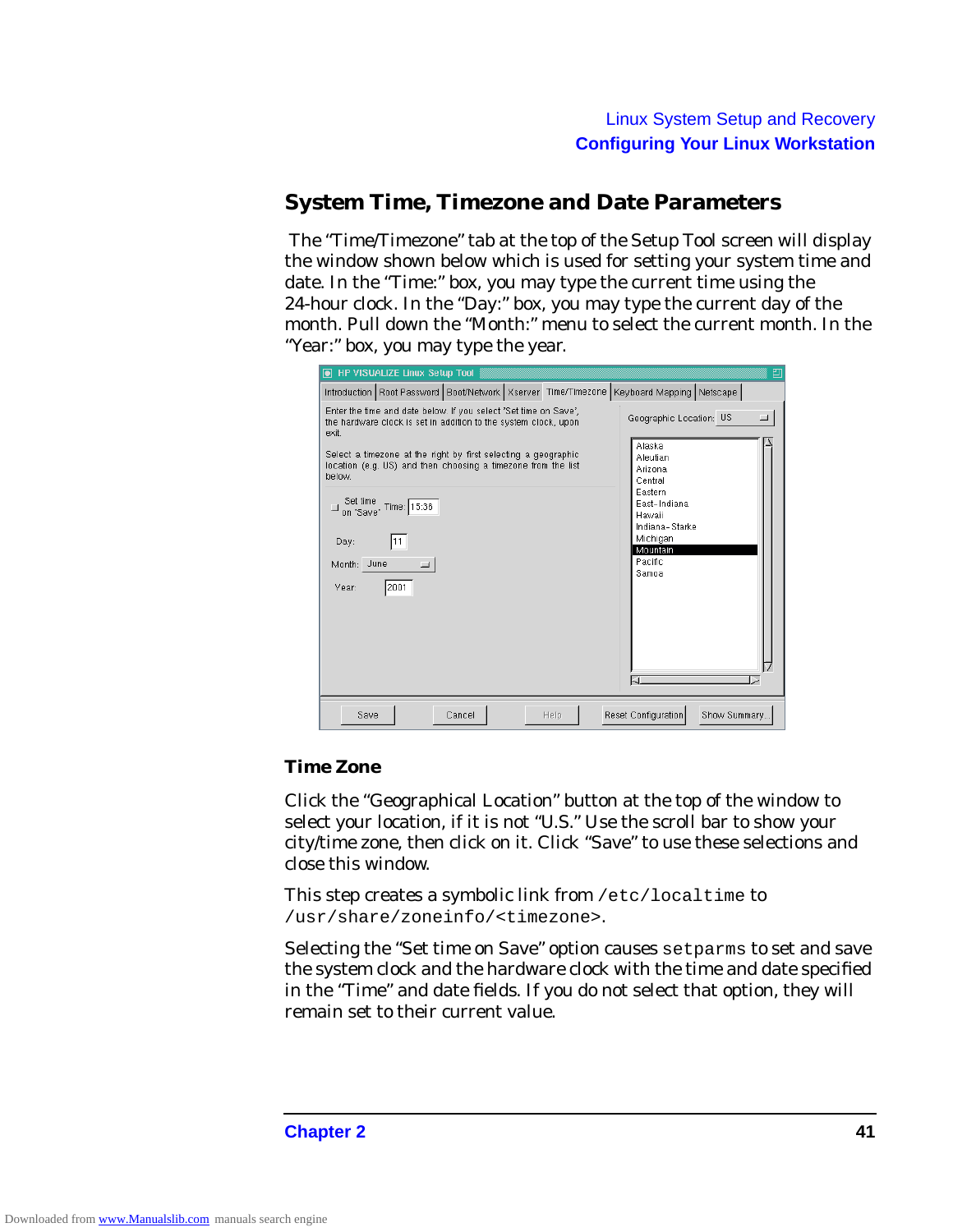# **Setting Keyboard Language (required)**

The "Keyboard Mapping" functionality currently supports five keyboard languages: U.S., U.K., French, German and Spanish. U.S. is the default.



As soon as you click "Set Now" in this window, the keyboard language is set and the keyboard is re- mapped, but only for the time you are in setparms. The change is saved only if you click the "Save" button when you leave setparms, otherwise the change is discarded (that is, the previous keyboard mapping is kept).

#### This step modifies the files

/etc/sysconfig/keyboard and /etc/sysconfig/i18n.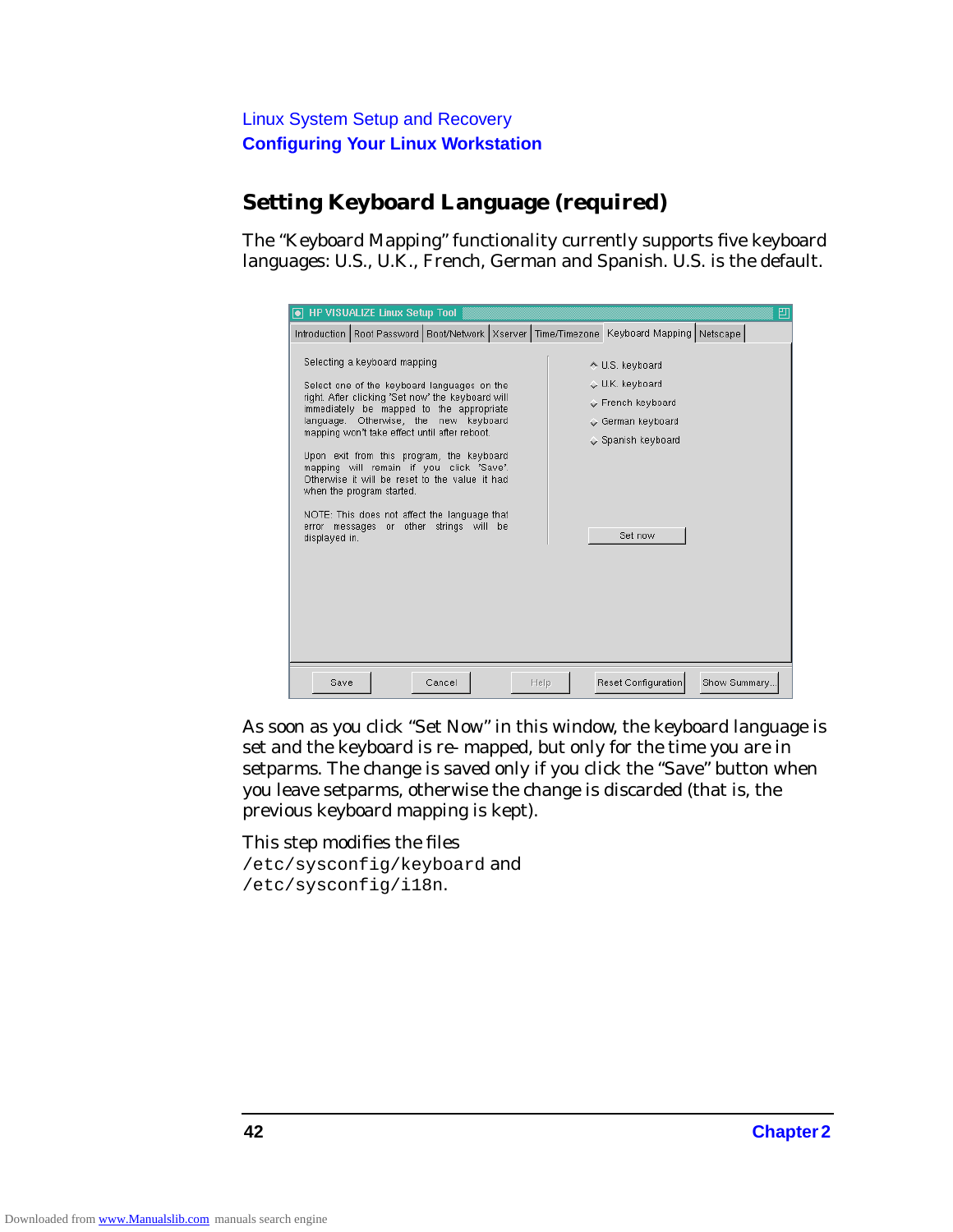# **Netscape Preferences**

The "Netscape" tab at the top of the Setup Tool window allows you to set-up your Netscape Proxy Configuration parameters, home page URL and whether you want direct connection to the Internet (see below).

| Manual Proxy Configuration<br>You may configure a proxy and port number for each of the internet protocols that netscape supports. |       |  |  |
|------------------------------------------------------------------------------------------------------------------------------------|-------|--|--|
| FTP Proxy:                                                                                                                         | Port: |  |  |
| sopher Proxy:                                                                                                                      | Port: |  |  |
| HTTP Proxy:                                                                                                                        | Port: |  |  |
| Bourity Proxy:                                                                                                                     | Port: |  |  |
| WAIS Proxy:                                                                                                                        | Port: |  |  |
| You may provide a list of domains that Netscape should access directly, rather than via the proxy:<br>No Proxy for:                |       |  |  |
|                                                                                                                                    |       |  |  |
| Enter your home page URL here:                                                                                                     |       |  |  |

Fill-in the required information and click "Save."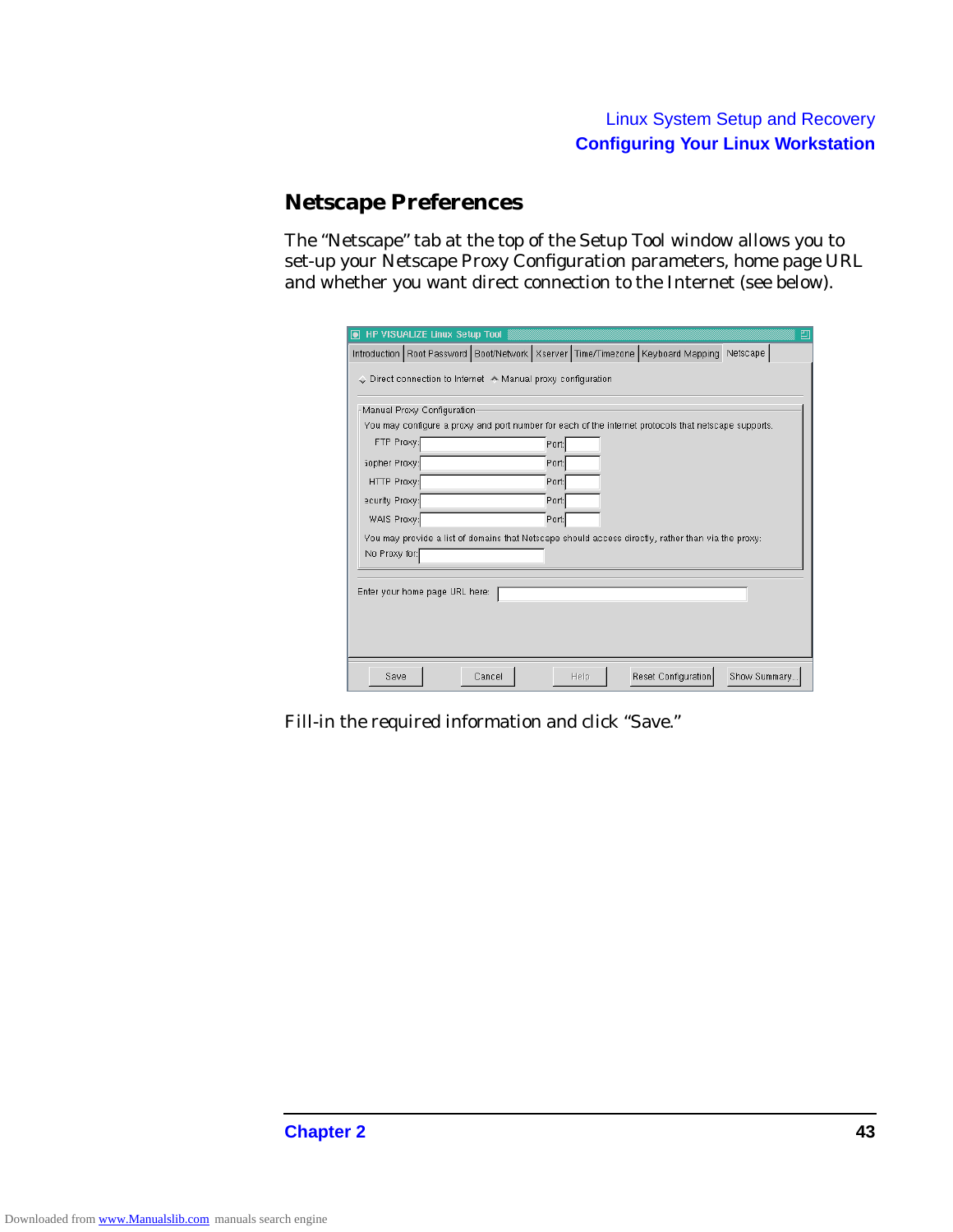#### Linux System Setup and Recovery **Configuring Your Linux Workstation**

## **Summary**

This completes the miscellaneous parameters you can set from the Linux Setup Tool window. If you want to erase the changes you have made and keep the current configuration settings, click on the "Reset Configuration" button. To see the parameters you have chosen, click on the "Show Summary" button.

The "Show Summary" window, shown below, contains all the information you entered. To change any choices, click OK to close the Show summary window, and click the appropriate parameter box in the Linux Setup Tool window.

| <b>HP Setparms Summary</b> |                         |  |
|----------------------------|-------------------------|--|
| Parameter                  | Value                   |  |
| Boot Protocol              | Static                  |  |
| Hostname                   | bombadil                |  |
| Domain                     | fc.hp.com               |  |
| Netmask                    | 255.255.248.0           |  |
| Gateway                    | 15.6.176.1              |  |
| DNS Domain 1               | fc.hp.com               |  |
| DNS Server 1               | 15.1.88.9               |  |
| NIS Enabled                | <b>TRUE</b>             |  |
| NIS Domain                 | xyzzy                   |  |
| NIS Server                 | dnx2.fc.hp.com          |  |
| Shadow Passwords           | <b>TRUE</b>             |  |
| MD5 Passwords              | FALSE                   |  |
| Time                       | Mon Jun 11 15:43:33 200 |  |
| Timezone                   | US/Mountain             |  |
|                            |                         |  |
|                            | ΟK.                     |  |

Click "OK" to close this window.

If you are satisfied with all the information you have entered, click "Save" at the bottom of the Linux Setup Tool window to save this configuration. NOTE: The system will not let you exit until you have set the root password.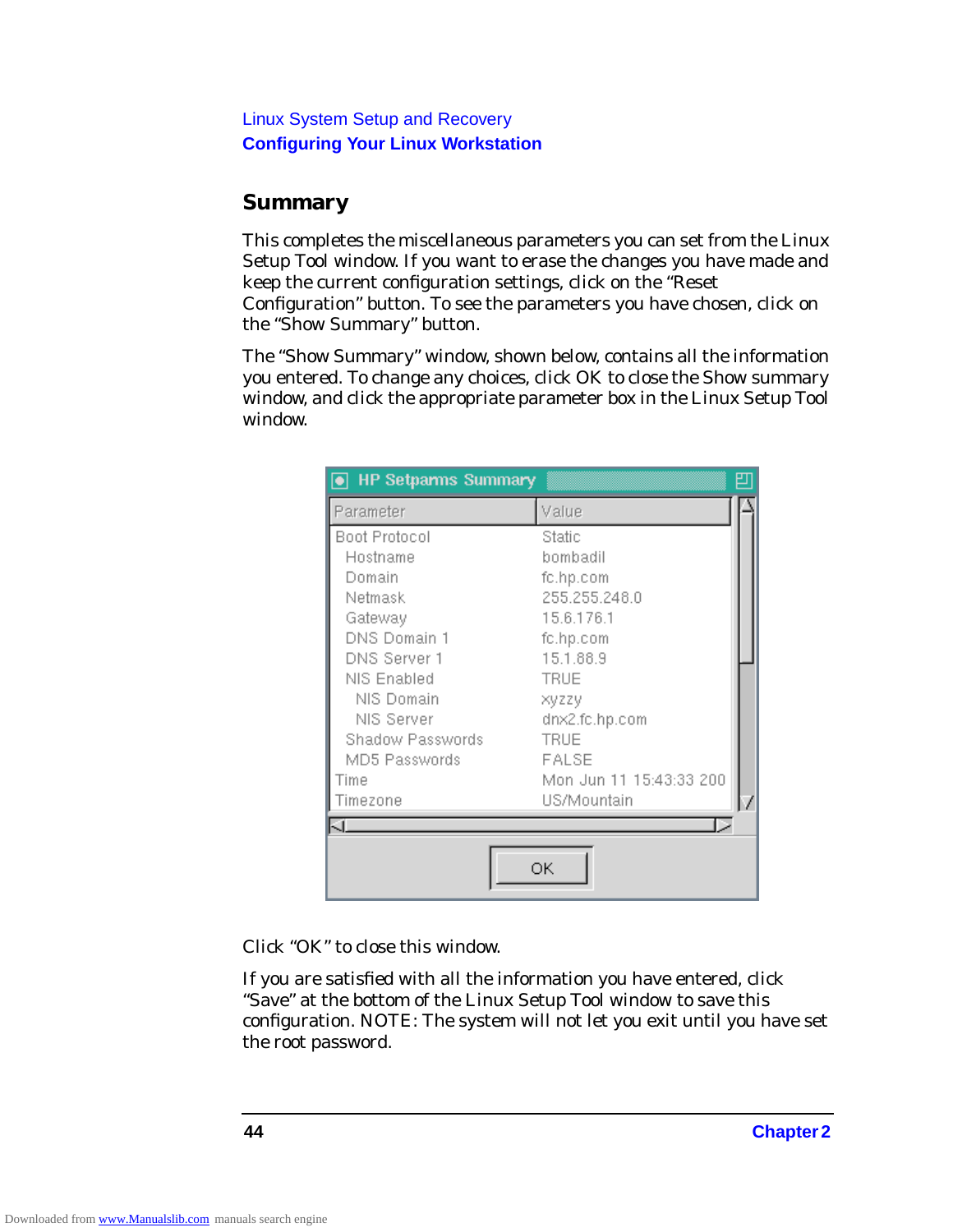# **Recovering Your Linux System**

This section will provide information on how to recover your Linux system should it be required.

# **The Linux Rescue Mode**

The Linux Rescue Mode is a Linux environment that lets you access files on your HP Visualize Linux Workstation when you cannot actually run Linux. You may be unable to run Linux because it will not boot or you have had a hardware or software failure.

Linux may not boot if you have installed another operating system. Some operating systems assume that you have no other operating systems on your computer. When such an operating system is installed, it overwrites the Master Boot Record that contained the Linux LILO bootloader. If this happens, Linux will not boot.

Any computer can experience a hardware or software failure for many reasons. With the HP Visualize Linux Workstation, it might happen because of problems with a hard drive or because LILO was not run after building a new kernel.

Rescue Mode can give you access to the system so you can try to solve the problem or, at least, make copies of important files.

#### **Booting Your System in Rescue Mode**

To boot your system in Rescue Mode, enter the following parameter at the installation boot prompt:

boot: linux rescue

You can get to the installation boot prompt in one of these ways:

- 1. By booting your system from the diskette or CD-ROM that came with your Red Hat Linux boxed set.
- 2. By booting from a network or PCMCIA boot diskette. These methods assume your network connection is working and require you to identify the network host and transfer type.

Once you have your system in rescue mode, a prompt appears:

bash#

**Chapter 2 45**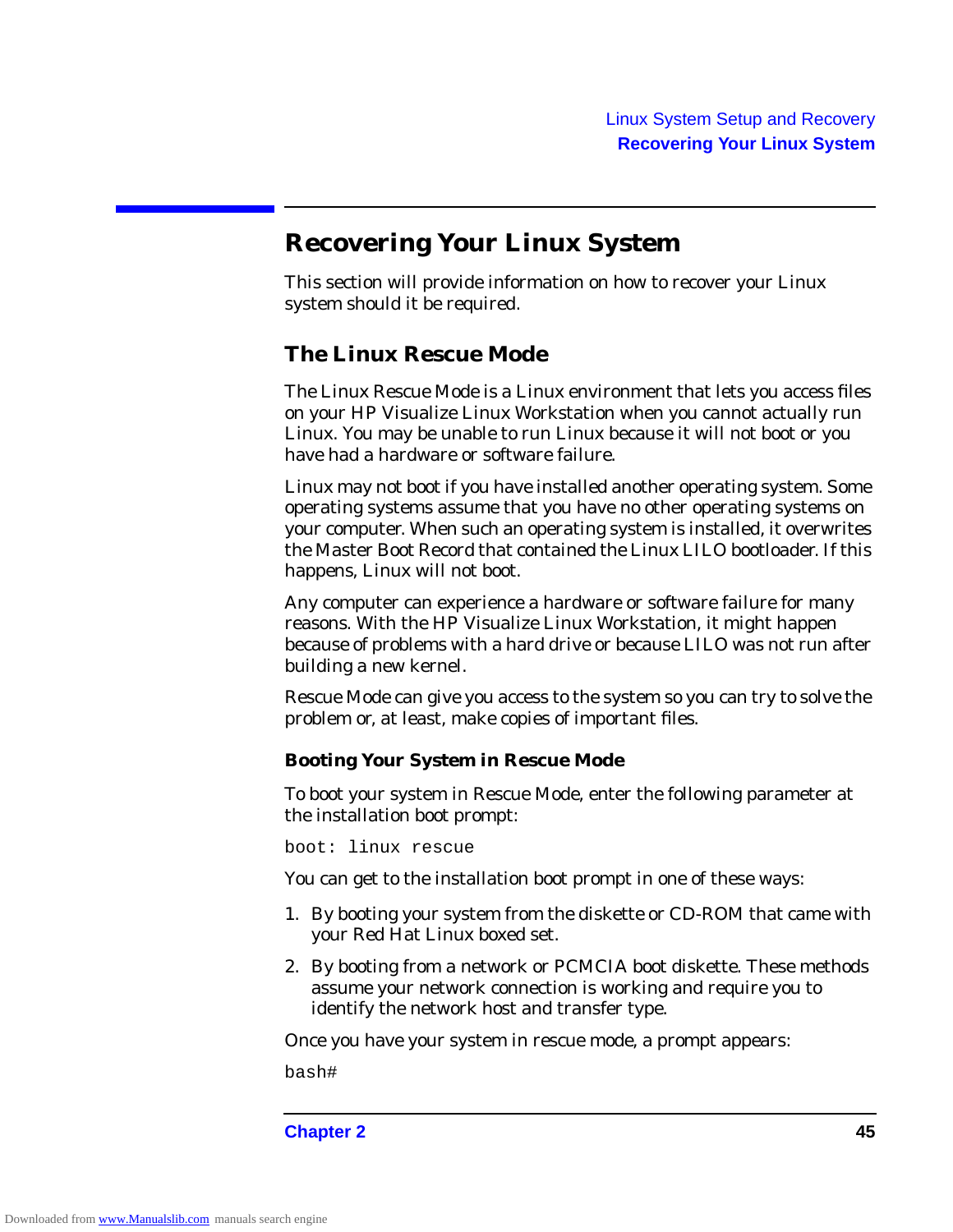#### Linux System Setup and Recovery **Recovering Your Linux System**

| Table 2-1        | <b>Linux Commands</b> |             |            |
|------------------|-----------------------|-------------|------------|
| anaconda         | gzip                  | mke2fs.ext2 | ps         |
| badblocks        | head                  | mknod       | python     |
| bash             | hwclock               | mkraid      | python1.5  |
| cat              | ifconfig              | mkswap      | raidstart  |
| chatter          | init                  | mlabel      | raidstop   |
| chmod            | insmod                | mmd         | rcp        |
| chroot           | less                  | mmount      | rlogin     |
| clock            | ln                    | mmove       | rm         |
| collage          | loader                | modprobe    | rmmod      |
| cp               | <sup>1s</sup>         | mount       | route      |
| cpio             | <b>lsattr</b>         | mpartition  | rpm        |
| dd               | <b>lsmod</b>          | mrd         | rsh        |
| ddcprobe         | mattrib               | mread       | sed        |
| depmode          | mbadblocks            | mren        | sh         |
| df               | mcd                   | mshowfat    | sync       |
| e2fsck           | mcopy                 | mt          | tac        |
| fdisk            | mdel                  | mtools      | tail       |
| fsck             | mdeltree              | mtype       | tar        |
| fsck.ext2        | mdir                  | mv          | touch      |
| ftp              | mdu                   | mzip        | traceroute |
| genhdlist        | mformat               | open        | umount     |
| gnome-pty-helper | minfo                 | pico        | uncpio     |
| grep             | mkdir                 | ping        | uniq       |
| gunzip           | mke2fs                | probe       | zcat       |

From this prompt, you can use the following commands:

**NOTE** The man command is not available in rescue mode. Make sure you know how to use all the above commands before you use rescue mode.

If your root filesystem is undamaged, you can mount it and then run any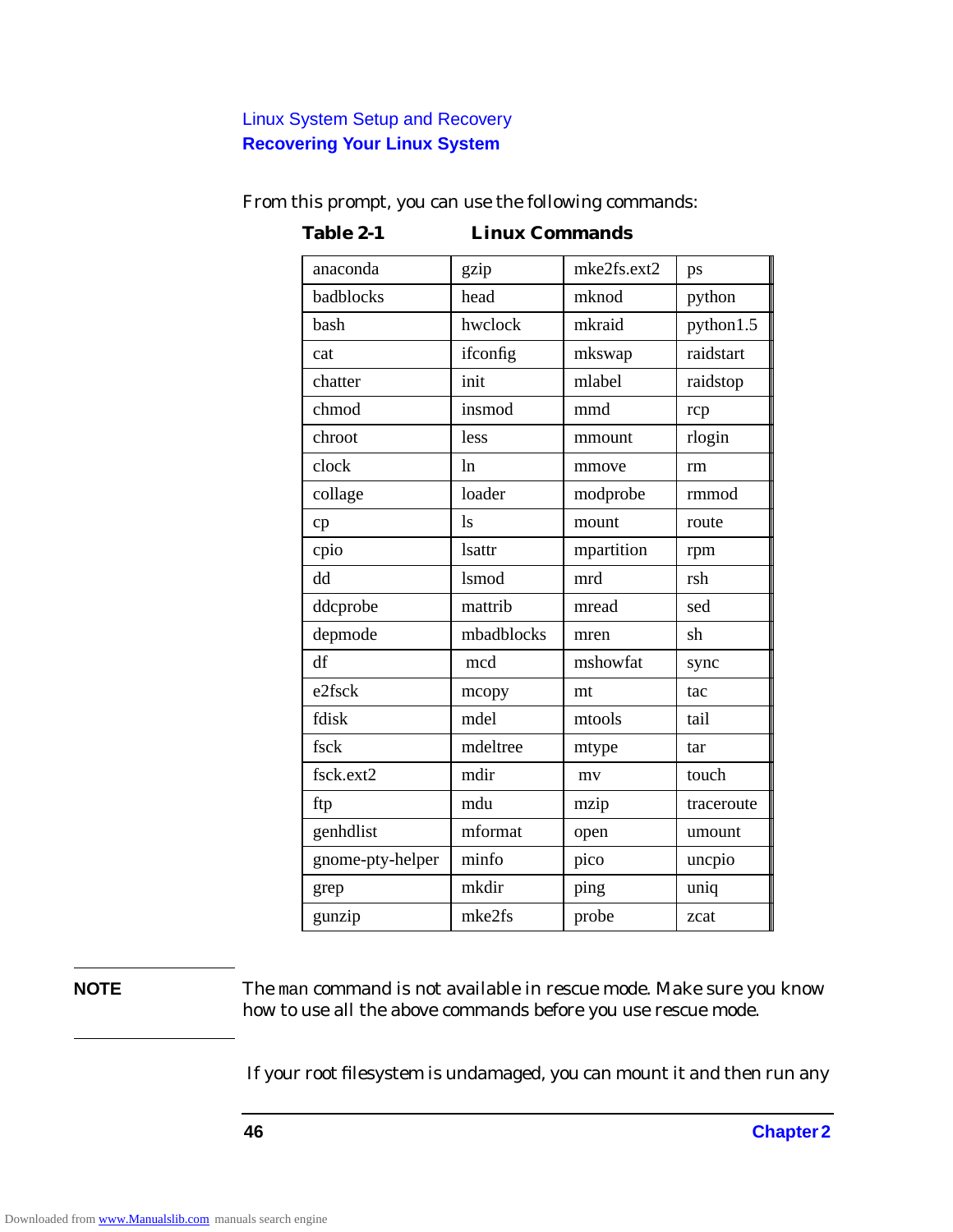standard Linux utility. For example, suppose your root filesystem is in /dev/hda5. Here is how to mount this partition:

mount -t ext2 /dev/hda5 /foo

Where / foo is a directory that you have created.

Now you can run chroot, fsck, man, and other utilities. At this point, you are running Linux in single-user mode.

If you do not know the names of your Linux partitions, you can guess; mounting non-existent partitions will do no harm.

# **Booting Single User Mode Directly**

You may be able to boot single-user mode directly. If your system boots, but does not allow you to login when it has completed booting, try rebooting and specifying one of these options at the LILO boot prompt:

LILO boot: linux single LILO boot: linux emergency

In single-user mode, you computer boots to runlevel 1. Your local filesystems will be mounted but your network will not be activated. You get a usable system maintenance shell.

In emergency mode, you are booted into the most minimal environment possible. The root filesystem will be mounted read-only and almost nothing will be set up. The main advantage of this over Linux single user is that your init files are not loaded. If init is corrupted or not working, you can still mount filesystems to recover data that could be lost during a re-installation.

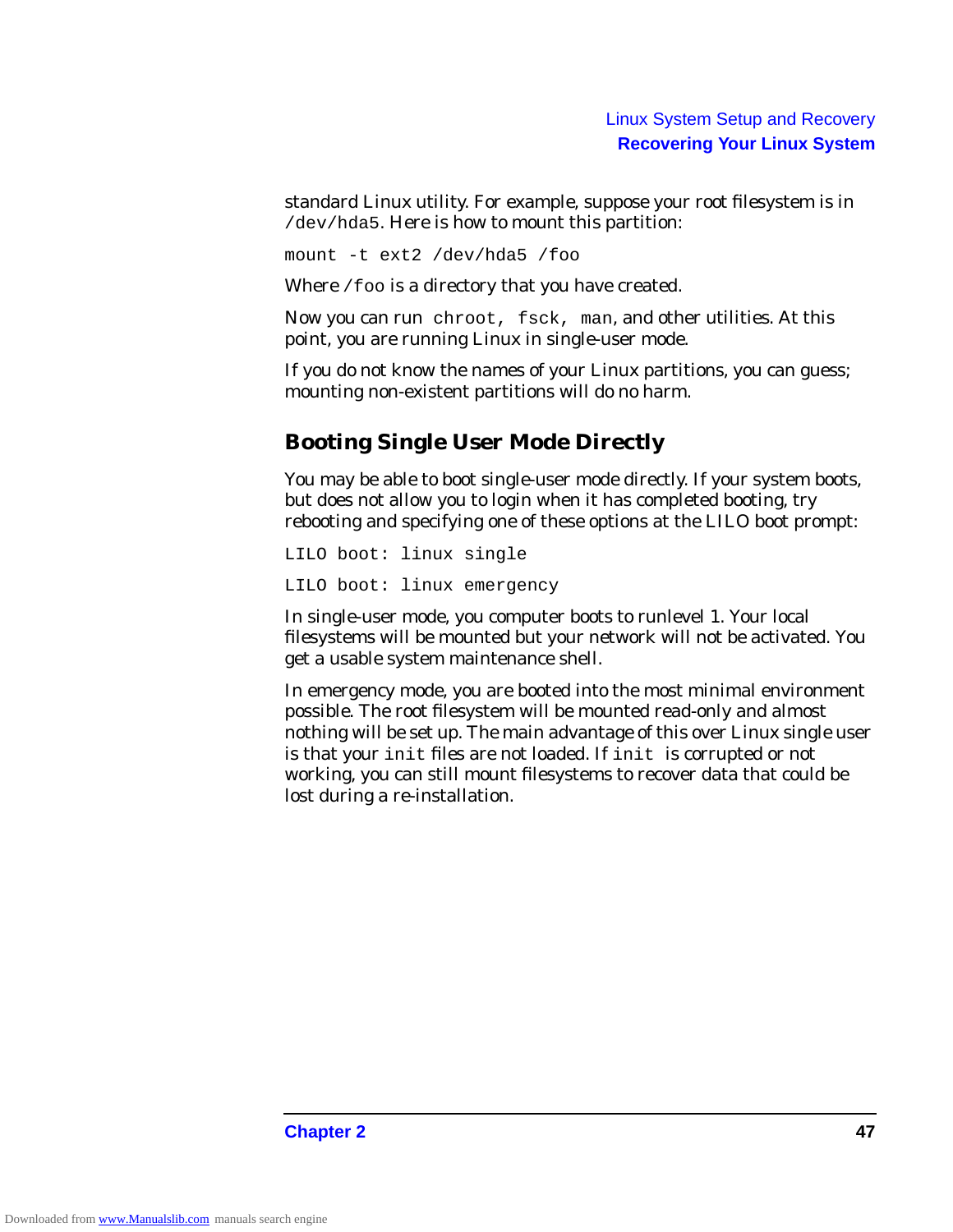Linux System Setup and Recovery **Recovering Your Linux System**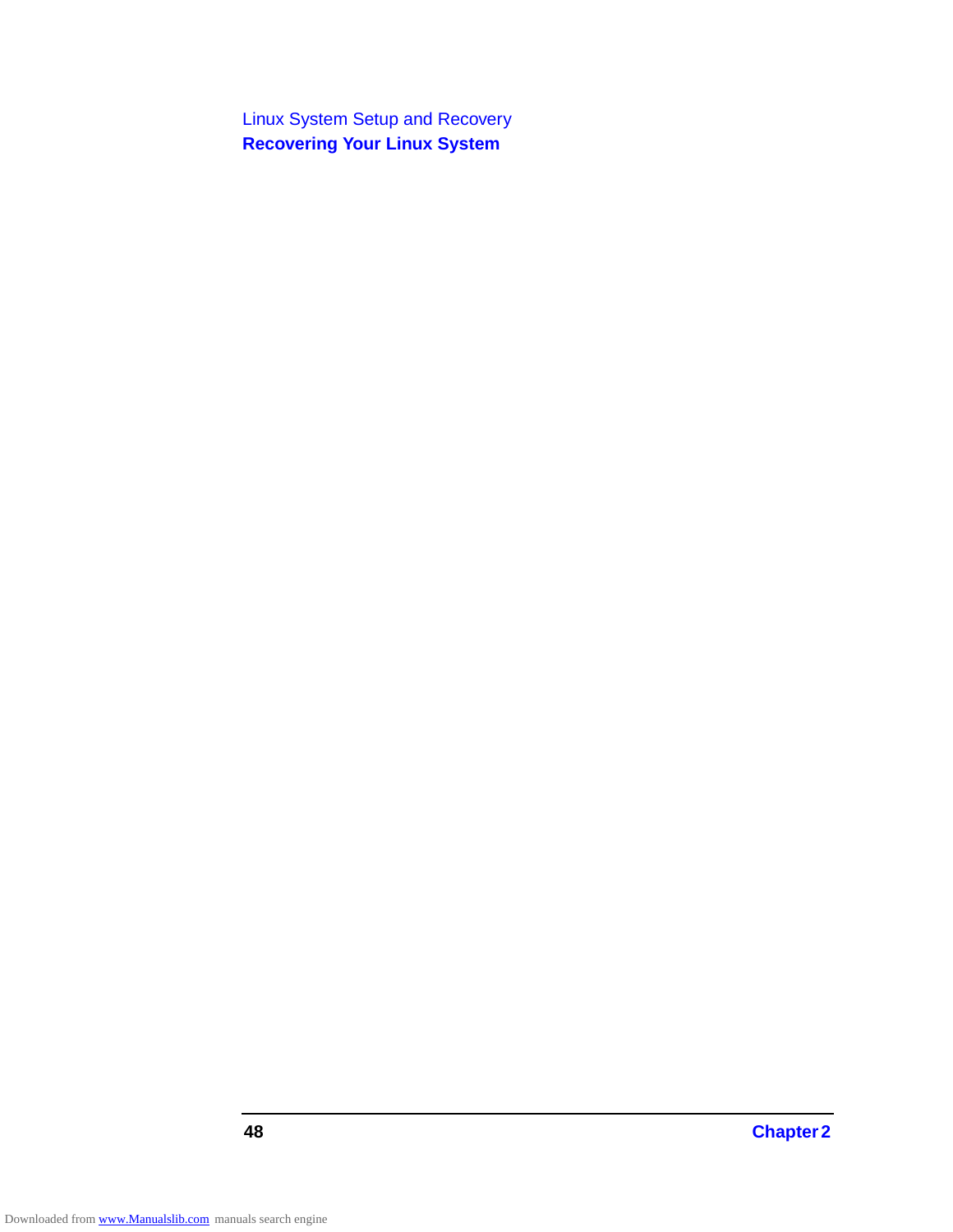# **3 Troubleshooting Your Workstation**

This chapter provides you with essential information on basic troubleshooting for your x2000 Linux Workstation.

**Chapter 3 49**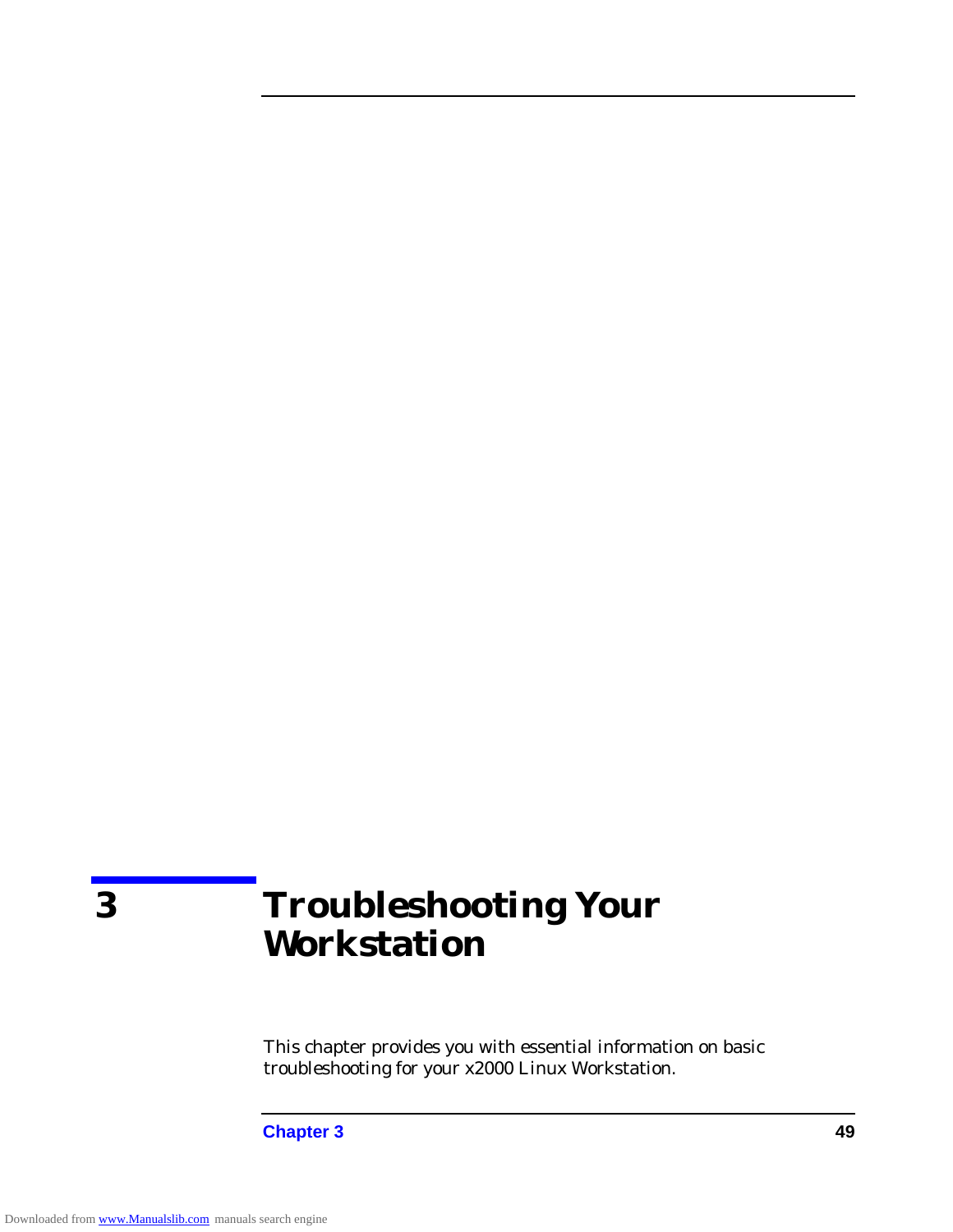|           | <b>Solving Hardware Problems</b>                                                                                                                           |                                                                                                                                                                                                                                             |  |  |
|-----------|------------------------------------------------------------------------------------------------------------------------------------------------------------|---------------------------------------------------------------------------------------------------------------------------------------------------------------------------------------------------------------------------------------------|--|--|
|           | This table gives basic troubleshooting tips. For more in-depth<br>information, see the section "Using HP MaxiLife to Diagnose Problems"<br>in this manual. |                                                                                                                                                                                                                                             |  |  |
| Table 3-1 | <b>Your Workstation Does Not Start Properly</b>                                                                                                            |                                                                                                                                                                                                                                             |  |  |
|           | The Workstation doesn't power on.                                                                                                                          |                                                                                                                                                                                                                                             |  |  |
|           | Make sure                                                                                                                                                  | <b>How</b>                                                                                                                                                                                                                                  |  |  |
|           | The Workstation's power cord is<br>properly connected.                                                                                                     | Connect the power cord to a<br>working power outlet and to the<br>rear of the Workstation.                                                                                                                                                  |  |  |
|           | The power-on self test displays an error.                                                                                                                  |                                                                                                                                                                                                                                             |  |  |
|           | An on-screen error message or a beep code when the Workstation<br>starts up means that there is a configuration problem.                                   |                                                                                                                                                                                                                                             |  |  |
|           | Make sure                                                                                                                                                  | <b>How</b>                                                                                                                                                                                                                                  |  |  |
|           | The Power-On Self Test (POST)<br>has detected an error in some<br>part of your configuration.                                                              | <b>See "POST Phase Error</b><br>Messages" in this manual. For<br>more detailed help on POST<br>errors, refer to the<br>troubleshooting information<br>which is available on HP's<br>support web site at:<br>www.hp.com/workstations/support |  |  |
|           | If you still have a problem, run HP e-DiagTools or DiagTools (refer to<br>page 59).                                                                        |                                                                                                                                                                                                                                             |  |  |
|           | There is a buzzing noise.                                                                                                                                  |                                                                                                                                                                                                                                             |  |  |
|           | This is the pre-boot diagnostics<br>capability feature. It detects<br>problems with your Workstation.                                                      | 1. Count the number of beeps<br>after the buzzer (refer to<br>"Pre-Boot Diagnostics Audio<br>Signal" section).<br>2. Contact Support (refer to<br>page 62).                                                                                 |  |  |
|           |                                                                                                                                                            |                                                                                                                                                                                                                                             |  |  |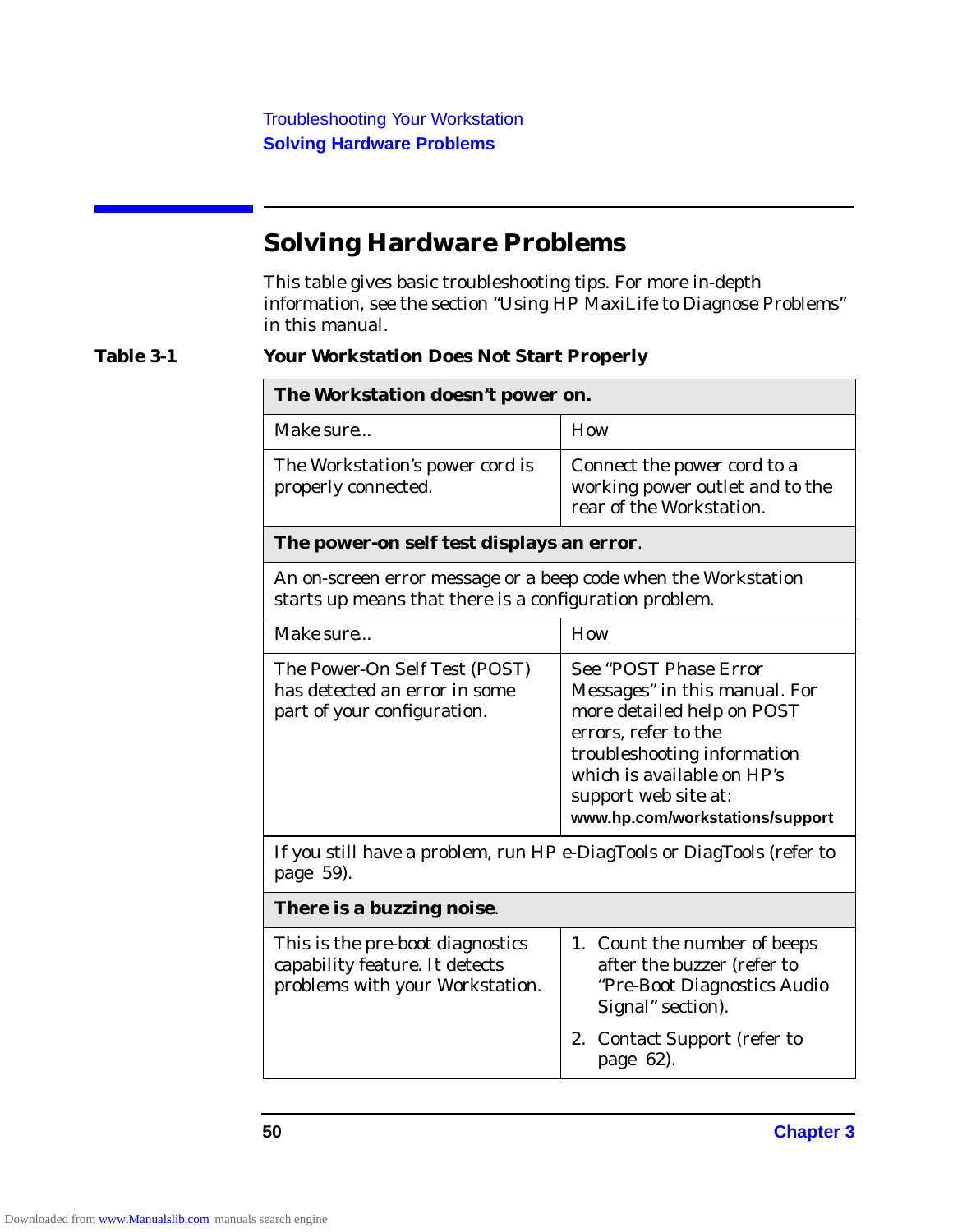### Troubleshooting Your Workstation **Solving Hardware Problems**

#### **Table 3-2 Your Workstation Has a Hardware Problem**

| The keyboard doesn't work.                                                                                                                                                                                                  |                                                                                                                            |  |
|-----------------------------------------------------------------------------------------------------------------------------------------------------------------------------------------------------------------------------|----------------------------------------------------------------------------------------------------------------------------|--|
| Make sure                                                                                                                                                                                                                   | How                                                                                                                        |  |
| The keyboard cable is correctly<br>connected.                                                                                                                                                                               | Plug the cable into the correct<br>connector on the back of the<br>Workstation. Color coding is used<br>for easy matching. |  |
| The keyboard is free of debris and<br>no keys are stuck down.                                                                                                                                                               | Check all keys are at the same<br>height, and none are stuck.                                                              |  |
| The keyboard itself is not<br>defective.                                                                                                                                                                                    | Either replace the keyboard by a<br>known working unit or try the<br>keyboard with another<br>Workstation.                 |  |
| You are using the correct driver.<br>This driver is provided with all<br><b>Windows NT 4.0 and Windows</b><br>2000 preloaded systems. For<br>other operating systems, refer to<br>your operating system's<br>documentation. | Download the latest driver from<br>HP's Web at:<br>www.hp.com/workstations/support                                         |  |
| You are using the latest BIOS.                                                                                                                                                                                              | Download the latest BIOS from<br>HP's Web at:<br>www.hp.com/workstations/support                                           |  |
| The monitor doesn't work.                                                                                                                                                                                                   |                                                                                                                            |  |
| The Workstation's power indicator light works but the monitor<br>remains blank                                                                                                                                              |                                                                                                                            |  |
| Make sure                                                                                                                                                                                                                   | How                                                                                                                        |  |
| The monitor is switched ON (LED<br>is on).                                                                                                                                                                                  | Refer to the monitor manual for<br>an explanation of the LED<br>signals (green, orange, or<br>blinking).                   |  |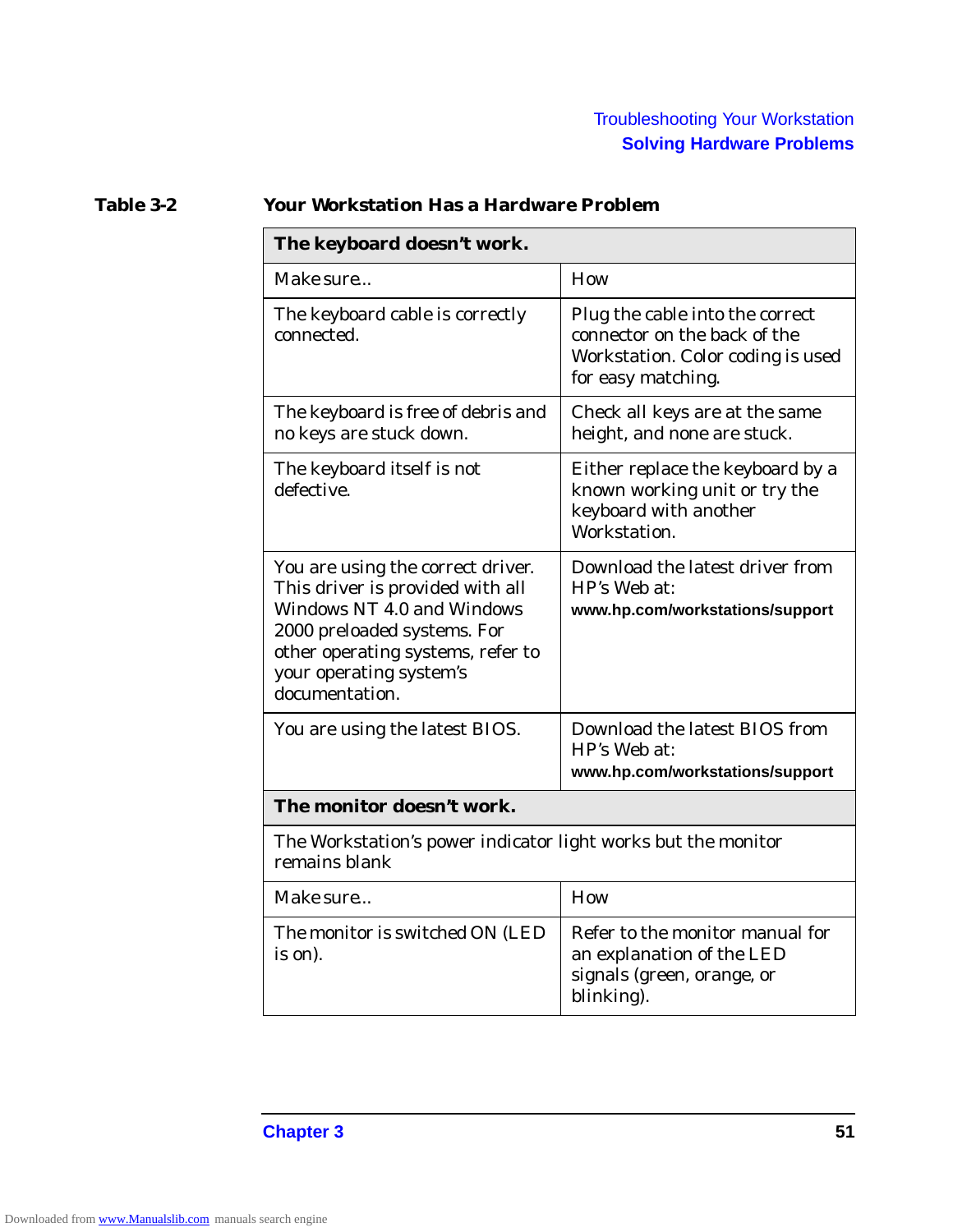# Troubleshooting Your Workstation **Solving Hardware Problems**

| The monitor's power cord is<br>correctly connected.                                               | Connect the power cord – ensure<br>it is plugged into a working<br>grounded power outlet and into<br>the monitor.                                                                                                                                             |
|---------------------------------------------------------------------------------------------------|---------------------------------------------------------------------------------------------------------------------------------------------------------------------------------------------------------------------------------------------------------------|
| The graphics card is installed and<br>the monitor (video) cable is<br>correctly connected.        | Connect the monitor (video) cable<br>- ensure it is properly connected<br>to both the Workstation and the<br>monitor. If you have a model with<br>a graphics card, ensure that the<br>cable is connected to the graphics<br>card's connector.                 |
| The monitor's brightness and<br>contrast settings are correctly set.                              | Check the settings using the<br>monitor's OSD (on-screen<br>display) or using controls on the<br>front of the monitor.                                                                                                                                        |
| There is an image during boot but then the screen goes blank.                                     |                                                                                                                                                                                                                                                               |
| Make sure                                                                                         | How                                                                                                                                                                                                                                                           |
| The monitor settings in your<br>Workstation are compatible with<br>your monitor.                  | Switch to a text console by<br>pressing Ctrl-Alt-F1. Log in as<br>root and check that the "Monitor"<br>section of your X server<br>configuration file<br>$(\text{\textit{/etc}}/X11/XF86Config-4)$<br>properly matches the<br>specifications of your monitor. |
| If the Workstation starts but you still have a problem, run HP<br>e-DiagTools (refer to page 59). |                                                                                                                                                                                                                                                               |
| The mouse doesn't work.                                                                           |                                                                                                                                                                                                                                                               |
| Make sure                                                                                         | How                                                                                                                                                                                                                                                           |

#### **Table 3-2 Your Workstation Has a Hardware Problem**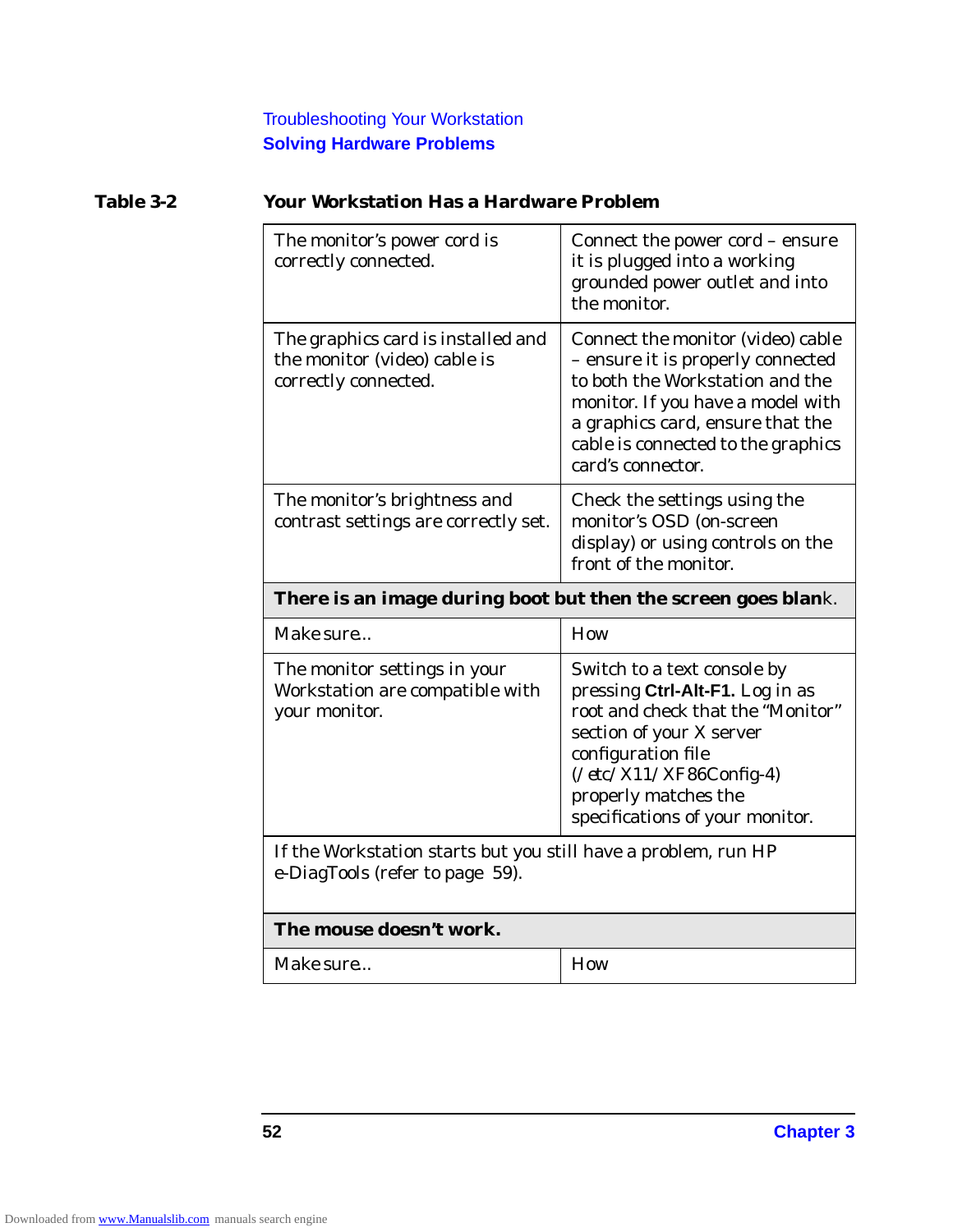| The mouse cable is correctly<br>connected.                                                                                    | 1. Switch off the Workstation<br>(not necessary with a USB<br>mouse).                                                          |
|-------------------------------------------------------------------------------------------------------------------------------|--------------------------------------------------------------------------------------------------------------------------------|
|                                                                                                                               | 2. Plug the cable into the correct<br>connector on the back of the<br>Workstation (color coding is<br>used for easy matching). |
|                                                                                                                               | 3. Switch on the Workstation.                                                                                                  |
| You are using the correct driver. If<br>you are using HP's enhanced                                                           | Download the latest driver from<br>HP's Web at:                                                                                |
| mouse, ensure that the correct<br>driver is installed. This driver is<br>provided with all Windows 2000<br>preloaded systems. | www.hp.com/workstations/support                                                                                                |
| You are using the latest BIOS                                                                                                 | Download the latest BIOS from<br>HP's Web at:                                                                                  |
|                                                                                                                               | www.hp.com/workstations/support                                                                                                |
| The mouse is clean.                                                                                                           | Clean the mouse ball as shown<br>below.                                                                                        |
|                                                                                                                               |                                                                                                                                |
| The mouse itself is not defective.                                                                                            | Replace the mouse with unit that<br>is known to work or try the<br>mouse with another Workstation.                             |
| If the Workstation starts but you still have a problem, run HP<br>e-DiagTools (refer to page 59).                             |                                                                                                                                |
| Your Workstation has no sound.                                                                                                |                                                                                                                                |
| Check that                                                                                                                    | How                                                                                                                            |
|                                                                                                                               |                                                                                                                                |

# **Table 3-2 Your Workstation Has a Hardware Problem**

**Chapter 3 53**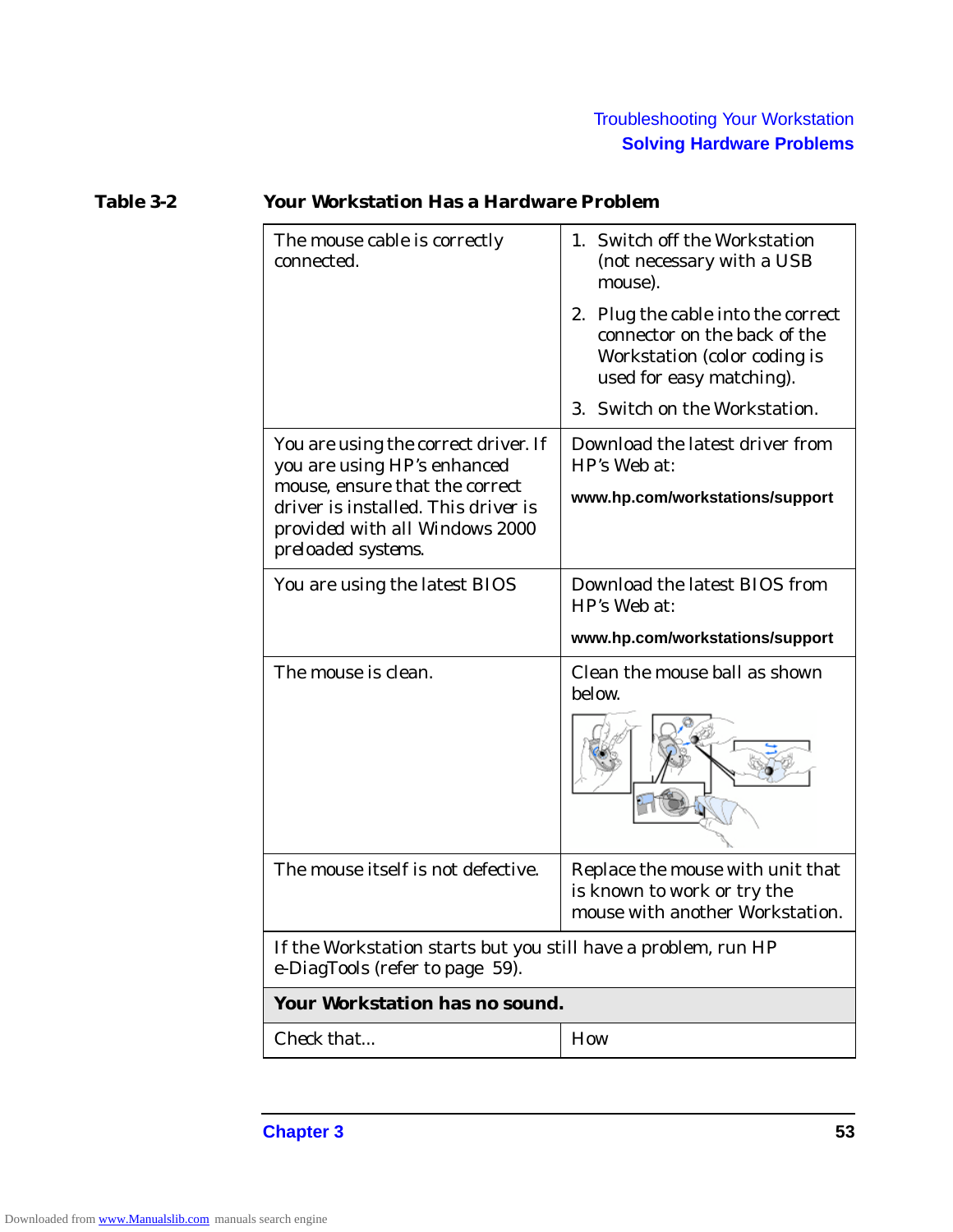## Troubleshooting Your Workstation **Solving Hardware Problems**

#### **Table 3-2 Your Workstation Has a Hardware Problem**

| The lime green                 | Either disconnect the lime green |
|--------------------------------|----------------------------------|
| Speaker/Headphone connector is | connector which activates the    |
| plugged into the multi-media   | internal speaker or plug-in      |
| keyboard.                      | headphones or speaker into the   |
|                                | keyboard.                        |

# **Troubleshooting Tips:**

- Restart your Workstation and see if the problem recurs.
- Run HP e-DiagTools. You can create a hardware profile of your Workstation (Support Ticket) that can be faxed or mailed to support. Refer to this section for more information on using e-DiagTools.
- Visit the HP support web site **www.hp.com/workstations/support** to see if you are experiencing a known problem.
- Update your Workstation's BIOS. The latest BIOS for your Workstation and instructions on updating the BIOS are available from HP's support web site at: **www.hp.com/workstations/support**
- Record the details of the problem so that you can describe it accurately.
- Think of anything you may have done recently before you first experienced the problem.
- If possible, have your system up and running and close by when you call HP Support.
- We recommend you contact your HP dealer, or contact HP support outside of peak times (mid-morning and early evening).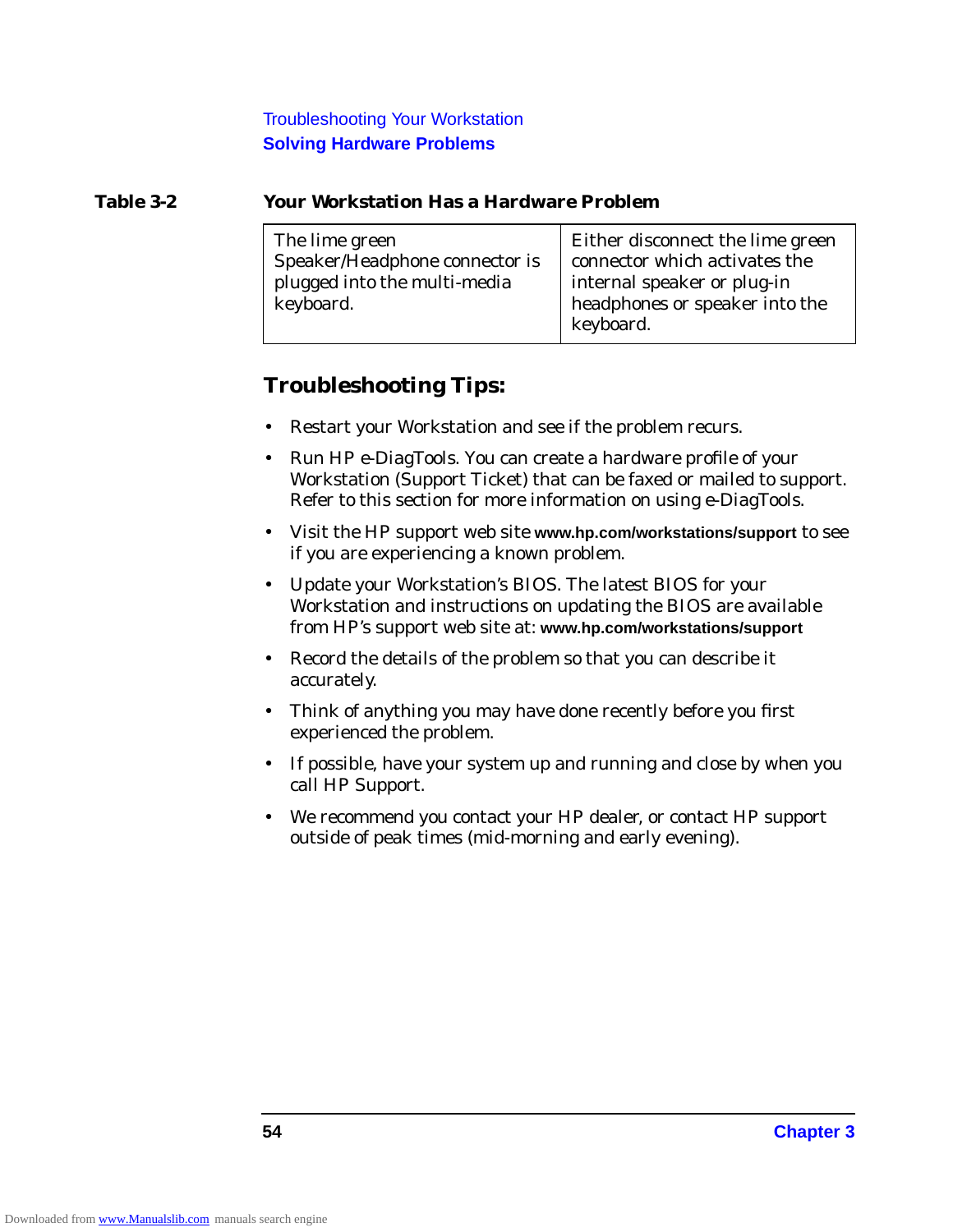# **If You Lose the Key**

If you lose the key to the Workstation, you must order a replacement lock (HP Part Number 5062-5590) from the HP dealer or HP Sales and Service Office. The new lock is delivered with two keys. Contact your HP dealer for installing the new lock.

# **Need More Help?**

For more detailed help refer to the *x2000 Technical Reference* which is available on HP's support web site at: **www.hp.com/workstations/support**.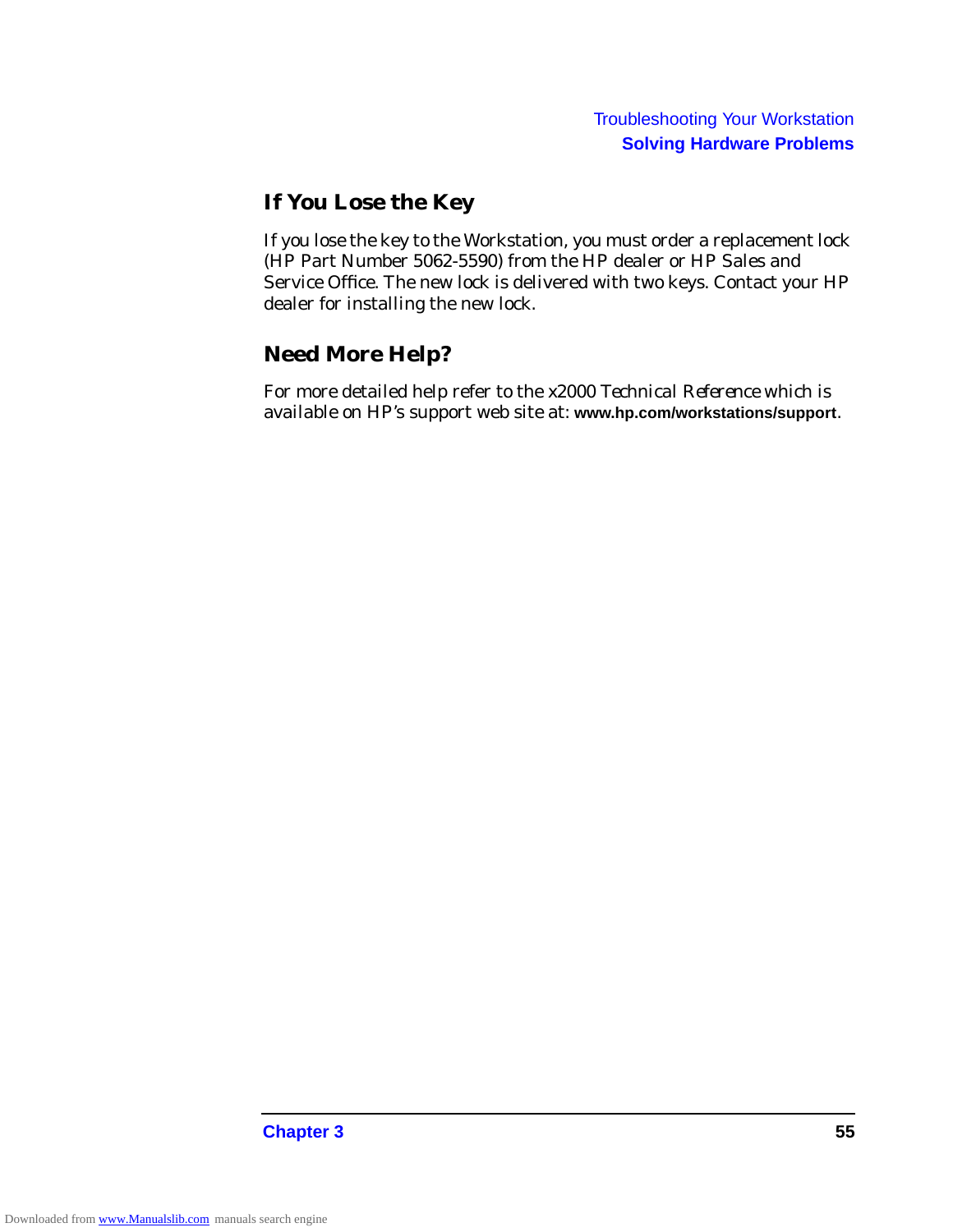# **Using HP MaxiLife to Diagnose Problems**

Your HP MaxiLife LCD Status Panel can help you to diagnose problems with your Workstation, even when you are unable to get your system and monitor working properly. It also provides system information you may need to obtain support.



Press one of the LCD control buttons to display the menu. Use the scroll button to scroll through the menu items, then use the select button to select the item required. For more information on how to use the MaxiLife display, refer to the *x2000 Technical Reference* manual provided on the HP Workstations web page at **www.hp.com/workstations/support**

# **Pre-Boot Check Error Messages**

When you press your Workstation's on/off button, HP MaxiLife checks your system before it initiates the start-up sequence. The pre-boot diagnostic tests are run in order of priority with respect to their importance to computer functions. The first detected error displays a message on the LCD status panel. If this happens, one of the following error messages could appear.

**NOTE** Refer to the *x2000 Technical Reference Manual* (at **www.hp.com/workstations/support**) for information on how to access the internal components of the Workstation.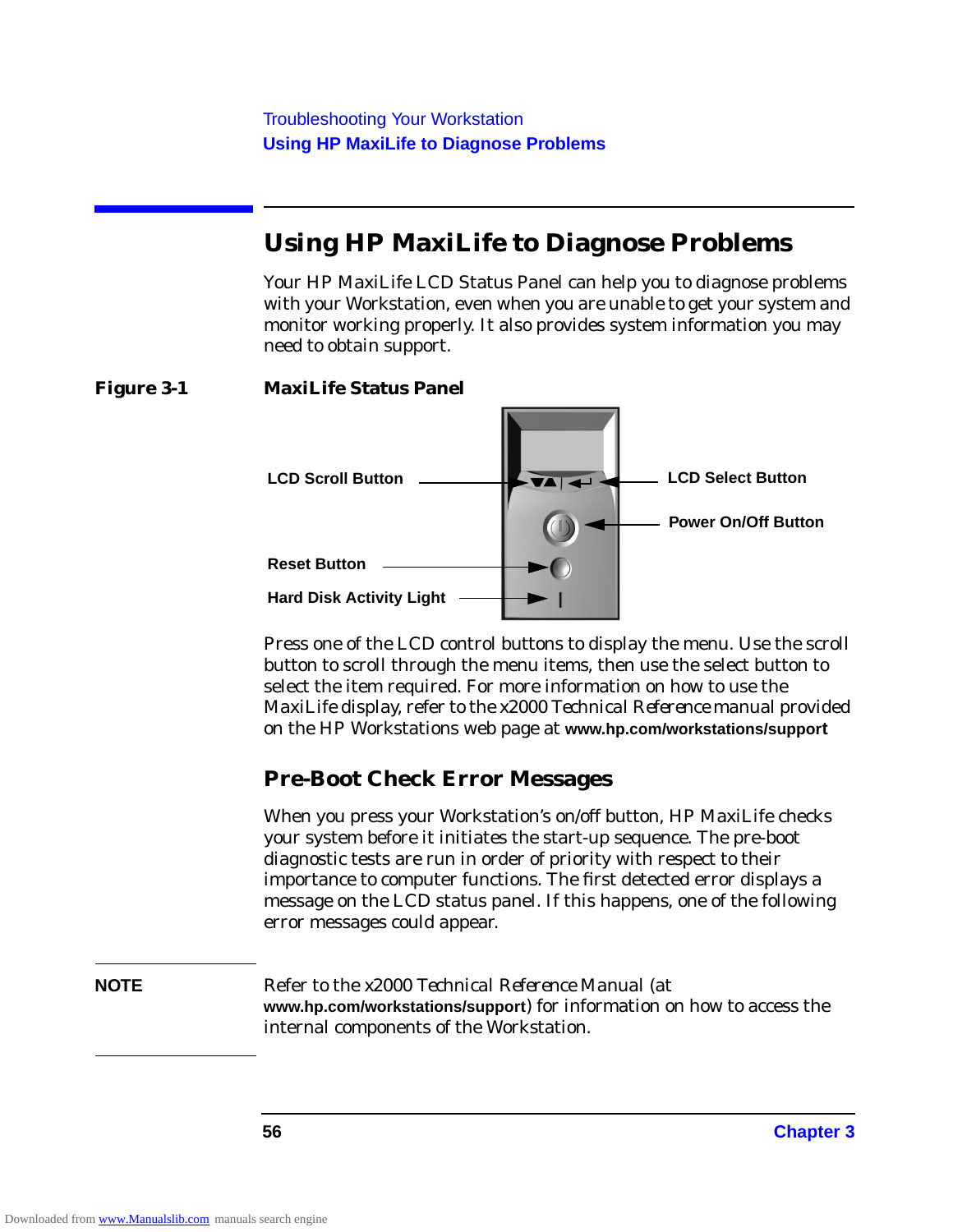#### Troubleshooting Your Workstation **Using HP MaxiLife to Diagnose Problems**

| <b>Message</b>              | <b>Solution</b>                                                             |
|-----------------------------|-----------------------------------------------------------------------------|
| <b>ERROR! CPU Socket</b>    | Check that the processor is correctly<br>inserted in CPU socket.            |
| <b>ERROR!</b> Power Supply  | Check the power supply and power cable<br>connections.                      |
| ERROR! No video             | Check that the graphics card is correctly<br>installed.                     |
| <b>ERROR!</b> Contin Module | <b>Check that RDRAM continuity modules</b><br>are installed.                |
| <b>ERROR! No RIMM</b>       | No installed RDRAM modules.                                                 |
| <b>ERROR! RIMM Speed</b>    | The RDRAM modules installed have<br>incompatible speed ratings.             |
| <b>Mem Miscompare</b>       | Check that the RDRAM modules are<br>correctly installed in identical pairs. |
| <b>Memory Error</b>         | Check that the memory modules are<br>correctly installed.                   |

#### **Table 3-3 Possible Workstation Errors**

## **POST Phase Error Messages**

Following these checks, the POST (Power-On Self Test) sequence is initiated. One of the following messages appears in this phase:

#### **Table 3-4 Possible Workstation Errors**

| <b>Message</b>                      | <b>Solution</b>                                                                                                       |
|-------------------------------------|-----------------------------------------------------------------------------------------------------------------------|
| HP x2000<br><b>Info Services</b>    | No errors occurred.                                                                                                   |
| <b>Error</b><br>(Error Description) | A POST error occurred. Refer to the<br>x2000 Technical Reference for more<br>information about the error description. |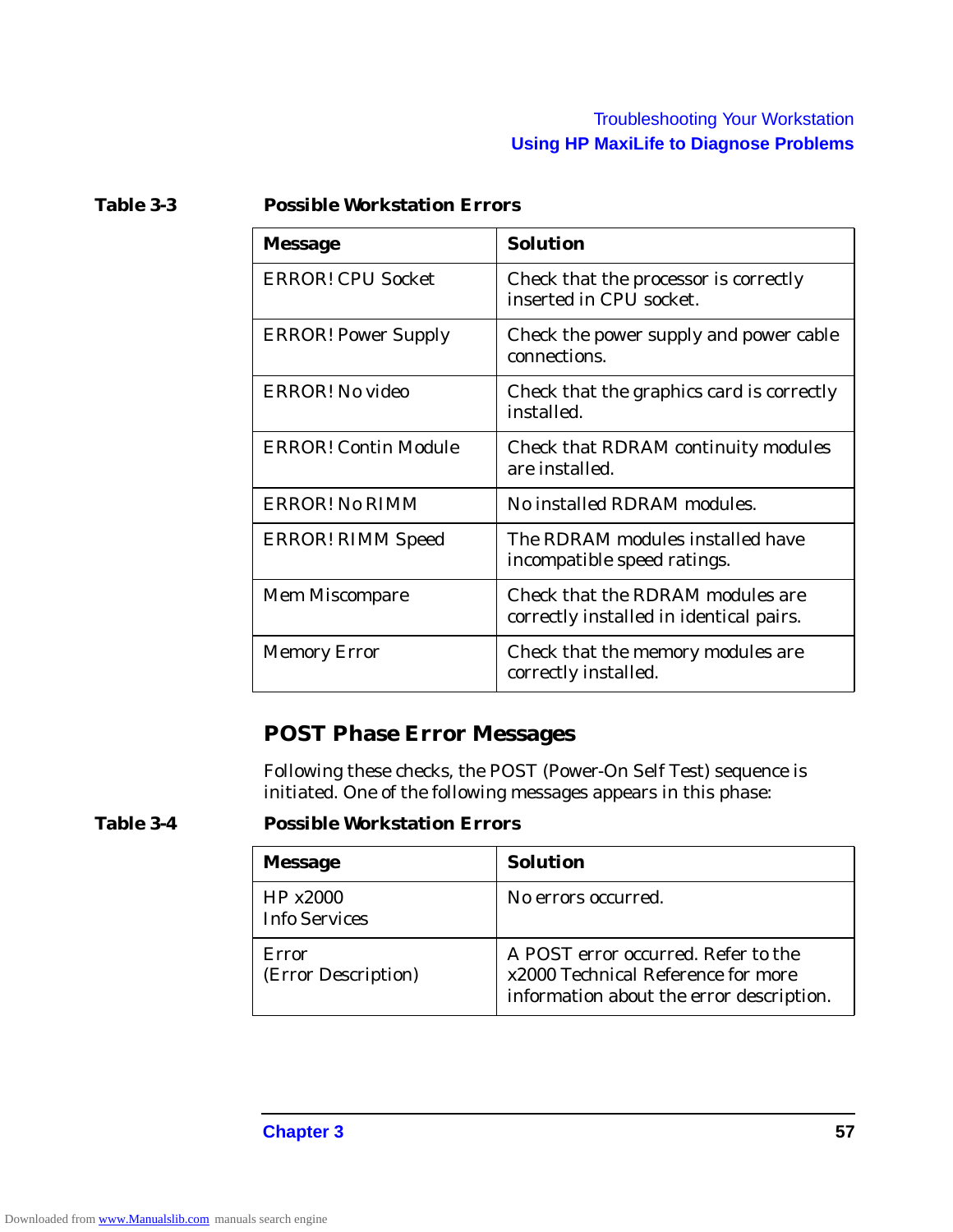Troubleshooting Your Workstation **Pre-Boot Diagnostics Audio Signal**

# **Pre-Boot Diagnostics Audio Signal**

When your Workstation starts up, the BIOS performs Pre-Boot Diagnostics and a Power-on Self Test (POST) to test your hardware configuration for any problems. If a problem is detected during the POST, an error is displayed on your Workstation's monitor.

If, however, your Workstation is unable to display an error message (for example, when your graphics controller has failed), the Pre-Boot Diagnostics will emit an audio signal through the Workstation's internal speaker.

The Pre-Boot Diagnostics emits an audio sequence with two kinds of sounds. The first is an unusual series of tones that indicate an anomaly has been detected. This series of sounds also contains an electronic signal that can be sent through a telephone line to an authorized helpdesk or HP Support, if necessary. This signal cannot be interpreted by the human ear. However, it can be decoded by helpdesk equipment to extract the Workstation model and serial number.

The second type of sound is a series of long beeps that indicate a particular error. If you hear a series of beeps, you should count them as this will help you detect the cause of the problem.

| <b>Number</b> | <b>Meaning</b>                                                     |
|---------------|--------------------------------------------------------------------|
| of Beeps      |                                                                    |
|               | Processor absent, not correctly connected or ZIF socket not closed |
| $\mathbf{2}$  | Power supply is in protected mode                                  |
| 3             | No memory, bad memory modules, incompatible memory module          |
| 4             | Graphics card problem                                              |
| 5             | PnP/WorkstationI initialization problem                            |
| 6             | Corrupted BIOS. You need to activate crisis recovery procedure     |
|               | Defective system board                                             |

Please note that Memory (code 3), Video Card (code 4), and PnP/Workstation (code 5) errors will only be heard after a 15-second delay.

# **If You Miss the Beep Code**

If you miss the beep code, turn off the Workstation by pressing the on/off power button for five seconds or more, then listen for the signal again.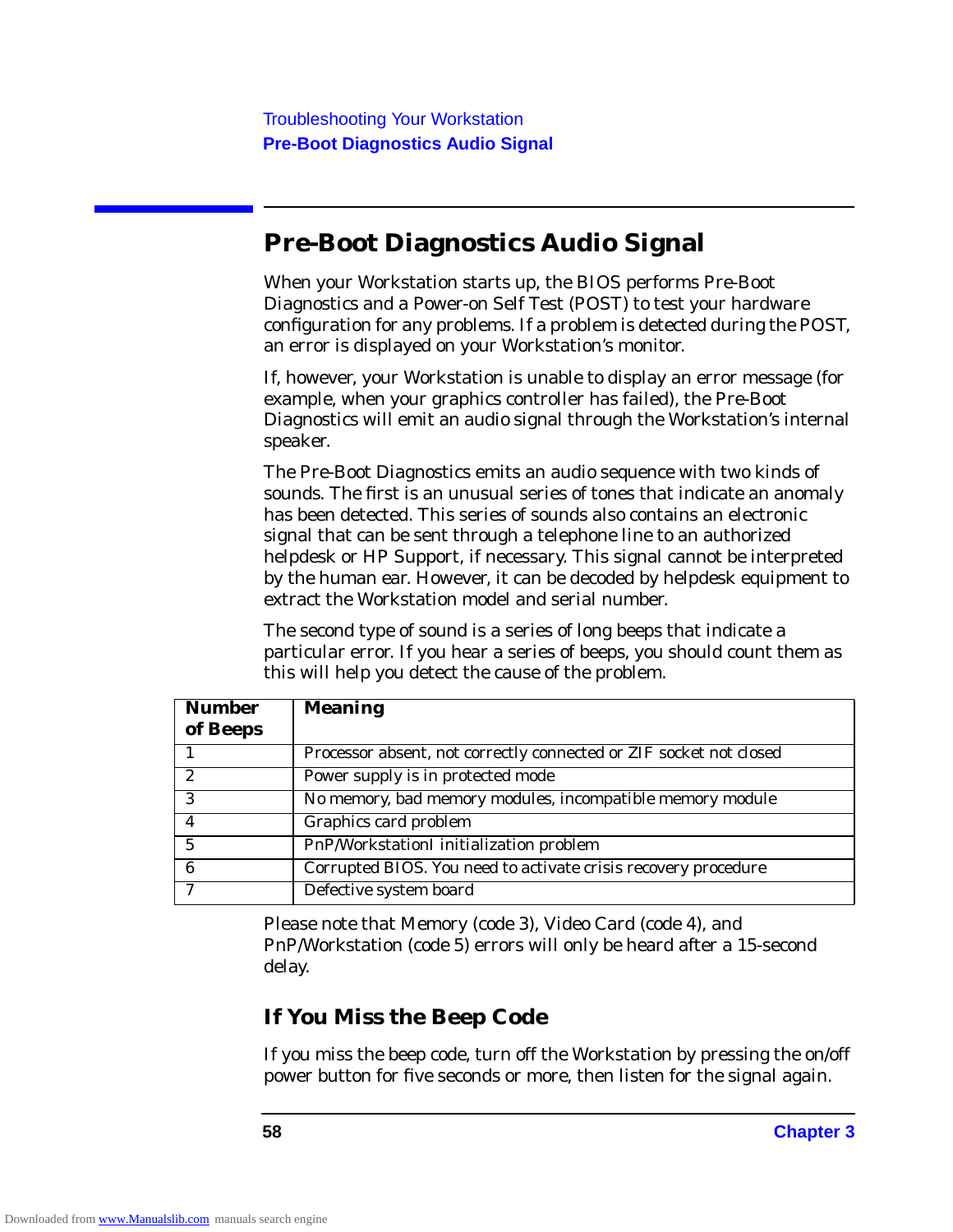|             | <b>HP DiagTools Hardware Diagnostics</b>                                                                                                                                                                                                                       |  |  |  |  |  |  |  |  |
|-------------|----------------------------------------------------------------------------------------------------------------------------------------------------------------------------------------------------------------------------------------------------------------|--|--|--|--|--|--|--|--|
| <b>NOTE</b> | Run e-DiagTools before contacting HP for Warranty service. This is to<br>obtain information that will be requested by a Support Agent.                                                                                                                         |  |  |  |  |  |  |  |  |
|             | Your hard disk includes a hardware diagnostic partition containing<br>either HP DiagTools or HP e-DiagTools hardware diagnostic utilities.<br>These may be used to diagnose hardware-related problems on your HP<br>Workstation. Do NOT delete this partition. |  |  |  |  |  |  |  |  |
|             | With this utility you can:                                                                                                                                                                                                                                     |  |  |  |  |  |  |  |  |
|             | Check the hardware configuration and verify that it is functioning<br>correctly.                                                                                                                                                                               |  |  |  |  |  |  |  |  |
|             | • Test individual hardware components.                                                                                                                                                                                                                         |  |  |  |  |  |  |  |  |
|             | Diagnose hardware-related problems.                                                                                                                                                                                                                            |  |  |  |  |  |  |  |  |
|             | Obtain a complete hardware configuration.<br>$\bullet$                                                                                                                                                                                                         |  |  |  |  |  |  |  |  |
|             | Provide precise information to an HP support agent so they can solve<br>any problems quickly and effectively.                                                                                                                                                  |  |  |  |  |  |  |  |  |
|             | For more information about this utility, refer to the x2000 Technical<br>Reference, available on the HP web site at<br>www.hp.com/workstations/support.                                                                                                        |  |  |  |  |  |  |  |  |
|             | <b>Where Can I Get e-DiagTools?</b>                                                                                                                                                                                                                            |  |  |  |  |  |  |  |  |
|             | HP e-DiagTools is supplied on the following media:                                                                                                                                                                                                             |  |  |  |  |  |  |  |  |
|             | The Utility Partition pre-installed on your hard disk drive<br>(recommended)                                                                                                                                                                                   |  |  |  |  |  |  |  |  |
|             | The CD-ROM that came with your Workstation:                                                                                                                                                                                                                    |  |  |  |  |  |  |  |  |
|             | - HP Linux Recovery CD-ROM for x2000 Linux Workstations                                                                                                                                                                                                        |  |  |  |  |  |  |  |  |
|             | The HP DiagTools CD. You can order this CD-ROM from HP's<br>Support web site: www.hp.com/desktops/diagtools.                                                                                                                                                   |  |  |  |  |  |  |  |  |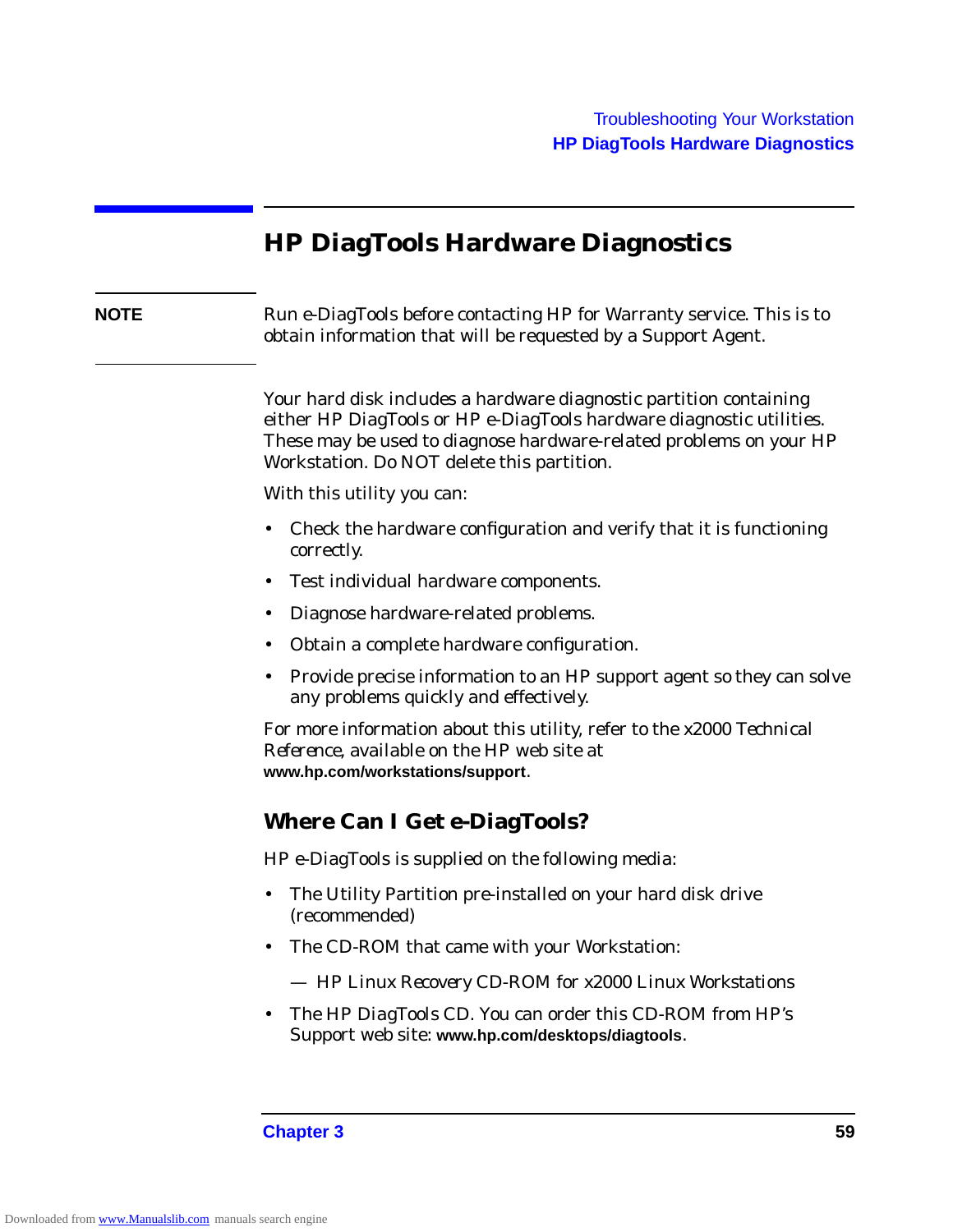#### Troubleshooting Your Workstation **HP DiagTools Hardware Diagnostics**

# **Starting e-DiagTools from the Utility Partition on your Hard Drive**

| 1. Restart your Workstation and press the function key F10 when you<br>see the message "Press F10 to enter HP Utility Partition or any other<br>2. In the menu, select the option to run e-DiagTools hardware<br><b>Starting e-DiagTools from the CD-ROM</b> |  |  |  |  |  |  |  |
|--------------------------------------------------------------------------------------------------------------------------------------------------------------------------------------------------------------------------------------------------------------|--|--|--|--|--|--|--|
|                                                                                                                                                                                                                                                              |  |  |  |  |  |  |  |
|                                                                                                                                                                                                                                                              |  |  |  |  |  |  |  |
|                                                                                                                                                                                                                                                              |  |  |  |  |  |  |  |
| 1. Insert the e-DiagTools CD-ROM in the CD-ROM drive.                                                                                                                                                                                                        |  |  |  |  |  |  |  |
| 2. Restart the Workstation.                                                                                                                                                                                                                                  |  |  |  |  |  |  |  |
| 3. Select the option to run the hardware diagnostics.                                                                                                                                                                                                        |  |  |  |  |  |  |  |
| If you are unable to boot from your CD-ROM drive, restart your<br>Workstation and press F2 to enter HP's Setup program. Check the Boot<br>device settings to ensure that your Workstation can boot from the                                                  |  |  |  |  |  |  |  |
|                                                                                                                                                                                                                                                              |  |  |  |  |  |  |  |

# **Running HP e-DiagTools**

Make sure:

- The Workstation model must match the CD-ROM (the CD-ROM is locked to a specific Workstation model).
- CD-ROM drive has been configured to boot before the hard disk drive.

# **Producing a Support Ticket**

To produce a complete record of your system's configuration and test results, you will need to create a Support Ticket. This is a simple text file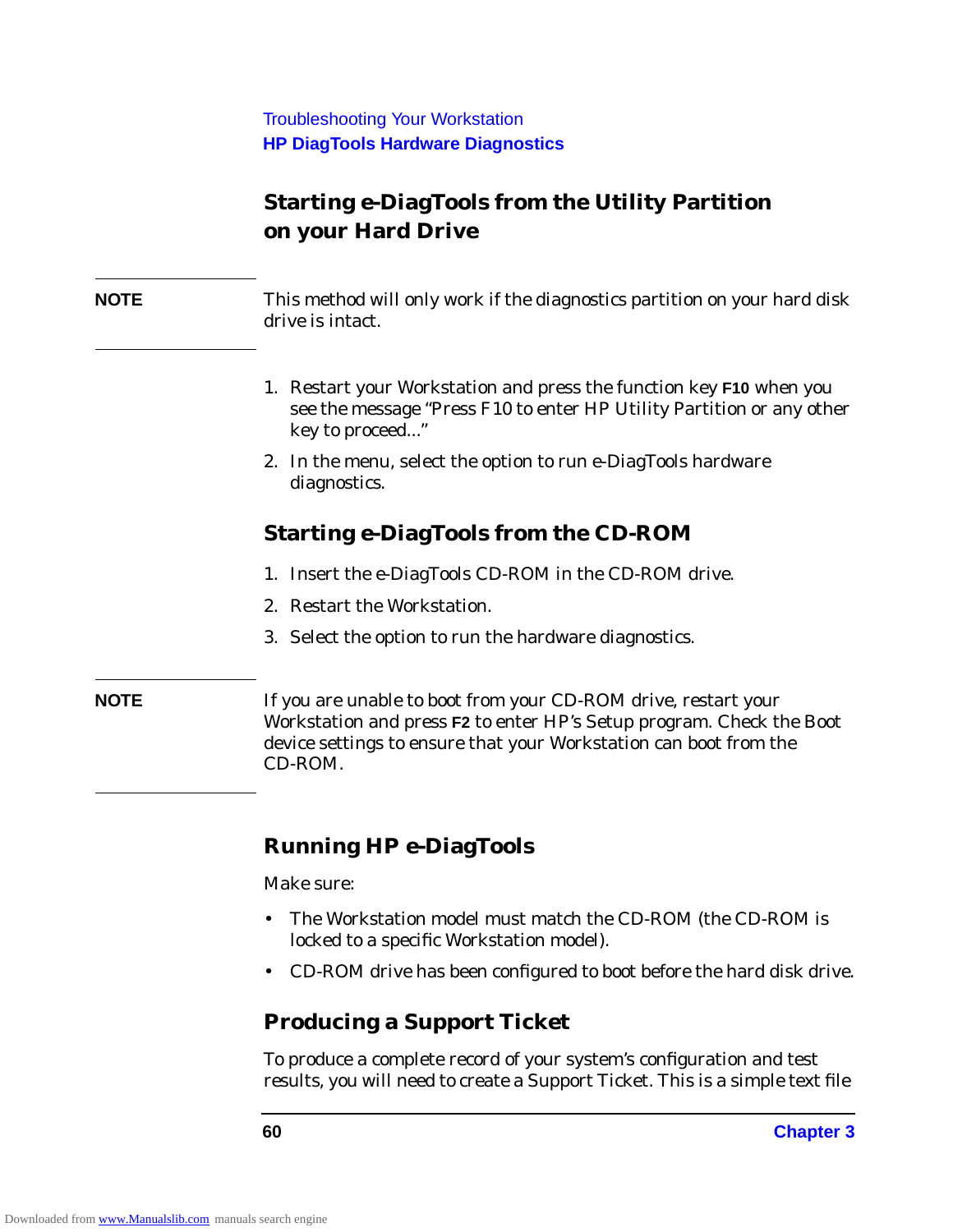#### Troubleshooting Your Workstation **HP DiagTools Hardware Diagnostics**

that contains essential information and is designed to assist your local or HP Support Agent.

If you are using HP e-DiagTools from the hard disk drive and your Workstation is connected to a LAN using TCP/IP (Internet) protocols, you have the option of e-mailing your Support Ticket from within e-DiagTools.

If you are using HP e-DiagTools from a CD-ROM, you can create the Support Ticket file on either the hard disk drive or floppy disk drive.

You can also view the Support Ticket file using the "Support Ticket Viewer" program.

The Support Ticket file can be easily be sent, via e-mail or fax.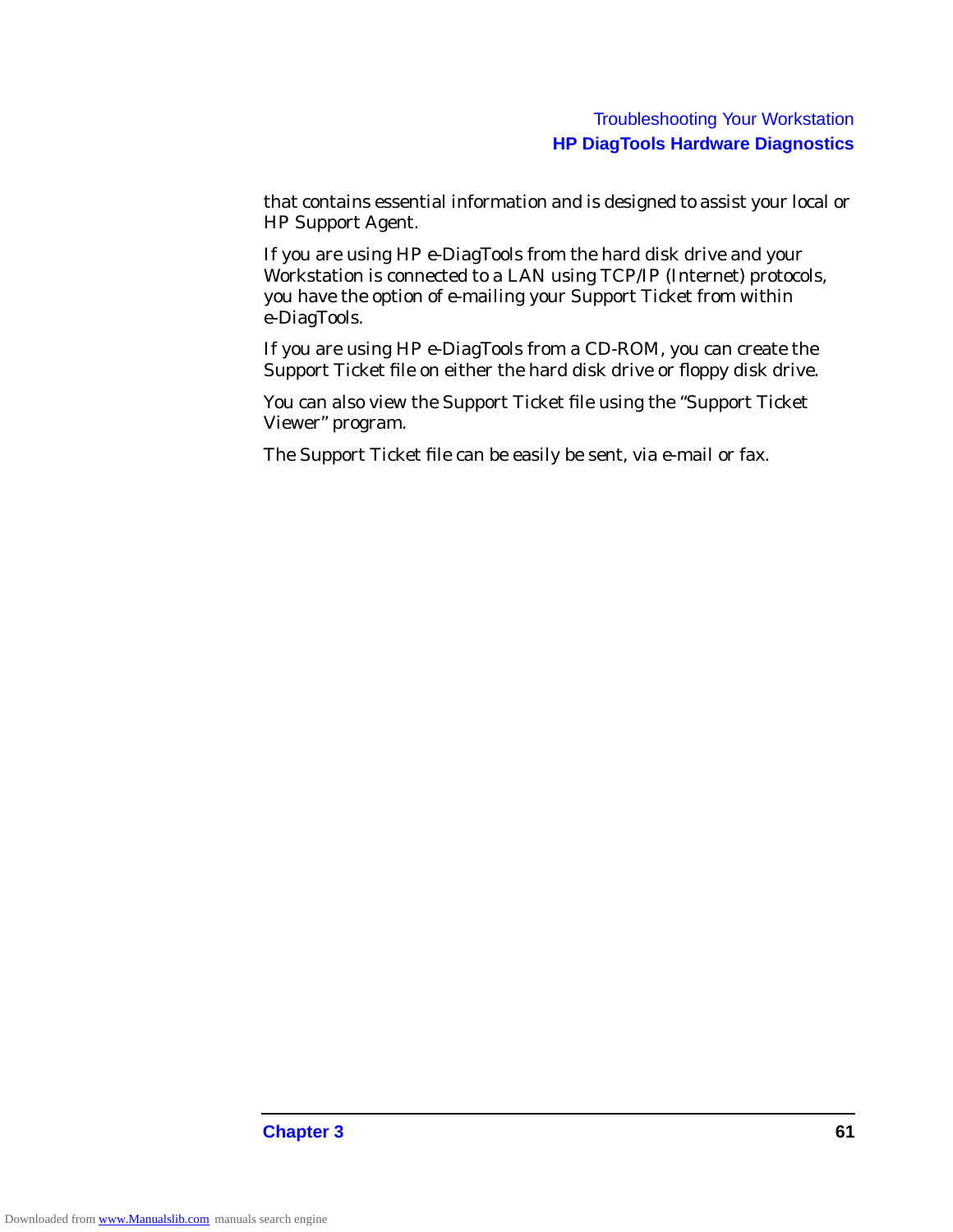# **HP Customer Care Center Phone Numbers**

HP Customer Care Centers can help you solve issues related to HP products and, if necessary, initiate appropriate service procedures. In the U.S.A, telephone support is available 24 hours a day, 7 days a week. Elsewhere, it is available during normal office hours.

| <b>North &amp; Latin America</b> |                               | Europe, Middle East & Africa |                                   |  |  |  |
|----------------------------------|-------------------------------|------------------------------|-----------------------------------|--|--|--|
| Argentina                        | (5411) 4778 8380              | Austria                      | $(+43)$ 0810 00 60 80             |  |  |  |
| <b>Brazil</b>                    | (011) 3747 7799 (Sao Paulo)   | Belgium                      | Dutch (+32) 02 626 88 06          |  |  |  |
|                                  | 0800 157751 (other Locations) |                              | French (+32) 02 626 88 07         |  |  |  |
| Canada                           | 905-206-4663                  | <b>Denmark</b>               | $(+45)$ 39 29 40 99               |  |  |  |
| Chile                            | 800 360 999                   | English Intl.                | $(+44)$ 0207 512 52 02            |  |  |  |
| Mexico                           | 800 472 6684                  | Finland                      | $(+358)$ 0203 472 88              |  |  |  |
| <b>United States</b>             | $(970) 635 - 1000$            | France                       | $(+33)$ 01 43 62 34 34            |  |  |  |
| Venezuela                        | 800 47 777                    | Germany                      | $(+49)$ 0180 525 81 43            |  |  |  |
|                                  | (Caracas 207 8488)            |                              | (24PF/min)                        |  |  |  |
| <b>Asia Pacific</b>              |                               | <b>Israel</b>                | Tel. (+972) 09-9524848            |  |  |  |
|                                  |                               |                              | Fax. (+972) 09 9524849            |  |  |  |
| Australia                        | $(03)$ 8877-8000              | Italy                        | $(+39)$ 02-264 10350              |  |  |  |
| China                            | +86 (0) 10 6564 5959          | Middle-East                  | Tel.+971 4 883 8454               |  |  |  |
|                                  | (800) 810-5959                |                              | Fax +971 4 883 9495               |  |  |  |
| <b>Hong Kong</b>                 | $(+852)$ 2802-4098            | <b>Netherlands</b>           | $(+31)$ 020 606 87 51             |  |  |  |
| India                            | $(+91-11)$ 682-6035           | Norway                       | $(+47)$ 22 11 62 99               |  |  |  |
| Indonesia                        | $(+62-21)$ 350-3408           | Poland                       | Tel. (+48) 22 865 98 00;          |  |  |  |
|                                  |                               |                              | Fax. (+48) 22 519 0601            |  |  |  |
| Japan                            | $(+81-3)$ 5344-7181           | Portugal                     | $+(351)$ 21 317 6333              |  |  |  |
| Korea                            | $(+82-2)$ 3270-0700           | Russian                      | $(+7)$ 095 797 3520 (Moscow)      |  |  |  |
|                                  | 82 80 999 0700                | Federation                   | (+7) 812 346 7997(St-Petersb)     |  |  |  |
|                                  | (outside Seoul only)          |                              | Fax. (+7) 095 916 98 35           |  |  |  |
| Malaysia                         | $(+60-3)$ 2695-2566           | <b>South Africa</b>          | $(+27)$ 11 258 9301 (outside RSA) |  |  |  |
|                                  |                               |                              | 086 000 1030 (inside RSA)         |  |  |  |
| Penang                           | 1 300 88 00 28                | Spain                        | $(+34)$ 902 32 11 23              |  |  |  |
| <b>New Zealand</b>               | $(+64-9)$ 356-6640            | Sweden                       | $(+46)$ 08 619 21 70              |  |  |  |
| Philippines                      | $(+63-2)$ 867-3551            | Switzerland                  | $(+41)$ 084 880 11 11             |  |  |  |
| Singapore                        | $(+65)$ 272-5300              | <b>Turkey</b>                | $(+90)$ 212-221 6969              |  |  |  |
| <b>Taiwan</b>                    | $(+886)$ 2-2717-0055          | $\overline{U K}$             | $(+44)$                           |  |  |  |
| <b>Thailand</b>                  | $(+66-2)$ 661-4000            |                              |                                   |  |  |  |
| <b>Viet Nam</b>                  | $(+84-8)$ 823-4530            |                              |                                   |  |  |  |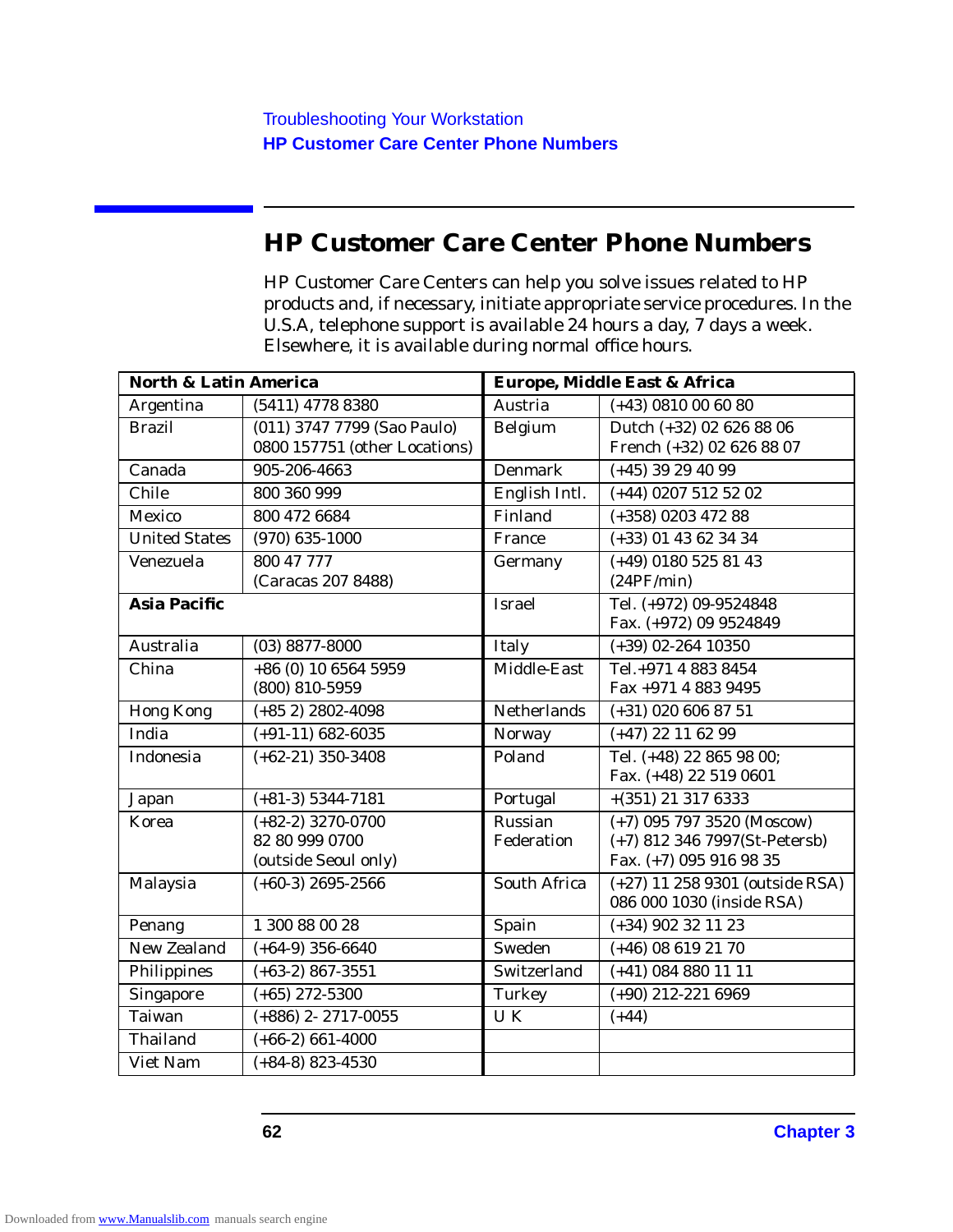# **A Regulatory Information and Warranty**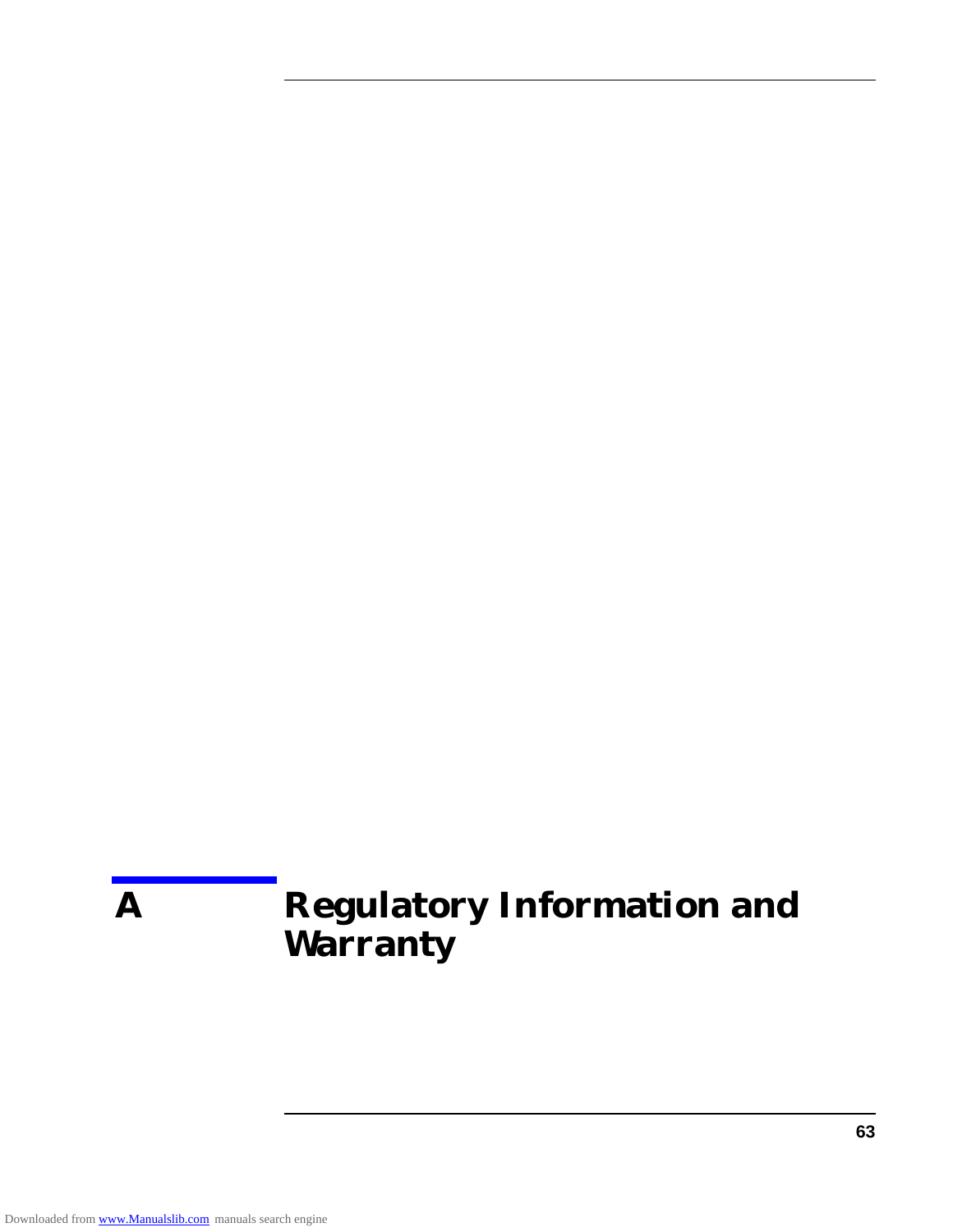### Regulatory Information and Warranty

|                                                                                                      | <b>Declaration of Conformity</b><br>according to ISO/IEC Guide 22 and EN 45014                                                                                                                                                                                                                                                                                                                                                                                                                                                                                                                                   |
|------------------------------------------------------------------------------------------------------|------------------------------------------------------------------------------------------------------------------------------------------------------------------------------------------------------------------------------------------------------------------------------------------------------------------------------------------------------------------------------------------------------------------------------------------------------------------------------------------------------------------------------------------------------------------------------------------------------------------|
| <b>Manufacturer:</b>                                                                                 | Hewlett-Packard Company<br>3404 East Harmony Rd.<br>Fort Collins, CO 80528<br><b>USA</b>                                                                                                                                                                                                                                                                                                                                                                                                                                                                                                                         |
| Declares that the:<br><b>Product Name:</b><br><b>Base Product Number:</b><br><b>Product Options:</b> | HP x2000 Linux Workstation<br>A6020A/A6038A<br>All<br>conforms to the following specifications:                                                                                                                                                                                                                                                                                                                                                                                                                                                                                                                  |
| Safety.                                                                                              | IEC 950:1991+A1+A2+A3+A4+A11/EN 60950:1992+A1+A2+A3+A4+A11<br>IEC 60825-1:1993/EN60825-1:1994+A11 Class 1 for LEDs<br>USA 21CFR Subpart J – for FC Laser module<br>China GB4943-1995<br>Russia GOST R 50377-92                                                                                                                                                                                                                                                                                                                                                                                                   |
| EMC.                                                                                                 | CISPR 11: 1997 / EN 55011: 1991 Class A<br>CISPR 22: 1993 + A1+A2 / EN 55022: 1994+A1+A2 Class A<br>EN 50082-1:1992 Also compliant with:<br>IEC 1000-3-2: 1995 / EN 61000-3-2: 1998<br>IEC 1000-4-2: 1995 +A1 / EN 61000-4-2: 1999 - 4kV CD, 8 kV AD<br>IEC 1000-4-3: 1995 / EN 61000-4-3: 1996 - 10 v/m<br>IEC 1000-4-4: 1995 / EN 61000-4-4:1995 -2 kV Signal, 4 kV Power Lines<br>U.S. FCC Part 15, Class A<br>Japan VCCI Class A<br>Australia/New Zealand AS/NZS 2046.1/2:1992, AS/NZS 3548:1995, and<br>AS/NZS 4251.1:1994<br>China GB9254-1988<br>Taiwan CNS13438 Class A<br><b>Russia GOST R 29216-94</b> |
| and is certified by:                                                                                 | UL Listed to UL1950, 2nd edition, File E146385<br>cUL Listed to CSA 22.2 No. 950-M93<br>TUV Certified to EN60950 2nd edition with A1+A2+A3+A4+A11<br>HP Fort Collins CCQD HTC                                                                                                                                                                                                                                                                                                                                                                                                                                    |
| supplementary information:<br>accordingly:                                                           | The product herewith complies with the requirements of the following Directives and carries the CE marking<br>- the EMC directive 89/336/EEC and 92/31/EEC and 93/68/EEC<br>- the Low Voltage Directive 73/23/EEC and 93/68/EEC<br>This product was tested in a typical Hewlett-Packard workstation configuration.                                                                                                                                                                                                                                                                                               |
|                                                                                                      | Original signed by Ruth Lutes, Site Quality Manager, Fort Collins, CO, USA<br>For Compliance Information ONLY, contact: European Contact: Your local Hewlett-Packard Sales and<br>Service Office or Hewlett-Packard GmbH, Dept. HQ-TRE Standards Europe, Herrenberger Strasse 130<br>Boeblingen (FAX: +49-7031-14-3143) Americas Contact: Hewlett-Packard, Fort Collins Site Quality Mgr.,<br>Mail Stop 64, 3404 E. Harmony Road, Fort Collins, CO 80528, U.S.A.                                                                                                                                                 |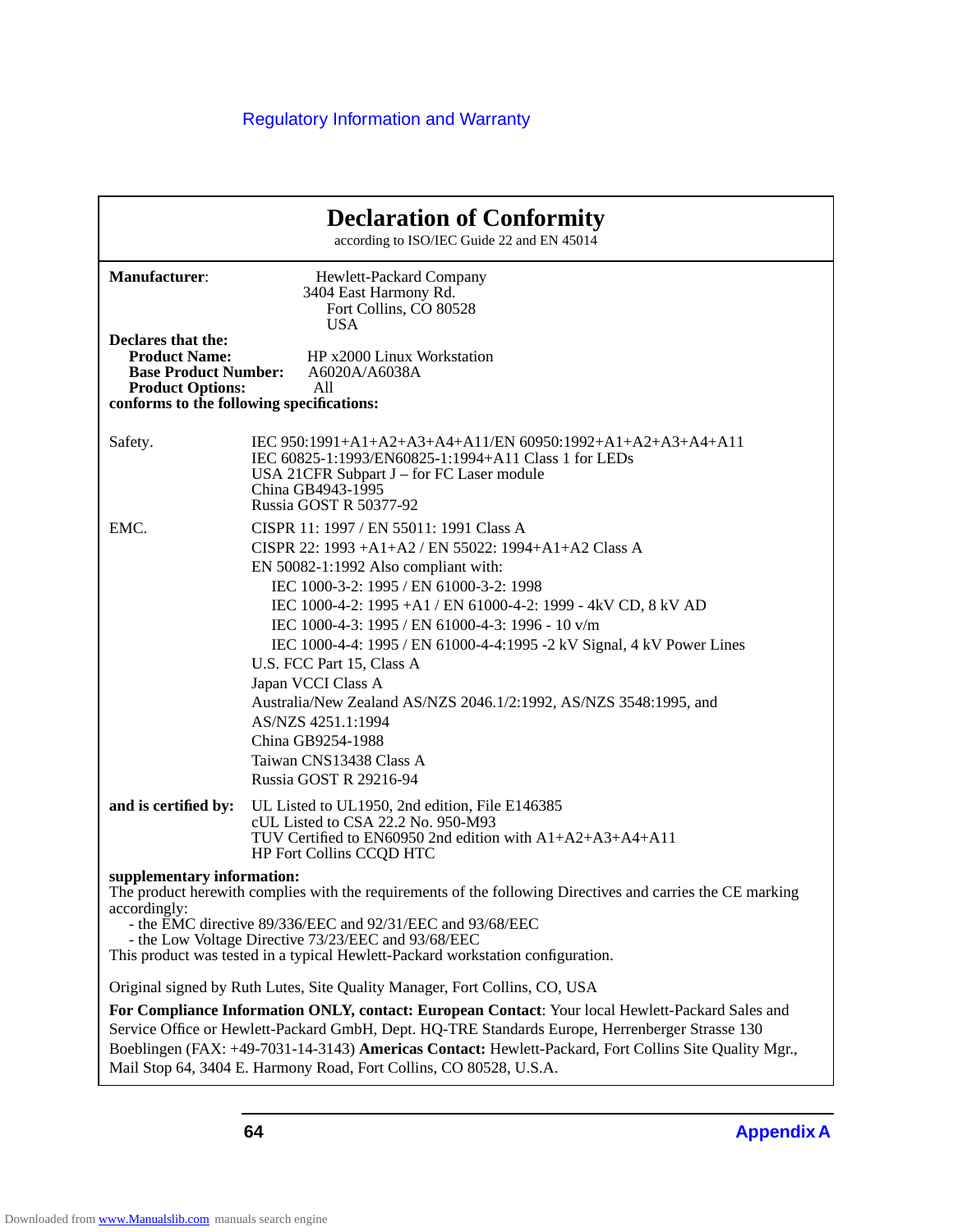# **Regulatory Information**

# **FCC (for USA only)**

Federal Communications Commission Radio Frequency Interference Statement

#### **NOTE:**

This equipment has been tested and found to comply with the limits for a Class A digital device, pursuant to Part 15 of the FCC Rules and the Canadian Department of Communications. These limits are designed to provide reasonable protection against harmful interference when the equipment is operated in a commercial environment. This equipment generates, uses, and can radiate radio frequency energy and, if not installed and used in accordance with the instruction manual, may cause harmful interference to radio communications. Operation of this equipment in a residential area is likely to cause harmful interference in which case the user will be required to correct the interference at his own expense.

Hewlett-Packard's FCC Compliance Tests were conducted with HP-supported peripheral devices and HP shielded cables, such as those you receive with your system. Changes or modifications not expressly approved by Hewlett-Packard could void the user's authority to operate the equipment.

#### **Notice for Canada**

This Class A digital apparatus meets all requirements of the Canadian Interference-Causing Equipment Regulations.

Cet appareil numérique de la Class A respecte toutes les exigences du Règlement sur le matériel brouilleur du Canada.

#### **Safety Warning for the USA and Canada**

If the power cord is not supplied with the computer, select the proper power cord according to your local national electric code. USA: use a UL listed type SVT detachable power cord. Canada: use a CSA certified detachable power cord.

For your safety, never remove the PC's cover without first removing the power cord and any connection to a telecommunication network. Always replace the cover before switching on again.

**Appendix A 65**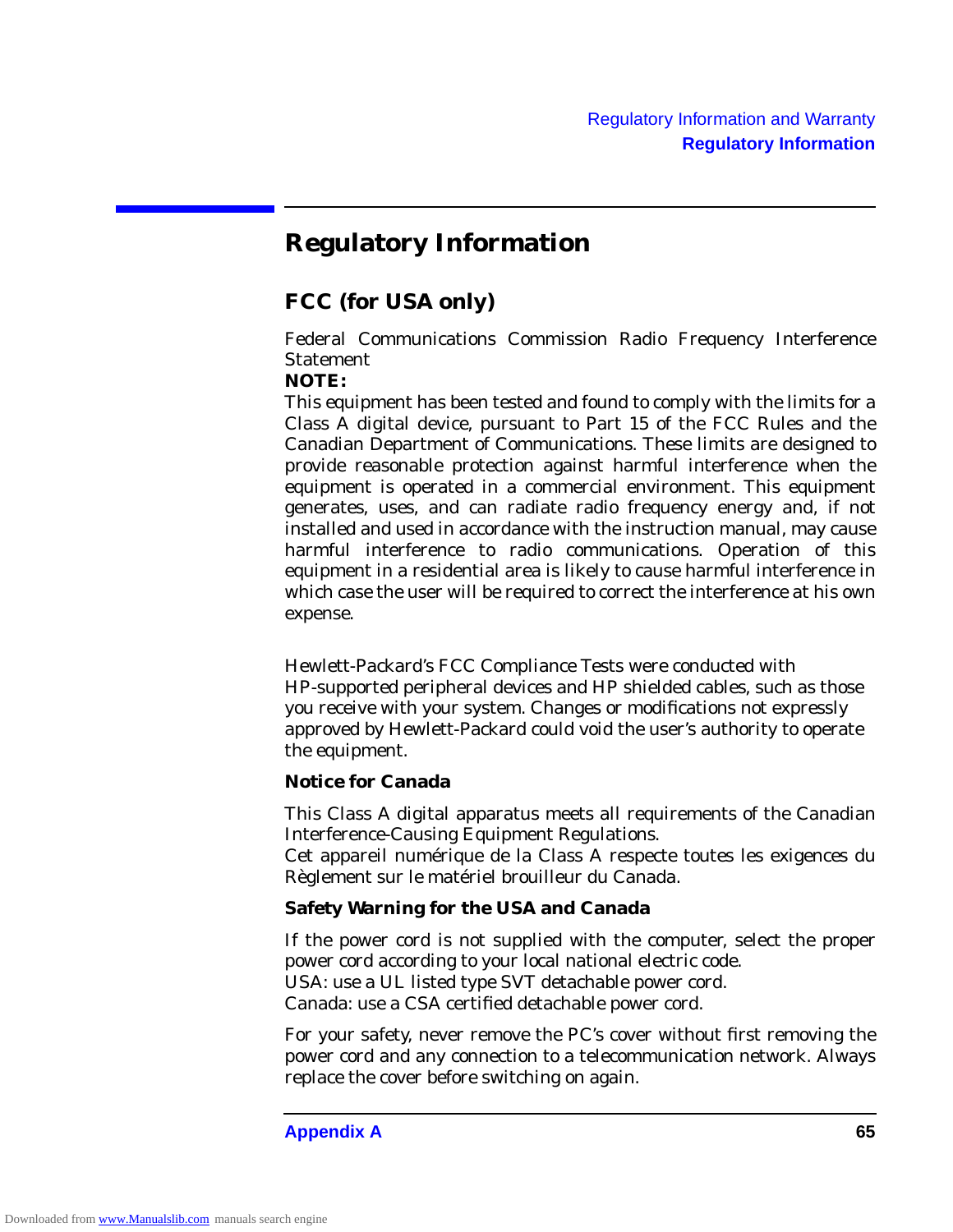#### Regulatory Information and Warranty **Regulatory Information**

Si le cordon secteur n'est pas livré avec votre ordinateur, utiliser un cordon secteur en accord avec votre code electrique national. USA: utiliser un cordon secteur "UL listed," de type SVT. Canada: utiliser un cordon secteur certifié CSA.

Pour votre sécurité, ne jamais retirer le capot de l'ordinateur sans avoir préalablement débranché le cordon secteur et toute connection à un réseau de télecommunication. N'oubliez pas de replacer le capot avant de rebrancher le cordon secteur.

#### **Notice for the Netherlands**

Bij dit apparaat zijn batterijen geleverd. Wanneer deze leeg zijn, moet U ze niet weggooien maar inleveren als KCA.

#### **Notice for Germany**

Wenn die Batterie nicht korrekt eingebaut wird, besteht Explosionsgefahr. Zu ihrer eigenen Sicherheit sollten Sie nicht versuchen, die Batterie wiederaufzuladen, zu zerlegen oder die alte Batterie zu verbrennen. Tauschen Sie die Batterie nur gegen den gleichen oder ähnlichen Typ aus, der vom Hersteller empfohlen wird. Bei der in diesem PC intergrierten Batterie handelts sich um eine Lithium-Batterie, die keine Schwermetalle enthält. Batterien und Akkumulatoren gehören nicht in den Hausmüll. Sie verden vom Hersteller, Händler oder deren Beauftragten kostenlos zurückgenommen, um sie einer Verwertung bzw. Entsorgung zuzuführen.

#### **Noise Declaration for Germany**

Lärmangabe nach Maschinenlärmverordnung - 3 GSGV (Deutschland) LpA < 70 db am Arbeitsplatz normaler Betrieb nach EN27779: 11.92.

#### **Notice for Japan (Class A)**

『は、情報処理装置等雷波障害自主規制協議会(ⅤCCⅠ , ラスA情報技術装置です。この装置を家庭環境で使用す **『起こすことがあります。この場合には使用者が適切な対** きされることがあります。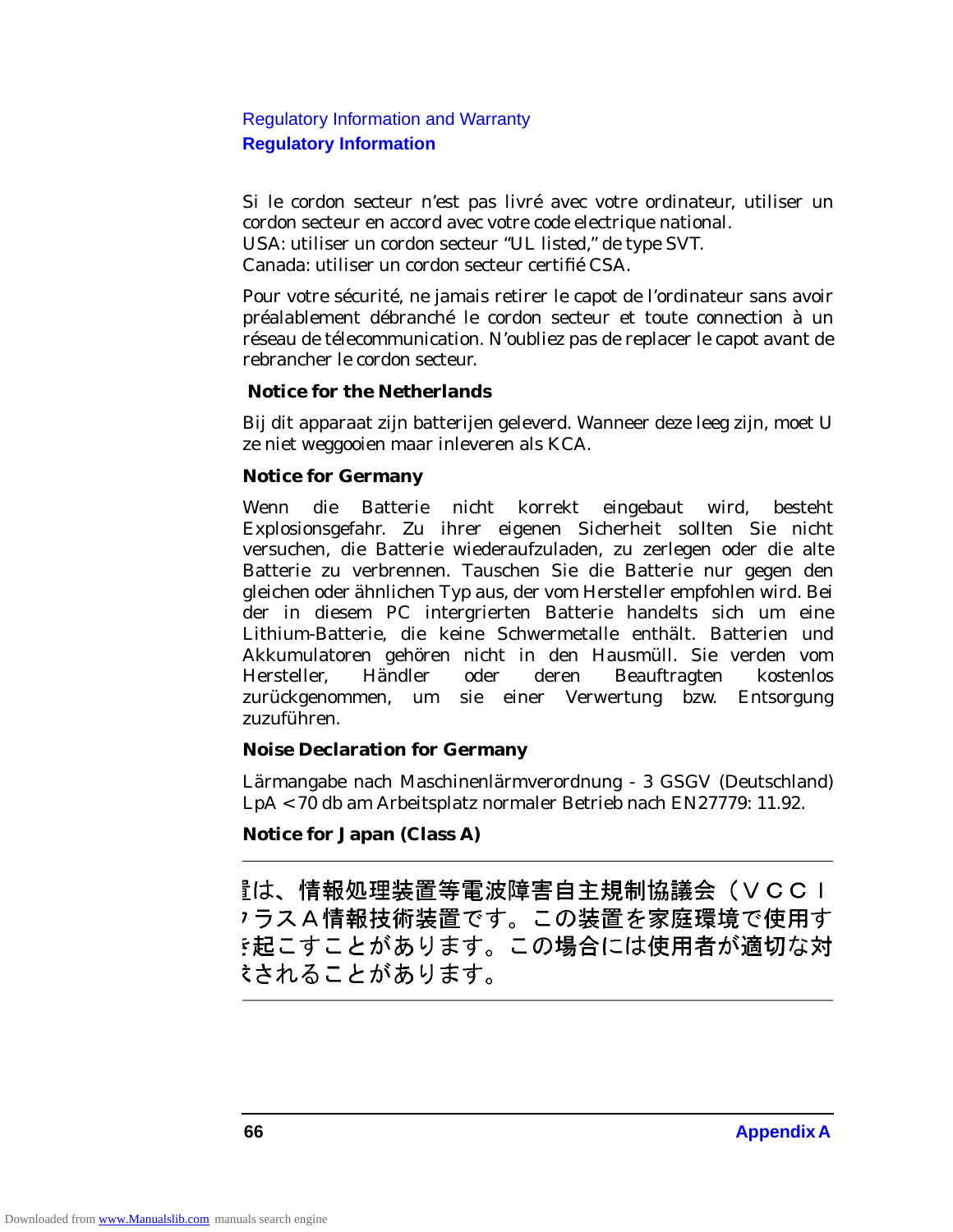**Notice for Korea**

# 지용자 안내문 (A급 기기)

이 기기는 업무용으로 진자파장해긴정를 반은 기기이오니,만약 잘못 구입하셨을 때에는 구입 한 곳에서 비입무용으로 교환하시기 비립니다.

**Notice for Taiwan**

|  |  |  |  | 警告使用者: |                |  |  |
|--|--|--|--|--------|----------------|--|--|
|  |  |  |  |        | 這是甲類的資訊產品,在居住的 |  |  |
|  |  |  |  |        | 環境中使用時,可能會造成射頻 |  |  |
|  |  |  |  |        | 干擾,在這種情況下,使用者會 |  |  |
|  |  |  |  |        | 被要求採取某些適當的對策。  |  |  |

#### **Recycling Your PC**

HP has a strong commitment toward the environment. Your HP Personal Computer has been designed to respect the environment as much as possible.

HP can also take your old PC back for recycling when it reaches the end of its useful life.

HP has a product take-back program in several countries. The collected equipment is sent to one of HP's recycling facilities in Europe or the USA. As many parts as possible are reused. The remainder is recycled. Special care is taken for batteries and other potentially toxic substances, which are reduced into non-harmful components through a special chemical process.

If you require more details about HP's product take-back program, contact your dealer or your nearest HP Sales Office.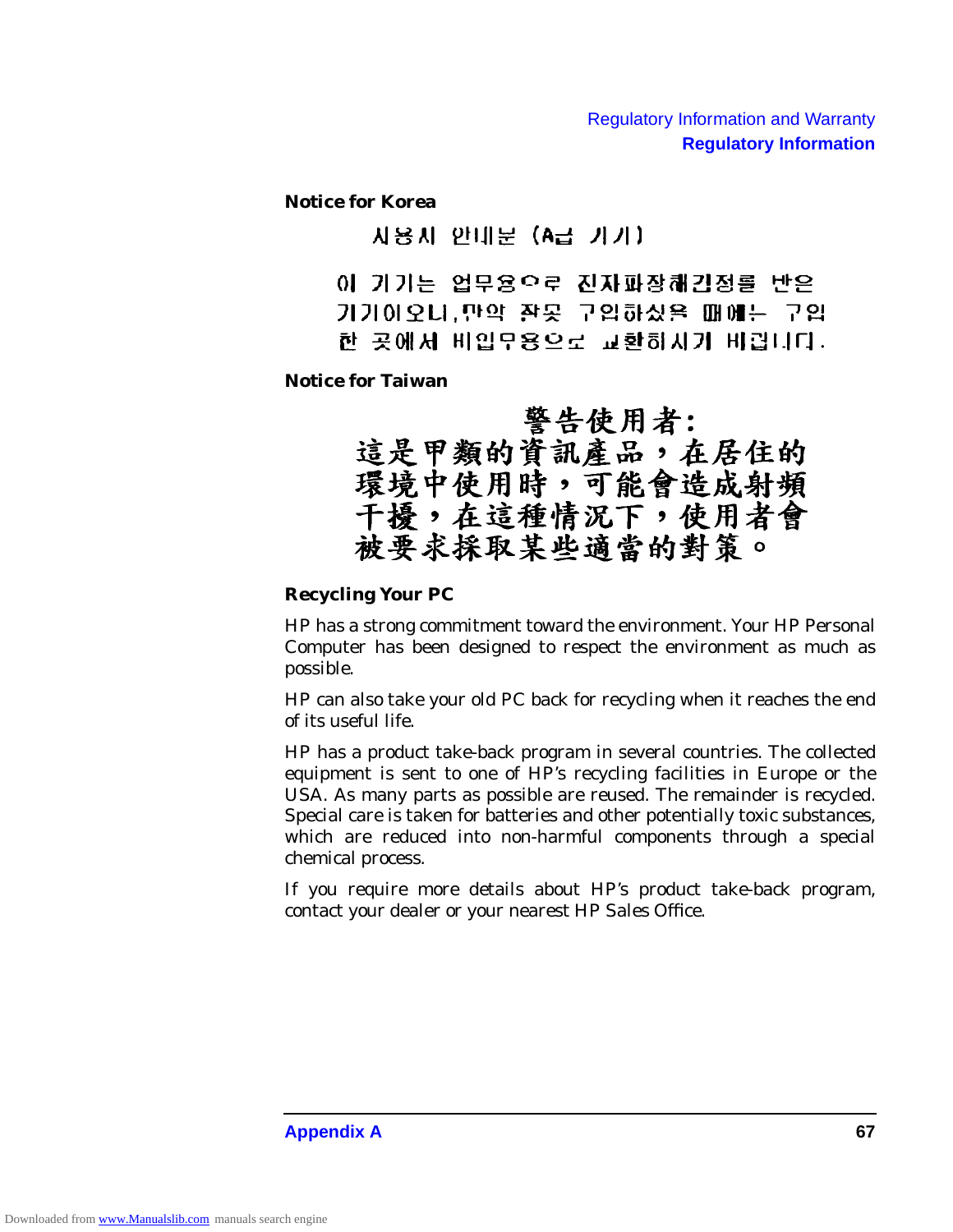# **HP Hardware Warranty**

*Important: This is your hardware product warranty statement. Please, read it carefully.*

Warranty terms may be different in your country. If so, your Authorized HP Dealer or Hewlett-Packard Sales and Service Office can give you details.

HP products may contain remanufactured parts equivalent to new in performance or may have been subject to incidental use.

HP products external to the system processor unit —such as external storage subsystems, displays, printers, and other peripherals— are covered by the applicable warranties for those products; HP software is covered by the HP Software Product Limited Warranty

FOR CONSUMER TRANSACTIONS IN AUSTRALIA AND NEW ZEALAND: THE WARRANTY TERMS CONTAINED IN THIS STATEMENT, EXCEPT TO THE EXTENT LAWFULLY PERMITTED, DO NOT EXCLUDE, RESTRICT OR MODIFY AND ARE IN ADDITION TO THE MANDATORY STATUTORY RIGHTS APPLICABLE TO THE SALE OF THIS PRODUCT TO YOU.

#### **Three Year Limited Hardware Warranty**

Hewlett-Packard (HP) warrants this hardware product against defects in materials and workmanship for a period of three years from receipt by the original end-user purchaser.

This three year warranty includes next-day, on-site service, three year free parts and 3 year free labor provided by an HP Service Center or a participating Authorized HP Computer Dealer Repair Center.

If HP receives notice of above defined defects during the warranty period, HP will either, at its option, repair or replace products, which prove to be defective.

Should HP be unable to repair or replace the product within a reasonable amount of time, the customer's alternate exclusive remedy shall be a refund of the purchase price upon return of the product.

The system processor unit, keyboard, mouse, and Hewlett-Packard accessories inside the system processor unit —such as video adapters, mass storage devices, and interface controllers— are covered by this warranty.

This warranty is extended worldwide under certain conditions (please check with your local HP office) to products purchased from HP or an Authorized HP Computer Dealer which are reshipped by the original purchaser either for use by the original purchaser or provided as an incidental part of systems integrated by the original purchaser. When available in the country of use, service is provided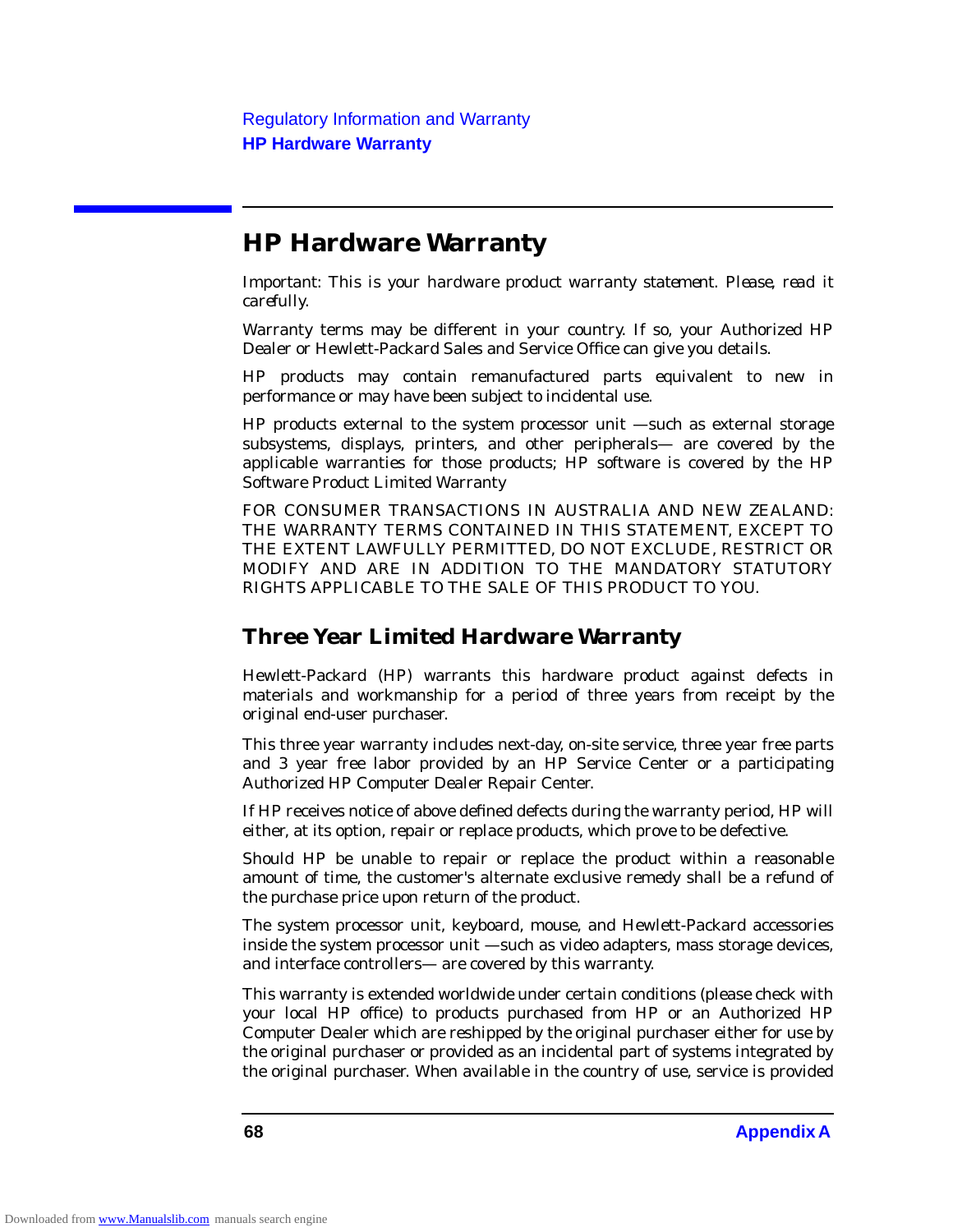in the same manner as if the product was purchased in that country and can only be provided in countries where the product is designed to operate. If the product is not normally sold by HP in the country of use, it must be returned to the country of purchase for service. Response time for on-site service, and parts delivery turn-around time for parts service, are subject to changes from standard conditions based upon non-local parts availability.

# **Limitation of Warranty**

The above warranty shall not apply to defects resulting from: misuse; unauthorized modification; operation or storage outside the environmental specifications for the product; in-transit damage; improper maintenance; or defects resulting from use of non-HP software, accessories, media, supplies, consumables, or such items not designed for use with the product.

Reloading the bundled or pre-loaded software on your Personal Workstation is not covered by the HP warranty.

HP MAKES NO OTHER EXPRESS WARRANTY, WHETHER WRITTEN OR ORAL, WITH RESPECT TO THIS PRODUCT. ANY IMPLIED WARRANTY OF MERCHANTABILITY OR FITNESS IS LIMITED TO THE THREE-YEAR DURATION OF THIS WRITTEN WARRANTY. SOME STATES OR PROVINCES DO NOT ALLOW LIMITATIONS ON HOW LONG AN IMPLIED WARRANTY LASTS, SO THE ABOVE LIMITATION OR EXCLUSION MAY NOT APPLY TO YOU.

This warranty gives you specific legal rights, and you may also have other rights, which vary, from state to state, or province to province.

# **Limitation of Liability and Remedies**

THE REMEDIES PROVIDED ABOVE ARE THE CUSTOMER'S SOLE AND EXCLUSIVE REMEDIES. IN NO EVENT SHALL HP BE LIABLE FOR ANY DIRECT, INDIRECT, SPECIAL, INCIDENTAL, OR CONSEQUENTIAL DAMAGES, WHETHER BASED ON WARRANTY, CONTRACT, TORT, OR ANY OTHER LEGAL THEORY.

The foregoing limitation of liability shall not apply in the event that any HP product sold hereunder is determined by a court of competent jurisdiction to be defective and to have directly caused bodily injury, death, or property damage; provided, that in no event shall HP's liability for property damage exceed the greater of \$50,000 or the purchase price of the specific product that caused such damage.

Some states or provinces do not allow the exclusion or limitation of incidental or consequential damages —including lost profit— so the above limitation or exclusion may not apply to you.

**Appendix A 69**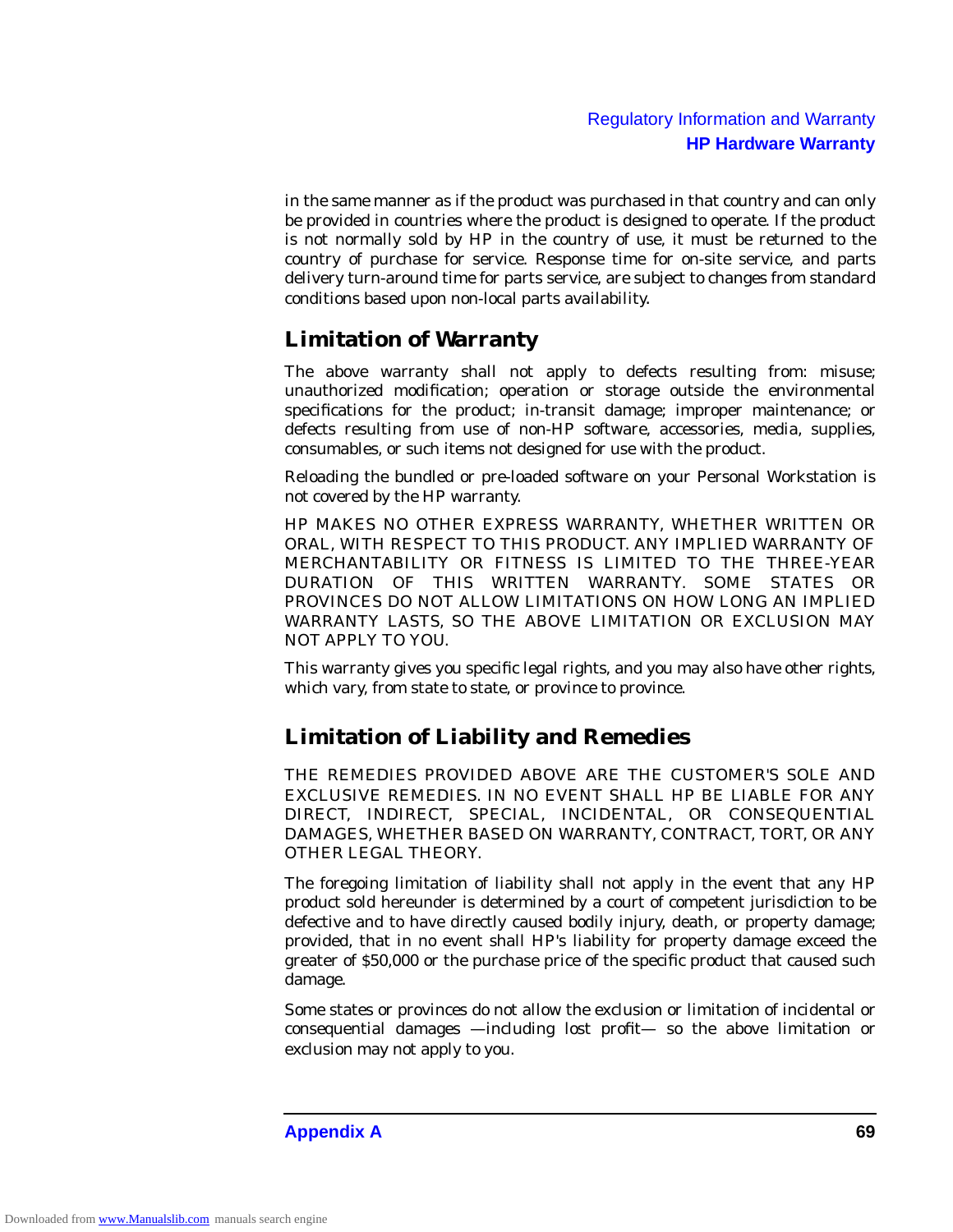# **Obtaining On-Site Warranty Service**

To obtain on-site warranty service, the customer must contact an HP Sales and Service Office (in the US, call the HP Customer Support Center at (970) 635-1000) or a participating Authorized HP Personal Computer Dealer Repair Center. The customer must be prepared to supply proof of the purchase date.

The system processor unit, keyboard, mouse, and Hewlett-Packard accessories inside the system processor unit —such as video adapters, mass storage devices, and interface controllers— are covered by this warranty.

During the on-site warranty period, customer-replaceable components may be serviced through expedited part shipment. In this event, HP will prepay shipping charges, duty, and taxes; provide telephone assistance on replacement of the component when necessary; and pay shipping charges, duty, and taxes for any part that HP asks to be returned.

On-site visits caused by non-Hewlett-Packard products —whether internal or external to the system processor unit— are subject to standard per-incident travel and labor charges.

On-site service for this product is restricted or unavailable in certain locations. In HP Excluded Travel Areas— areas where geographical obstacles, undeveloped roads, or unsuitable public transportation prohibit routine travel— service is provided on a negotiated basis at extra charge.

Response time for HP on-site service in an HP Service Travel Area is normally next business day (excluding HP holidays) for HP Travel Zones 1-3 (generally 100 miles or 160 Km from the HP office). Response time is second business day for Zones 4 and 5 (200 miles, 320 Km); third business day for Zone 6 (300 miles, 480 Km); and negotiated beyond Zone 6. Worldwide Customer Support Travel information is available from any HP Sales and Service Office.

Travel restrictions and response time for dealer or distributor service are defined by the participating dealer or distributor.

Service contracts which provide after-hour or weekend coverage, faster response time, or service in an Excluded Travel Area are often available from HP, an authorized dealer, or authorized distributor at additional charge.

# **Customer Responsibilities**

The customer may be required to run HP-supplied diagnostic programs before an on-site visit or replacement part will be dispatched.

The customer is responsible for the security of its proprietary and confidential information and for maintaining a procedure external to the products for reconstruction of lost or altered files, data, or programs.

The customer must provide: access to the product; adequate working space and facilities within a reasonable distance of the product; access to and use of all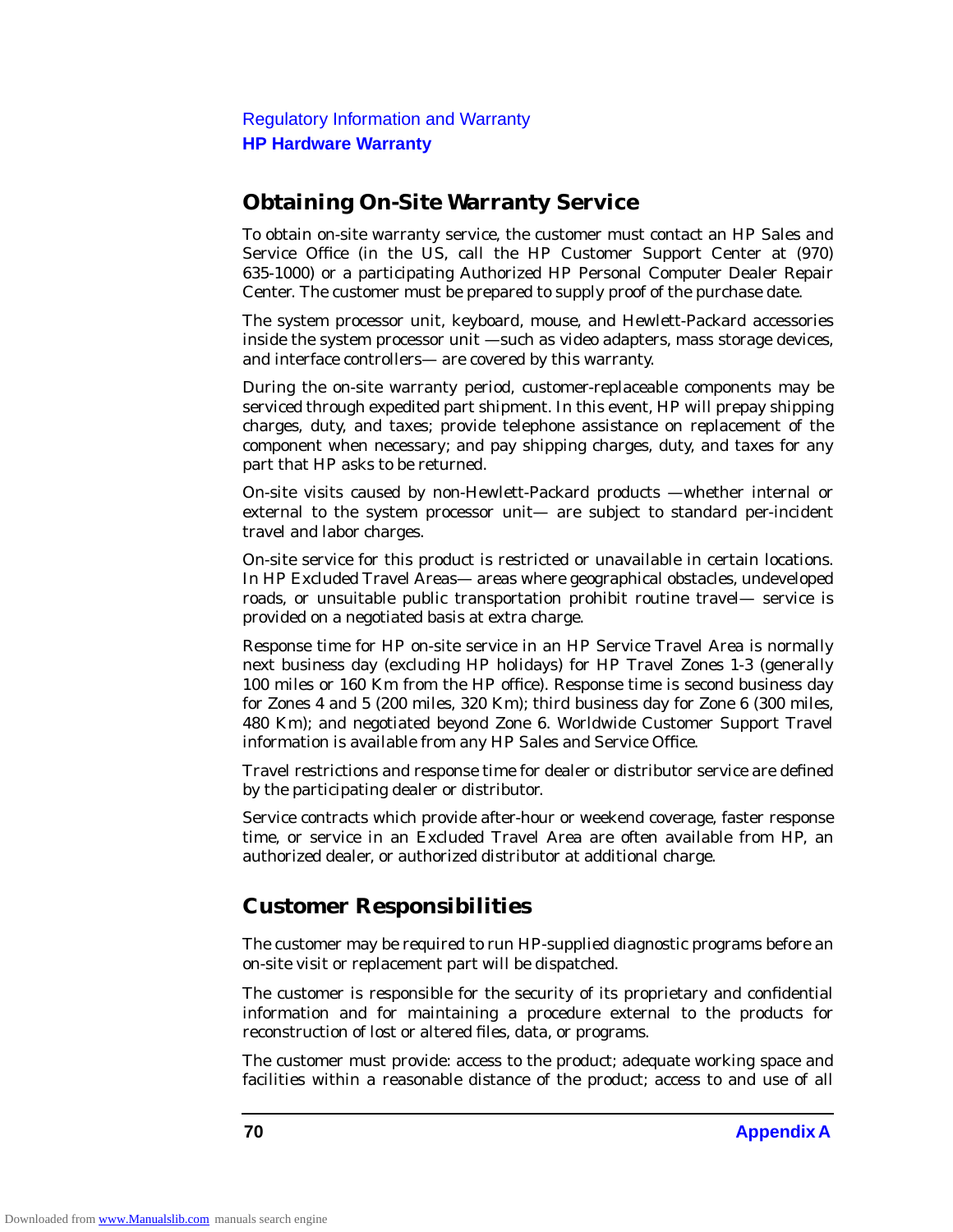information and facilities determined necessary by HP to service the product; and operating supplies and consumables such as the customer would use during normal operation.

A representative of the customer must be present at all times. The customer must state if the product is being used in an environment which poses a potential health hazard to repair personnel; HP or the servicing dealer may require that the product be maintained by customer personnel under direct HP or dealer supervision.

# **Obtaining Parts Warranty Service**

When parts warranty service applies, the customer may be required to run HP-supplied diagnostic programs before a replacement part will be dispatched. The customer must be prepared to supply proof of purchase.

The customer shall return some defective parts upon HP demand. In that case, HP will prepay shipping charges for parts returned to the HP parts service center.

# **HP Telephone Support Services**

HP free telephone support for your Workstation is available during the first year from date of purchase. This service will also provide technical assistance with the basic configuration and setup of your HP Workstation and for the bundled or pre-loaded operating system.

HP does NOT provide telephone support for Workstations configured as network servers. We recommend HP NetServers for your network server requirements.

(Rev. 06/01/2001)

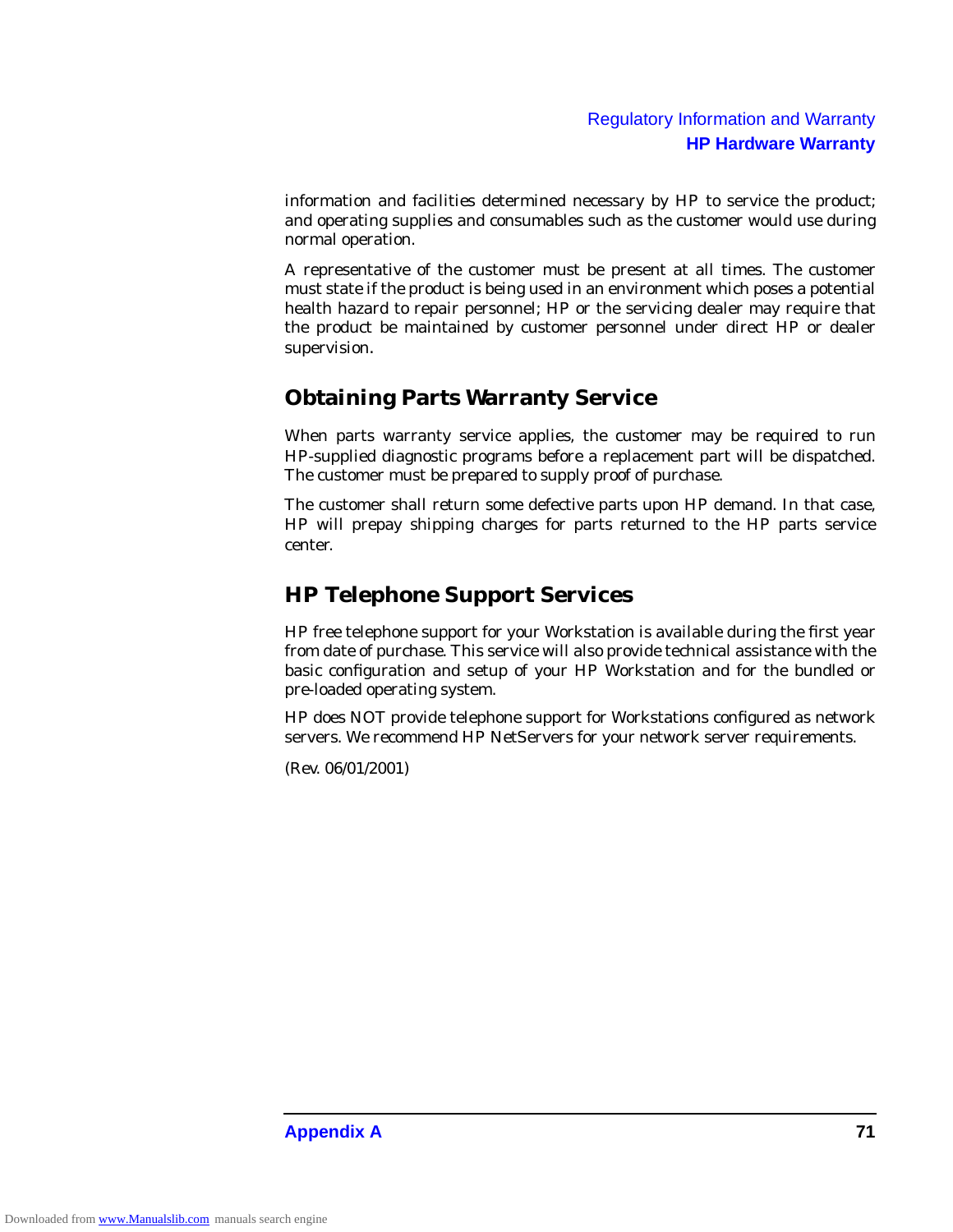# **HP Software Limited Warranty**

THIS HP SOFTWARE PRODUCT LIMITED WARRANTY SHALL COVER ALL SOFTWARE THAT IS PROVIDED TO YOU, THE CUSTOMER, AS PART OF THE HP COMPUTER PRODUCT, INCLUDING ANY OPERATING SYSTEM SOFTWARE. IT SHALL SUPERSEDE ANY NON-HP WARRANTY TERMS THAT MAY BE FOUND ON-LINE, OR IN ANY DOCUMENTATION OR OTHER MATERIALS CONTAINED IN THE COMPUTER PRODUCT PACKAGING.

Ninety-Day Limited Software Warranty. HP warrants for a period of NINETY (90) DAYS from the date of the purchase that the software product will execute its programming instructions when all files are properly installed. HP does not warrant that the software will be uninterrupted or error free. In the event that this software product fails to execute its programming instructions during the warranty period, Customer's remedy shall be a refund or repair. Should HP be unable to replace the media within a reasonable amount of time, Customer's alternate remedy shall be a refund of the purchase price upon return of the product and all copies.

Removable Media (If supplied). HP warrants the removable media, if supplied, upon which this product is recorded to be free from defects in materials and workmanship under normal use for a period of NINETY (90) DAYS from the date of purchase. In the event the media proves to be defective during the warranty period, Customer's remedy shall be to return the media to HP for replacement. Should HP be unable to replace the media within a reasonable amount of time, Customer's alternate remedy shall be a refund of the purchase price upon return of the product and destruction of all other non removable media copies of the software product.

Notice of Warranty Claims. Customer must notify HP in writing of any warranty claim not later than thirty (30) days after the expiration of the warranty period.

Limitation of Warranty. HP makes no other express warranty, whether written or oral with respect to this product. Any implied warranty of merchantability or fitness for a particular purpose is limited to the 90-day duration of this written warranty. Some states or provinces do not allow limitations on how long an implied warranty lasts, so the above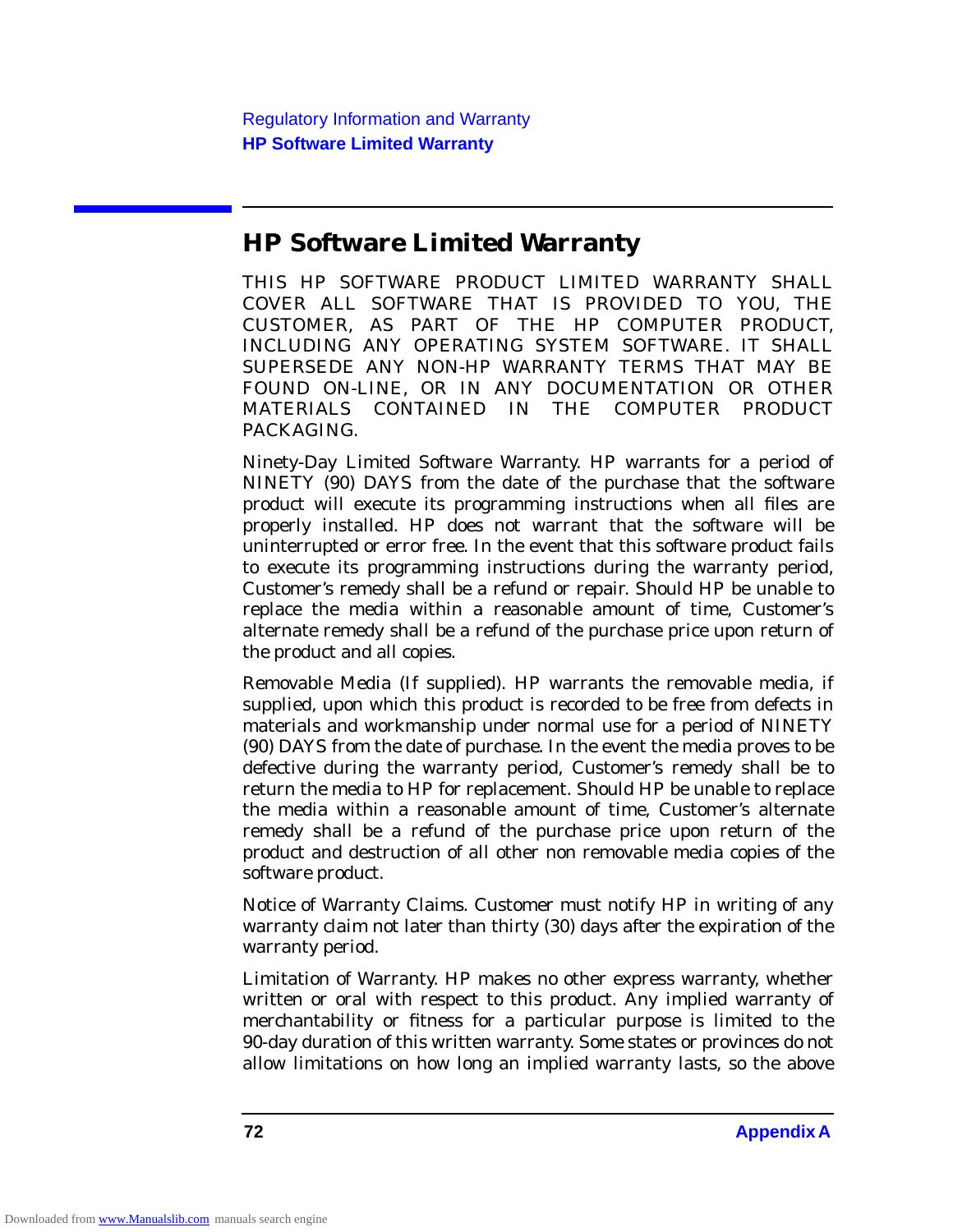limitation or exclusion may not apply to you. This warranty gives specific legal rights, and you may also have other rights which vary from state to state, or province to province.

Limitation of Liability and Remedies. THE REMEDIES PROVIDED ABOVE ARE CUSTOMER'S SOLE AND EXCLUSIVE REMEDIES. IN NO EVENT SHALL HP BE LIABLE FOR ANY DIRECT, INDIRECT, SPECIAL, INCIDENTAL OR CONSEQUENTIAL DAMAGES (INCLUDING LOST PROFIT) WHETHER BASED ON WARRANTY, CONTRACT, TORT OR ANY OTHER LEGAL THEORY. Some states or provinces do not allow the exclusion or limitation of incidental or consequential damages, so the above limitation or exclusion may not apply to you.

Obtaining Warranty Service. Warranty service may be obtained from the nearest HP sales office or other location indicated in the owner's manual or service booklet.

Consumer transactions in Australia and the United Kingdom: The disclaimers and limitations above shall not apply and shall not affect the statutory rights of a Consumer.

(Rev. 19/11/96)

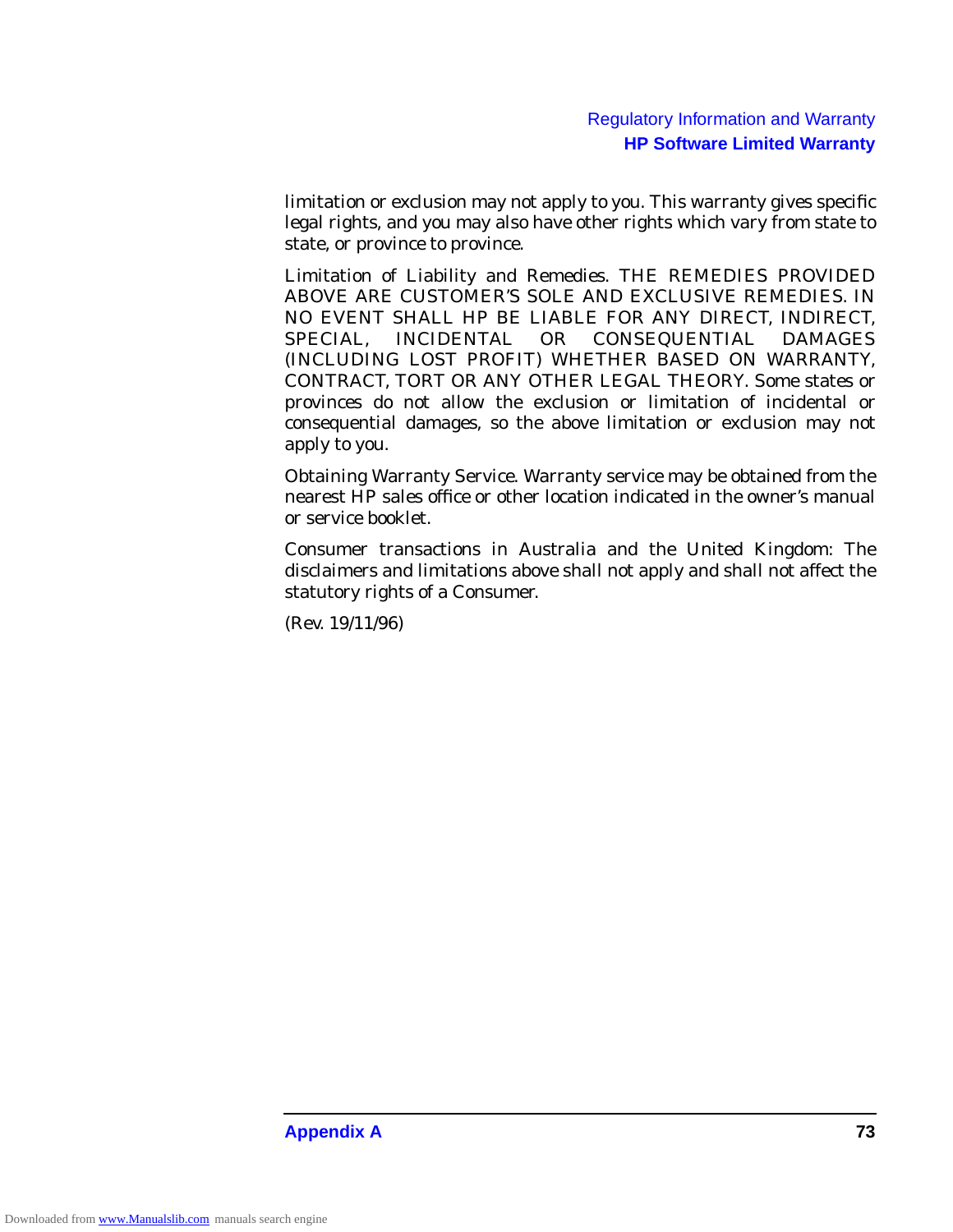## **HP Software Product License Agreement**

UNLESS OTHERWISE STATED BELOW, THIS HP SOFTWARE PRODUCT LICENSE AGREEMENT SHALL GOVERN THE USE OF ALL SOFTWARE THAT IS PROVIDED TO YOU, THE CUSTOMER, AS PART OF THE HP COMPUTER PRODUCT. IT SHALL SUPERSEDE ANY NON-HP SOFTWARE LICENSE TERMS THAT MAY BE FOUND ON-LINE, OR IN ANY DOCUMENTATION OR OTHER MATERIALS CONTAINED IN THE COMPUTER PRODUCT PACKAGING.

Note: Operating System Software by Microsoft is licensed to you under the Microsoft End User License Agreement (EULA) contained in the Microsoft documentation.

The following License Terms govern the use of the software:

USE. Customer may use the software on any one computer. Customer may not network the software or otherwise use it on more than one computer. Customer may not reverse assemble or decompile the software unless authorized by law.

COPIES AND ADAPTATIONS. Customer may make copies or adaptations of the software (a) for archival purposes or (b) when copying or adaptation is an essential step in the use of the software with a computer so long as the copies and adaptations are used in no other manner.

OWNERSHIP. Customer agrees that he/she does not have any title or ownership of the software, other than ownership of the physical media. Customer acknowledges and agrees that the software is copyrighted and protected under the copyright laws. Customer acknowledges and agrees that the software may have been developed by a third party software supplier named in the copyright notices included with the software, who shall be authorized to hold the Customer responsible for any copyright infringement or violation of this Agreement.

PRODUCT RECOVERY CD-ROM. If your computer was shipped with a product recovery CD-ROM: (i) The product recovery CD-ROM and/or support utility software may only be used for restoring the hard disk of the HP computer with which the product recovery CD-ROM was originally provided.(ii) The use of any operating system software by Microsoft contained in any such product recovery CD-ROM shall be governed by the Microsoft End User License Agreement (EULA).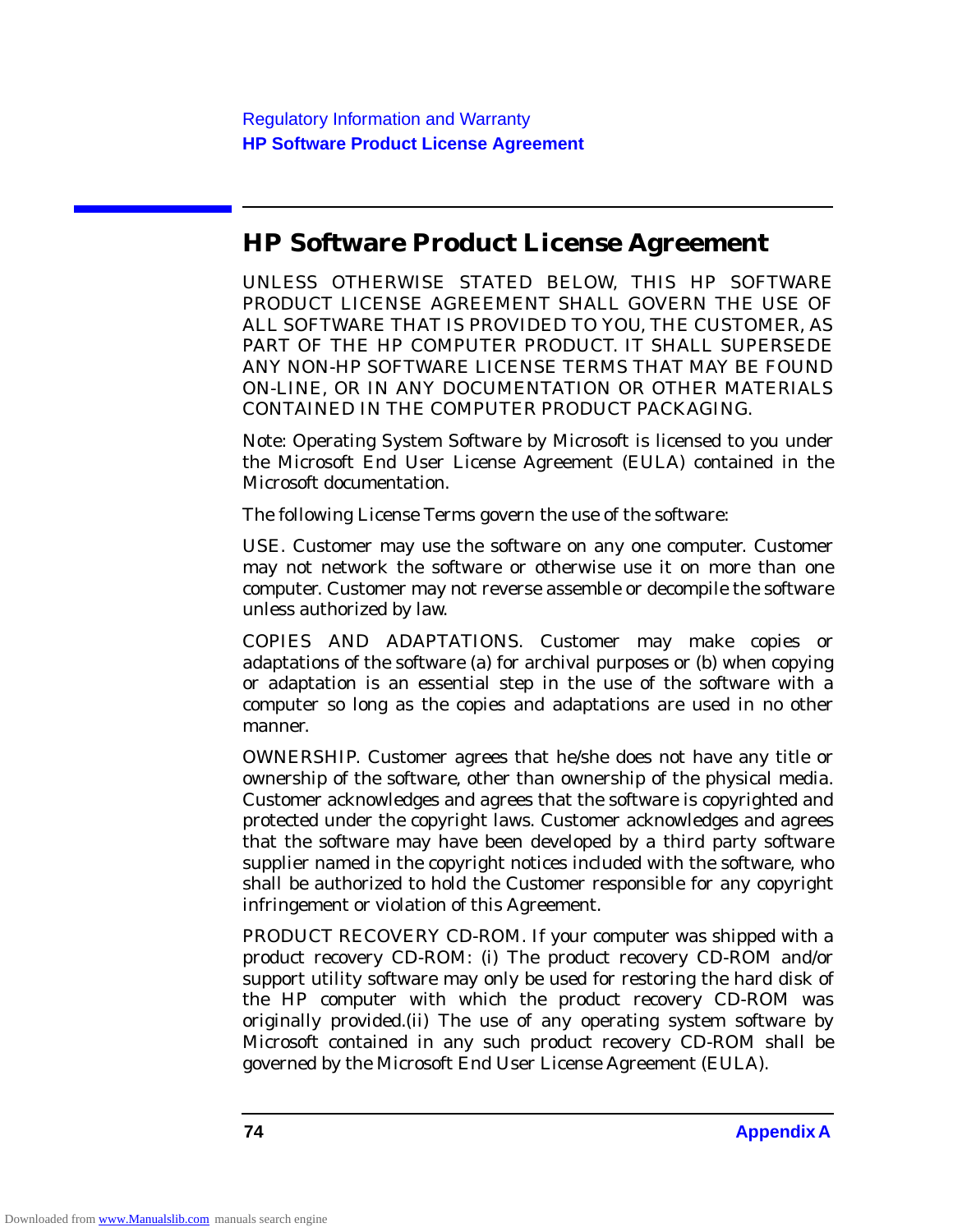## Regulatory Information and Warranty **HP Software Product License Agreement**

TRANSFER OF RIGHTS IN SOFTWARE. Customer may transfer rights in the software to a third party only as part of the transfer of all rights and only if Customer obtains the prior agreement of the third party to be bound by the terms of this License Agreement. Upon such a transfer, Customer agrees that his/her rights in the software are terminated and that he/she will either destroy his/her copies and adaptations or deliver them to the third party.

SUBLICENSING AND DISTRIBUTION. Customer may not lease, sublicense the software or distribute copies or adaptations of the software to the public in physical media or by telecommunication without the prior written consent of Hewlett-Packard.

TERMINATION. Hewlett-Packard may terminate this software license for failure to comply with any of these terms provided Hewlett-Packard has requested Customer to cure the failure and Customer has failed to do so within thirty (30) days of such notice.

UPDATES AND UPGRADES. Customer agrees that the software does not include updates and upgrades which may be available from Hewlett-Packard under a separate support agreement.

EXPORT CLAUSE. Customer agrees not to export or re-export the software or any copy or adaptation in violation of the U.S. Export Administration regulations or other applicable regulation.

U.S. GOVERNMENT RESTRICTED RIGHTS. Use, duplication, or disclosure by the U.S. Government is subject to restrictions as set forth in subparagraph (c)(1)(ii) of the Rights in Technical Data and Computer Software clause in DFARS 252.227-7013. Hewlett-Packard Company, 3000 Hanover Street, Palo Alto, CA94304 U.S.A. Rights for non-DOD U.S. Government Departments and Agencies are as set forth in FAR  $52.227 - 19(c)(1,2)$ .